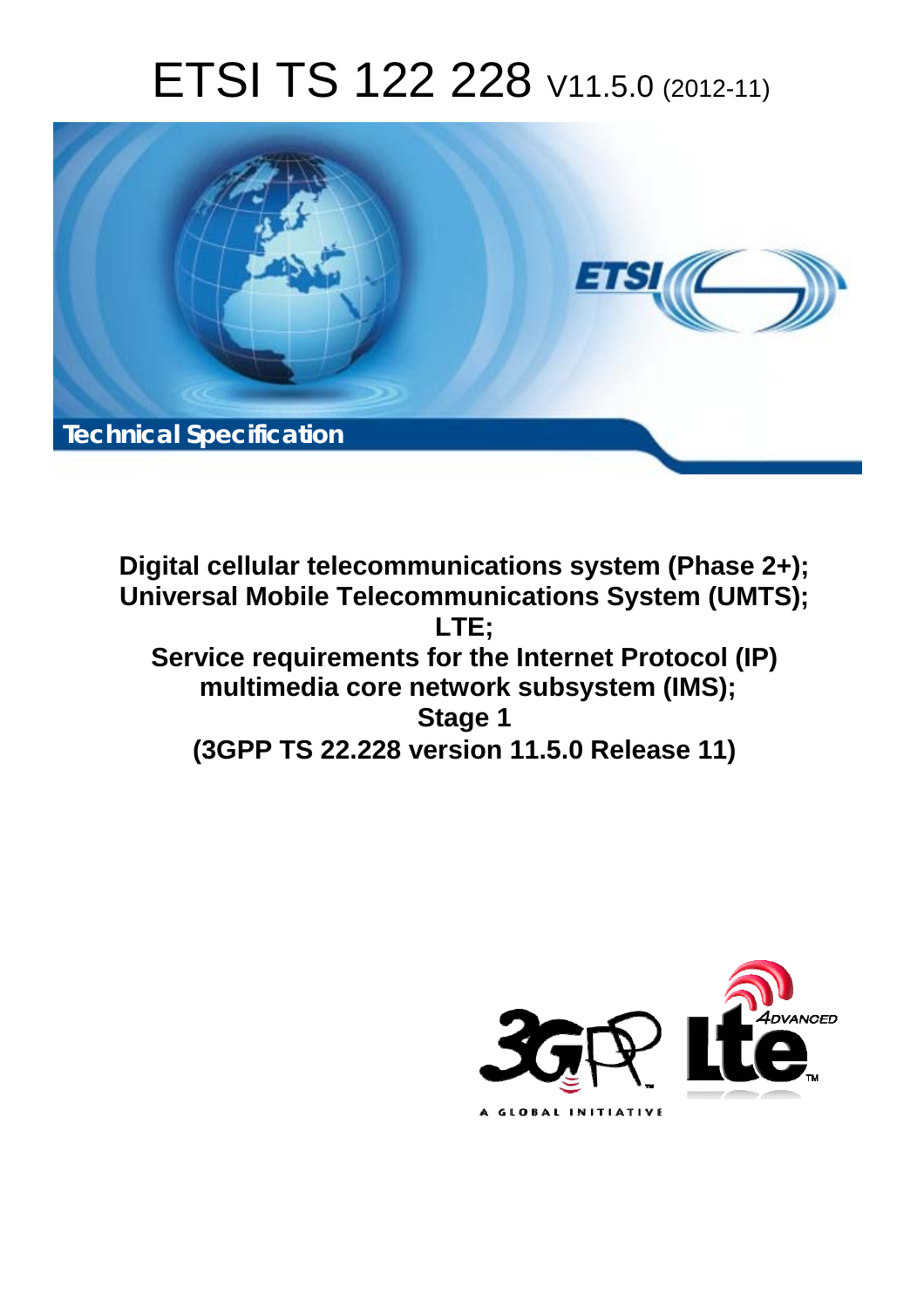Reference RTS/TSGS-0122228vb50

> Keywords GSM,LTE,UMTS

#### *ETSI*

#### 650 Route des Lucioles F-06921 Sophia Antipolis Cedex - FRANCE

Tel.: +33 4 92 94 42 00 Fax: +33 4 93 65 47 16

Siret N° 348 623 562 00017 - NAF 742 C Association à but non lucratif enregistrée à la Sous-Préfecture de Grasse (06) N° 7803/88

#### *Important notice*

Individual copies of the present document can be downloaded from: [http://www.etsi.org](http://www.etsi.org/)

The present document may be made available in more than one electronic version or in print. In any case of existing or perceived difference in contents between such versions, the reference version is the Portable Document Format (PDF). In case of dispute, the reference shall be the printing on ETSI printers of the PDF version kept on a specific network drive within ETSI Secretariat.

Users of the present document should be aware that the document may be subject to revision or change of status. Information on the current status of this and other ETSI documents is available at <http://portal.etsi.org/tb/status/status.asp>

If you find errors in the present document, please send your comment to one of the following services: [http://portal.etsi.org/chaircor/ETSI\\_support.asp](http://portal.etsi.org/chaircor/ETSI_support.asp)

#### *Copyright Notification*

No part may be reproduced except as authorized by written permission. The copyright and the foregoing restriction extend to reproduction in all media.

> © European Telecommunications Standards Institute 2012. All rights reserved.

**DECT**TM, **PLUGTESTS**TM, **UMTS**TM and the ETSI logo are Trade Marks of ETSI registered for the benefit of its Members. **3GPP**TM and **LTE**™ are Trade Marks of ETSI registered for the benefit of its Members and of the 3GPP Organizational Partners.

**GSM**® and the GSM logo are Trade Marks registered and owned by the GSM Association.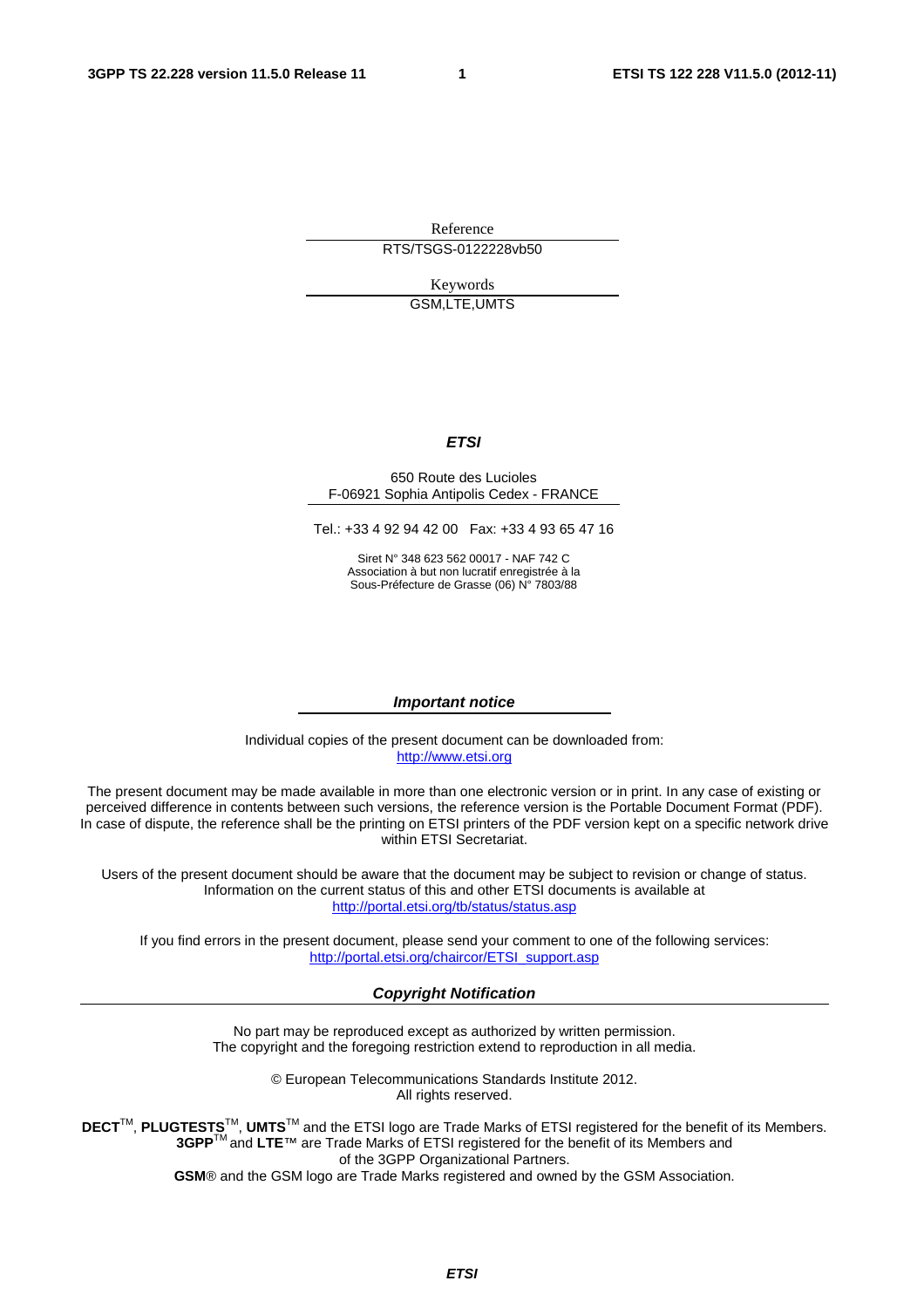## Intellectual Property Rights

IPRs essential or potentially essential to the present document may have been declared to ETSI. The information pertaining to these essential IPRs, if any, is publicly available for **ETSI members and non-members**, and can be found in ETSI SR 000 314: *"Intellectual Property Rights (IPRs); Essential, or potentially Essential, IPRs notified to ETSI in respect of ETSI standards"*, which is available from the ETSI Secretariat. Latest updates are available on the ETSI Web server ([http://ipr.etsi.org\)](http://webapp.etsi.org/IPR/home.asp).

Pursuant to the ETSI IPR Policy, no investigation, including IPR searches, has been carried out by ETSI. No guarantee can be given as to the existence of other IPRs not referenced in ETSI SR 000 314 (or the updates on the ETSI Web server) which are, or may be, or may become, essential to the present document.

### Foreword

This Technical Specification (TS) has been produced by ETSI 3rd Generation Partnership Project (3GPP).

The present document may refer to technical specifications or reports using their 3GPP identities, UMTS identities or GSM identities. These should be interpreted as being references to the corresponding ETSI deliverables.

The cross reference between GSM, UMTS, 3GPP and ETSI identities can be found under [http://webapp.etsi.org/key/queryform.asp.](http://webapp.etsi.org/key/queryform.asp)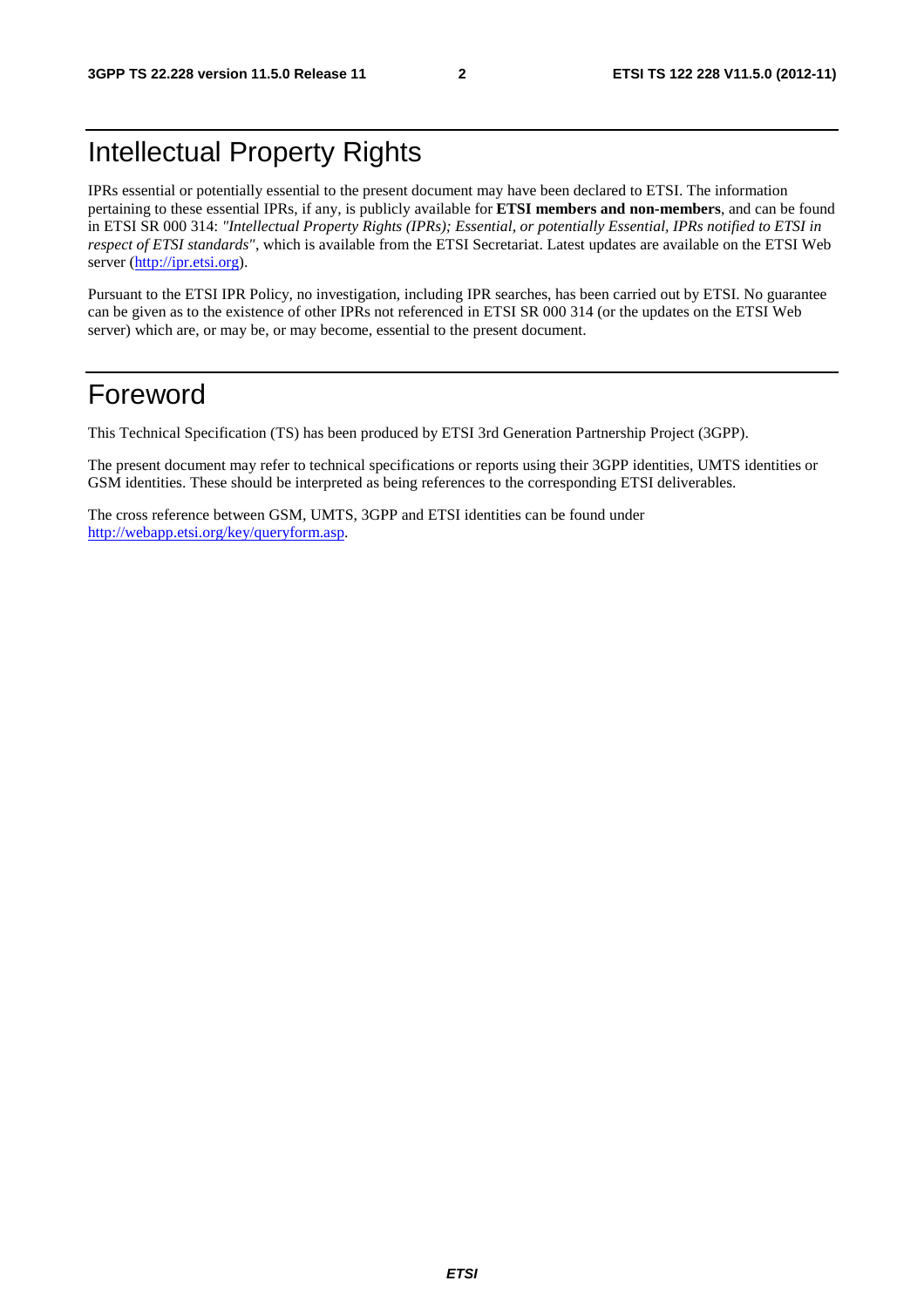$\mathbf{3}$ 

## Contents

| 1                                |  |  |  |  |  |  |  |
|----------------------------------|--|--|--|--|--|--|--|
| $\overline{2}$<br>2.1<br>2.2     |  |  |  |  |  |  |  |
| 3<br>3.1<br>3.2                  |  |  |  |  |  |  |  |
| 4                                |  |  |  |  |  |  |  |
| 5                                |  |  |  |  |  |  |  |
| 6                                |  |  |  |  |  |  |  |
| 7<br>7.1<br>7.2<br>7.2.0         |  |  |  |  |  |  |  |
| 7.2.1<br>7.2.2                   |  |  |  |  |  |  |  |
| 7.3<br>7.4<br>7.5                |  |  |  |  |  |  |  |
| 7.5.0<br>7.5.1<br>7.5.2<br>7.5.3 |  |  |  |  |  |  |  |
| 7.5.4<br>7.5.5                   |  |  |  |  |  |  |  |
| 7.6<br>7.6.1<br>7.6.2            |  |  |  |  |  |  |  |
| 7.6.3<br>7.6.4<br>7.6.5<br>7.7   |  |  |  |  |  |  |  |
| 7.7.1<br>7.7.2<br>7.7.3          |  |  |  |  |  |  |  |
| 7.8<br>7.9<br>7.10               |  |  |  |  |  |  |  |
| 7.10.1<br>7.10.2<br>7.10.3       |  |  |  |  |  |  |  |
| 7.11<br>7.12<br>7.13<br>7.14     |  |  |  |  |  |  |  |
| 7.15<br>7.15.1<br>7.15.2         |  |  |  |  |  |  |  |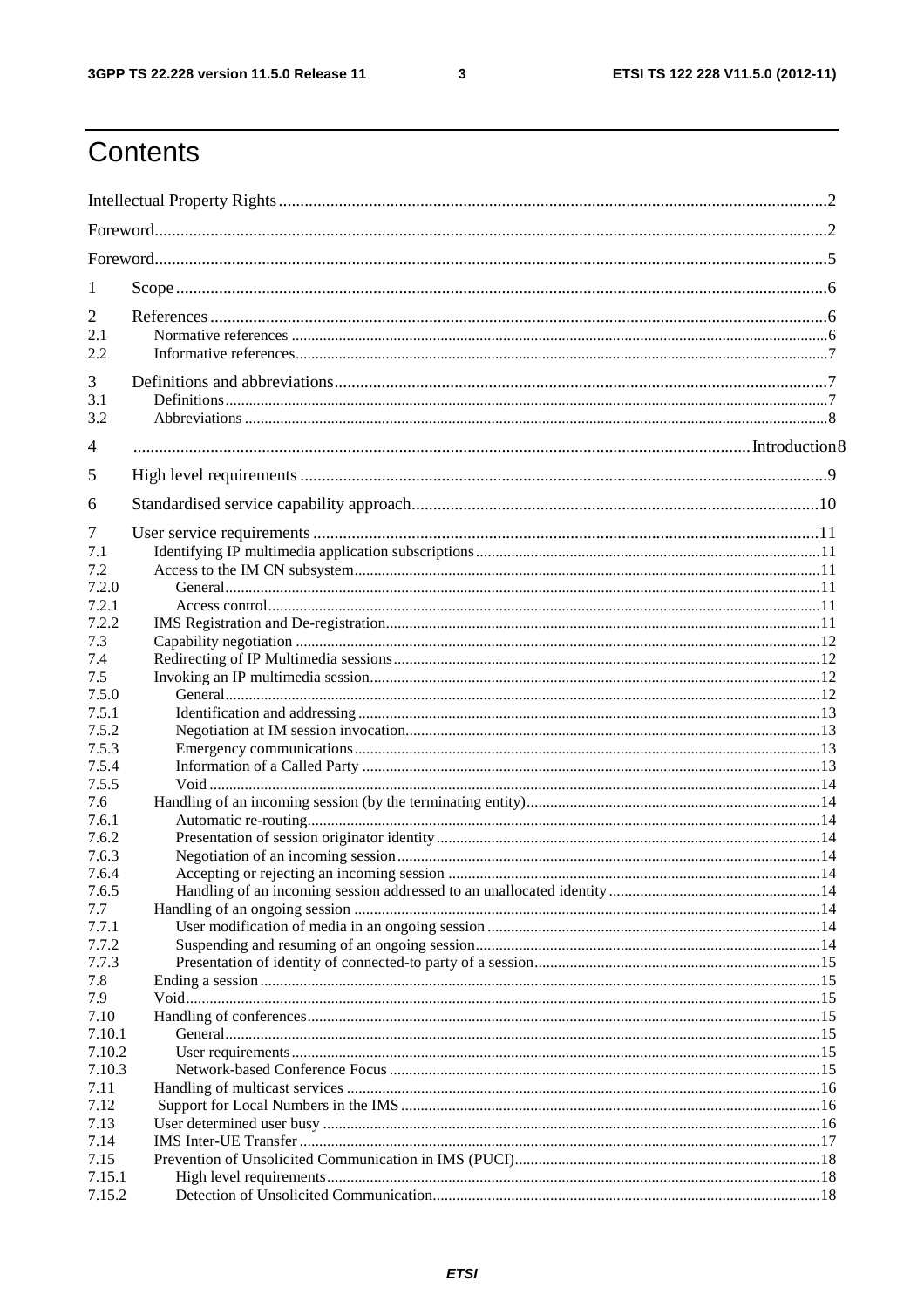#### $\overline{\mathbf{4}}$

| 7.15.3<br>7.15.4<br>7.15.5 |                               |                                                              |  |  |  |  |  |  |  |
|----------------------------|-------------------------------|--------------------------------------------------------------|--|--|--|--|--|--|--|
| 8<br>8.1                   |                               |                                                              |  |  |  |  |  |  |  |
| 8.2                        |                               |                                                              |  |  |  |  |  |  |  |
| 8.3                        |                               |                                                              |  |  |  |  |  |  |  |
| 8.3.0                      |                               |                                                              |  |  |  |  |  |  |  |
| 8.3.1                      |                               |                                                              |  |  |  |  |  |  |  |
| 8.3.2                      |                               |                                                              |  |  |  |  |  |  |  |
| 8.3.3                      |                               |                                                              |  |  |  |  |  |  |  |
| 8.4                        |                               |                                                              |  |  |  |  |  |  |  |
| 8.5                        |                               |                                                              |  |  |  |  |  |  |  |
| 8.6                        |                               |                                                              |  |  |  |  |  |  |  |
| 8.7                        |                               |                                                              |  |  |  |  |  |  |  |
| 9                          |                               |                                                              |  |  |  |  |  |  |  |
| 9.1                        |                               |                                                              |  |  |  |  |  |  |  |
| 9.2                        |                               |                                                              |  |  |  |  |  |  |  |
| 10                         |                               |                                                              |  |  |  |  |  |  |  |
|                            | <b>Annex A (informative):</b> |                                                              |  |  |  |  |  |  |  |
|                            | <b>Annex B (Informative):</b> |                                                              |  |  |  |  |  |  |  |
|                            | <b>Annex C</b> (Informative): |                                                              |  |  |  |  |  |  |  |
|                            | <b>Annex D</b> (normative):   |                                                              |  |  |  |  |  |  |  |
|                            | <b>Annex E</b> (informative): | Example use cases for IMS Inter UE Transfer (i.e.            |  |  |  |  |  |  |  |
|                            | <b>Annex F (Informative):</b> | Voice interworking with Enterprise IP-PBX reference model 35 |  |  |  |  |  |  |  |
|                            | <b>Annex G (informative):</b> |                                                              |  |  |  |  |  |  |  |
|                            |                               |                                                              |  |  |  |  |  |  |  |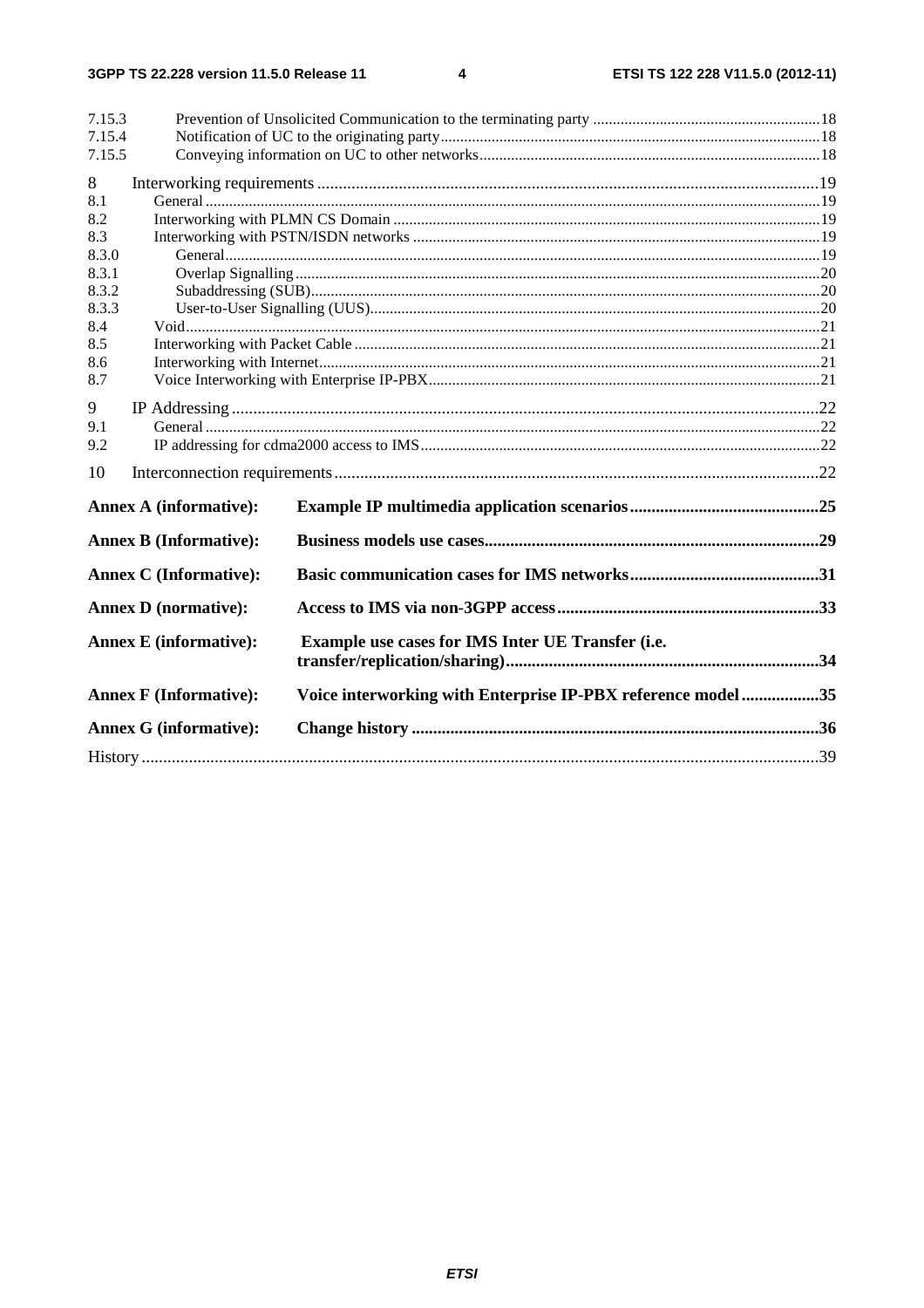### Foreword

This Technical Specification (TS) has been produced by the 3<sup>rd</sup> Generation Partnership Project (3GPP).

The contents of the present document are subject to continuing work within the TSG and may change following formal TSG approval. Should the TSG modify the contents of the present document, it will be re-released by the TSG with an identifying change of release date and an increase in version number as follows:

Version x.y.z

where:

- x the first digit:
	- presented to TSG for information;
	- presented to TSG for approval;
	- or greater indicates TSG approved document under change control.
- Y the second digit is incremented for all changes of substance, i.e. technical enhancements, corrections, updates, etc.
- z the third digit is incremented when editorial only changes have been incorporated in the document.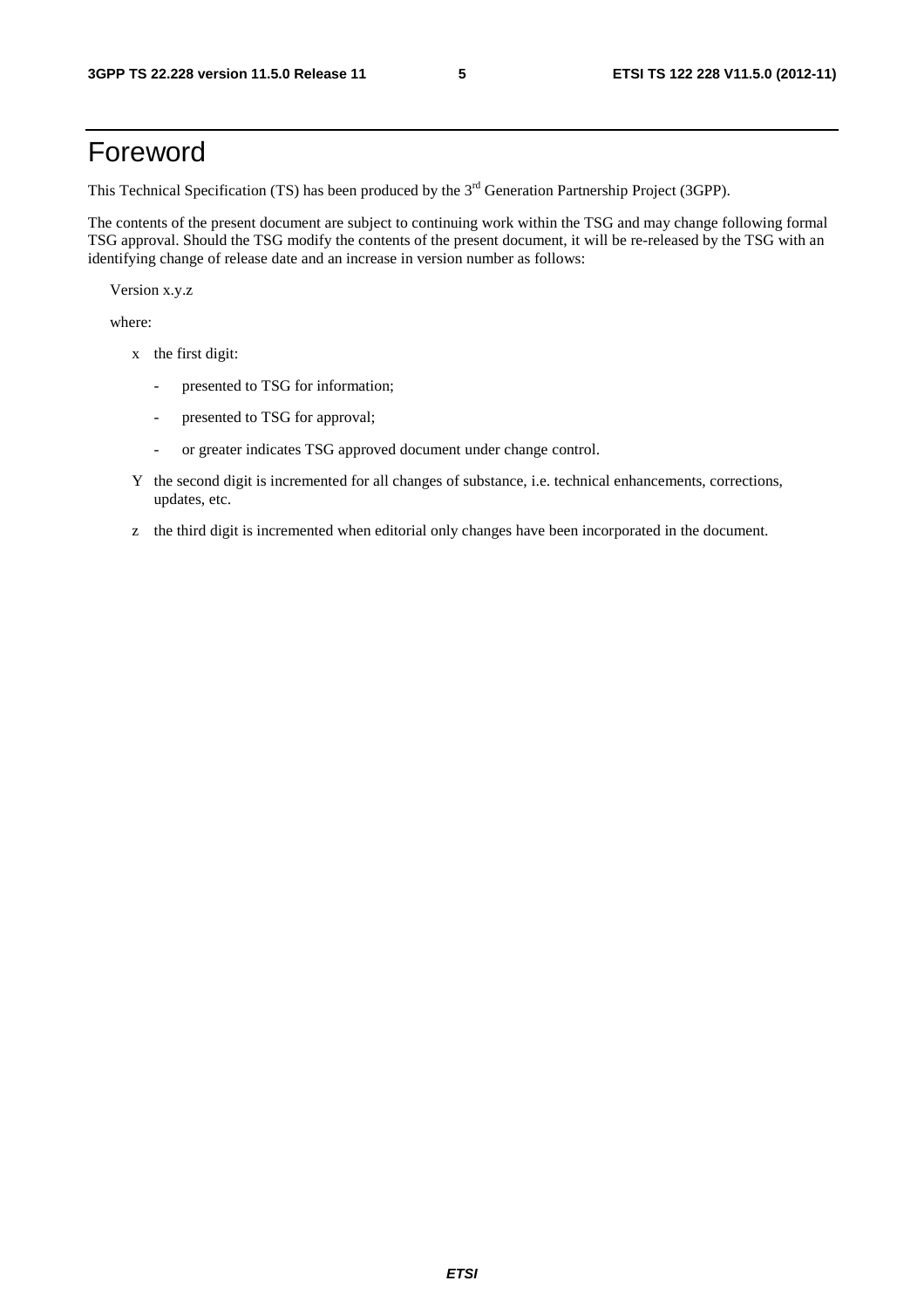### 1 Scope

This TS defines the service requirements from users" and operators" perspective for the support of IP multimedia applications through the IMS.

IP multimedia applications are supported by IP multimedia sessions in the IM CN Subsystem. IP multimedia sessions use IP connectivity bearers (e.g. GPRS as a bearer). Examples of IP multimedia applications include speech communication, real time multimedia applications, shared online whiteboards etc.

This TS, in general, does not standardise usage of IP multimedia applications, but instead identifies the requirements to enable their support.

In order to align IP multimedia applications wherever possible with non-3GPP IP applications, the general approach is to adopt non-3GPP IP based solutions.

The existing legacy tele- and supplementary services shall not be re-standardised as IP multimedia applications, and multimedia equivalent applications may be created with toolkits.

### 2 References

The following documents contain provisions which, through reference in this text, constitute provisions of the present document.

- References are either specific (identified by date of publication, edition number, version number, etc.) or non-specific.

For a specific reference, subsequent revisions do not apply.

- For a non-specific reference, the latest version applies. In the case of a reference to a 3GPP document (including a GSM document), a non-specific reference implicitly refers to the latest version of that document *in the same Release as the present document*.

#### 2.1 Normative references

| $[1]$  | 3GPP TS 22.003: "CS Teleservices supported by a PLMN".                                                               |
|--------|----------------------------------------------------------------------------------------------------------------------|
| $[2]$  | Void                                                                                                                 |
| $[3]$  | Void                                                                                                                 |
| $[4]$  | Void                                                                                                                 |
| $[5]$  | 3GPP TS 22.101: "Service principles".                                                                                |
| [6]    | Void                                                                                                                 |
| $[7]$  | 3GPP TS 22.146: "Multimedia Broadcast/Multicast Service; Stage 1"                                                    |
| [8]    | Void                                                                                                                 |
| [9]    | IETF RFC 3261: "SIP: Session Initiation Protocol"                                                                    |
| $[10]$ | 3GPP TS 22.078: "Customised Applications for Mobile network Enhanced Logic (CAMEL);<br>Service definition – Stage 1" |
| $[11]$ | 3GPP TS 22.057: "Mobile Execution Environment (MexE); Service description, Stage 1"                                  |
| $[12]$ | 3GPP TS 22.038: "USIM/SIM Application Toolkit (USAT/SAT); Service description; Stage 1"                              |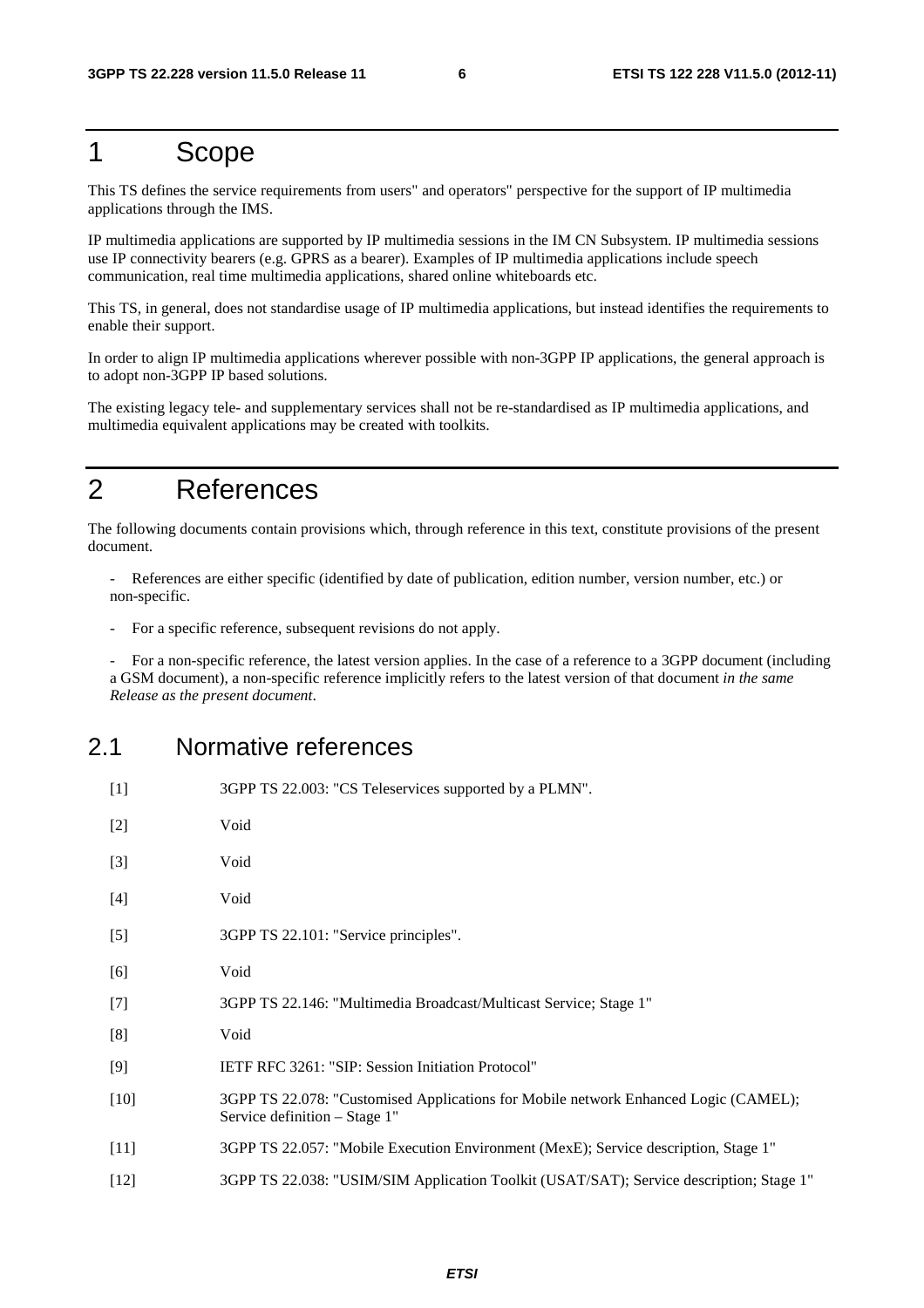- [13] Open Mobile Alliance (OMA): OMA-RD-Parlay\_Service\_Access-V1\_0-20100427-A
- [14] 3GPP TR 21.905: "Vocabulary for 3GPP specifications"
- [15] IETF RFC 3966: "The tel URI for Telephone Numbers"
- [16] 3GPP TS 22.240: "Stage 1 Service Requirement for the 3GPP Generic User Profile (GUP)"
- [17] ETSI ETS 300 284: "Integrated Services Digital Network (ISDN); User-to-User Signalling (UUS) supplementary service; Service description"
- [19] ETSI TS 102 424: "Telecommunications and Internet converged Services and Protocols for Advanced Networking (TISPAN); Requirements of the NGN network to support Emergency Communication from Citizen to Authority"
- [20] 3GPP TS 22.173: "Multimedia Telephony Service and supplementary services"
- [21] 3GPP TS 31.103: "Characteristics of the IP Multimedia Services Identity Module (ISIM) application".
- [22] IETF RFC 5039: "The Session Initiation Protocol (SIP) and Spam" <http://www.ietf.org/rfc/rfc5039.txt?number=5039>
- [23] IETF RFC 5631: "Session Initiation Protocol (SIP) Session Mobility" <http://www.ietf.org/rfc/rfc5631.txt?number=5631>
- [24] 3GPP TS 23.228: "IP Multimedia Subsystem (IMS); Stage 2".
- [25] 3GPP TS 22.081: "Line Identification supplementary services; Stage 1"
- [26] ITU-T Recommendation E.164: "The international public telecommunication numbering plan".

#### 2.2 Informative references

[18] GSMA PRD IR.34: "Inter-Service Provider IP Backbone Guidelines"

### 3 Definitions and abbreviations

#### 3.1 Definitions

For the purposes of the present document, the terms and definitions given in TR 21.905 [14] and the following apply. A term defined in the present document takes precedence over the definition of the same term, if any, in TR 21.905 [14].

**Access independence:** the ability for the subscribers to access their IP Multimedia services over any access network capable of providing IP-connectivity, e.g. via:

- 3GPP accesses (e.g. E-UTRAN, UTRAN, GERAN)
- Non 3GPP accesses with specified interworking (e.g. WLAN with 3GPP interworking, DOCSIS<sup>®</sup>, WiMAX<sup>™</sup> and cdma2000® access)
- Other non 3GPP accesses that are not within the current scope of 3GPP (e.g. xDSL, PSTN, satellite, WLAN without 3GPP interworking)

**Conference:** An IP multimedia session with two or more participants. Each conference has a 'conference focus'. A conference can be uniquely identified by a user. An example for a conference could be a multimedia game, in which the conference focus is located in a game server.

**Conference Focus:** The conference focus is an entity which has abilities to host conferences including their creation, maintenance, and manipulation of the media. A conference focus implements the conference policy (e.g. rules for talk burst control, assign priorities and participant"s rights).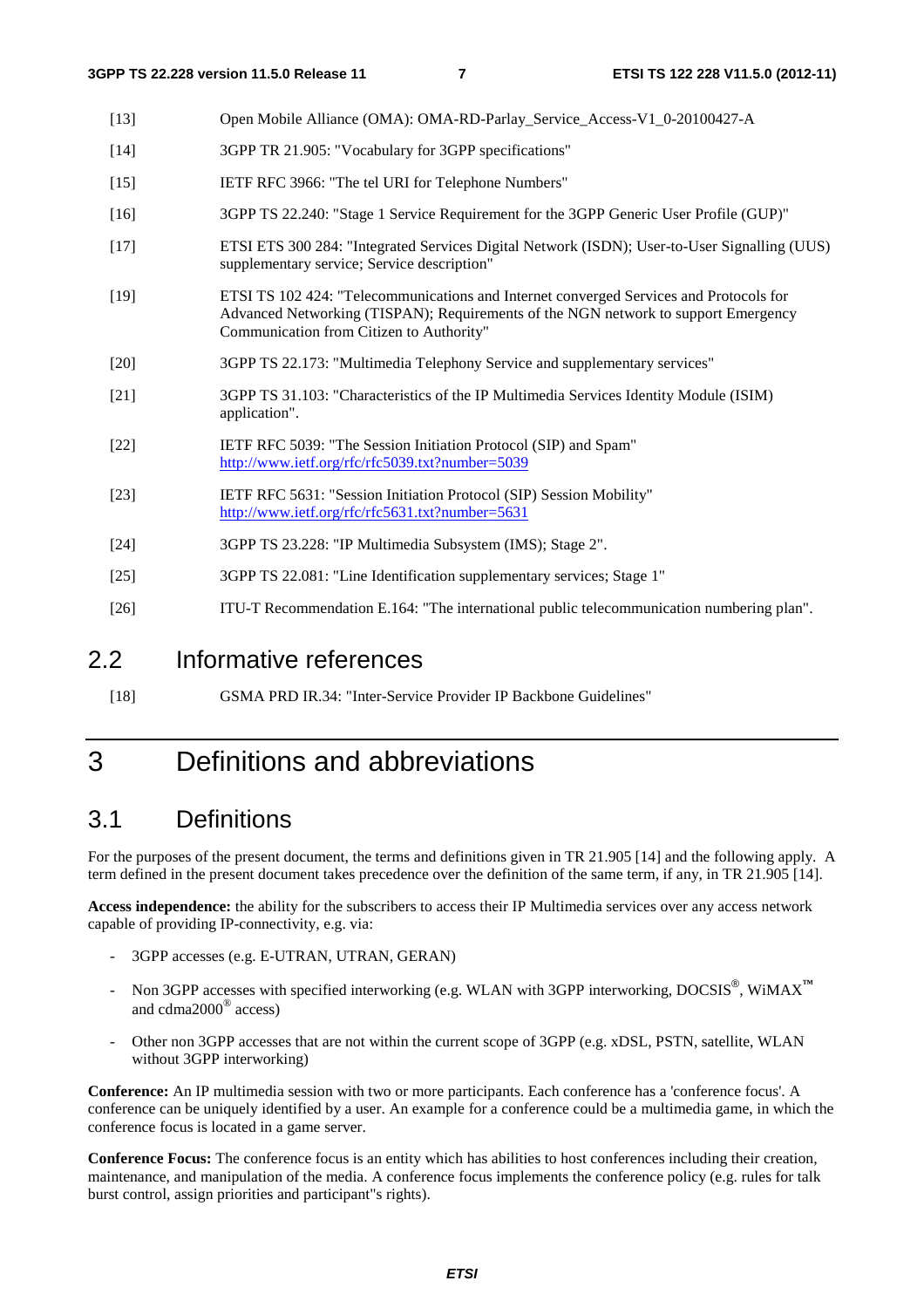**Domain Name Owner**: The entity that is noted in the Internet (i.e. ICANN or one of its subsidiaries) as owning the Domain Name.

**IM CN subsystem:** (IP Multimedia CN subsystem) comprises of all CN elements for the provision of IP multimedia applications over IP multimedia sessions

**IMS Inter UE Transfer:** Transfer at the IMS-level of all or some of the media components of an IMS session between UEs under the control of the same end-user while maintaining service continuity.

**IP multimedia application:** an application that handles one or more media simultaneously such as speech, audio, video and data (e.g. chat text, shared whiteboard) in a synchronised way from the user"s point of view. A multimedia application may involve multiple parties, multiple connections, and the addition or deletion of resources within a single IP multimedia session. A user may invoke concurrent IP multimedia applications in an IP multimedia session.

**IP multimedia service:** an IP multimedia service is the user experience provided by one or more IP multimedia applications.

**IP multimedia session:** an IP multimedia session is a set of multimedia senders and receivers and the data streams flowing from senders to receivers. IP multimedia sessions are supported by the IP multimedia CN Subsystem and are enabled by IP connectivity bearers (e.g. GPRS as a bearer). A user may invoke concurrent IP multimedia sessions.

**Shared Domain Name:** The domain name in the IMS Network-Independent Public User Identity, and which is served by multiple IMS Operators.

**Unsolicited Communication:** Unsolicited Communication (UC) denotes bulk communication in IMS where the benefit is weighted in favour of the sender. In general the receiver(s) of UC do not wish to receive such communication. UC may comprise of, e.g., "SPam over IP Telephony (SPIT)" [22] or "SPam over IP Messaging (SPIM)".

Further definitions are given in 3GPP TR 21.905 [14].

#### 3.2 Abbreviations

For the purposes of the present document, the abbreviations given in TR 21.905 [14] and the following apply. An abbreviation defined in the present document takes precedence over the definition of the same abbreviation, if any, in TR 21.905 [14].

| $DOCSIS^@$<br>$WiMAX^{TM}$ | Data Over Cable Service Interface Specifications<br>Worldwide Interoperability for Microwave Access    |
|----------------------------|--------------------------------------------------------------------------------------------------------|
|                            | NOTE: WiMAX $^{\text{TM}}$ is a trademark of the WiMAX Forum                                           |
|                            | DOCSIS <sup>®</sup> is registered trademark of Cable Television Laboratories, Inc.                     |
|                            | cdma $2000^{\circ}$ is a registered trademark of the Telecommunications Industry Association (TIA-USA) |

### 4 Introduction

IP has opened up a whole range of communication applications, which may allow operators to develop totally new value added applications as well as to enhance their existing solutions. The open architecture and platforms supported by IP and operating systems may lead to applications and new opportunities that are more difficult to replicate using a standard switched centralised solution.

A complete solution for the support of IP multimedia applications (including voice communications) shall be available. The solution consists of UEs, GERAN or UTRAN radio access networks and GPRS evolved core network. One of the main objectives for 3GPP specifications is to ensure that the availability and behaviour of these IP applications when used via the 3GPP mobile access is at least as good as when used via other mobile access types.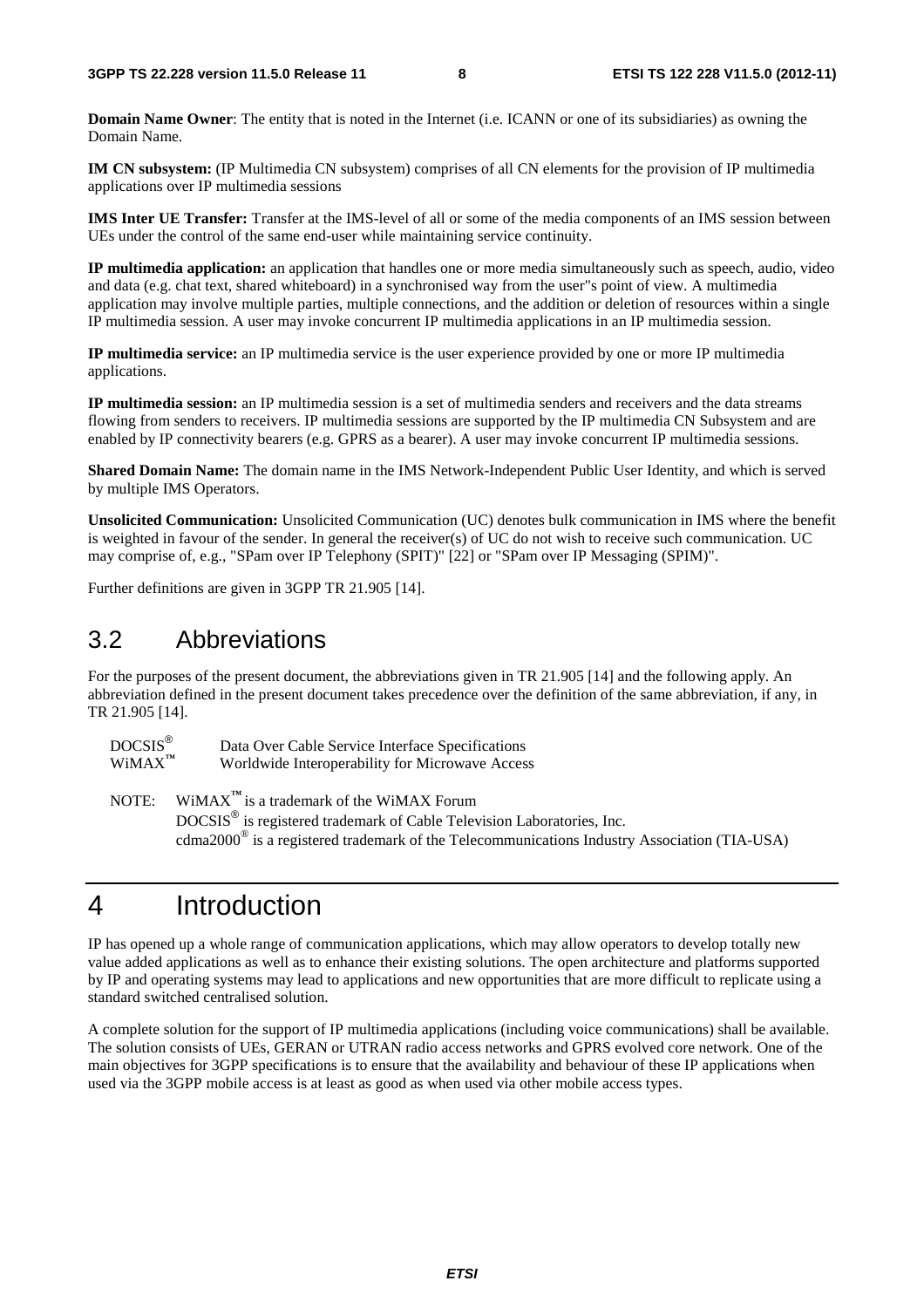## 5 High level requirements

Support for IP multimedia sessions shall be provided in a flexible manner to allow operators to differentiate their services in the market place as well customise them to meet specific user needs. This shall be provided by the use of service capabilities in both networks and terminals, for the creation and support of IP multimedia applications.

The following high level requirements shall be supported for IP multimedia applications:

- Negotiable QoS for IP multimedia sessions both at the time of a session establishment as well as during the session by the operator and the user
- Negotiable QoS for individual media components in an IP multimedia session both at the time of establishing a media component as well as when the media component is active by the operator and the user
- End to end QoS for voice at least as good as that achieved by the circuit-switched wireless systems shall be enabled
- Support of roaming, negotiation between operators for QoS and for Service Capabilities is required. Such negotiation should be automated rather than manual, e.g., when another operator adds new service capabilities.
- Support of roaming and interconnection shall include the capability for media to be routed optimally between IMS operators, i.e. according to criteria set by the operators.
- Possibility for a network operator to implement IP Policy Control for IP multimedia applications.
- IP multimedia sessions shall be able to support a variety of different media types. A set of media types shall be identified to ensure interoperability (e.g. default codec selection and header compression).
- Within each IP multimedia session, one or more IP multimedia applications shall be supported. It shall be possible to support multiple IP multimedia applications to efficiently provide a coherent and consistent IP multimedia service experience. Such support involves identifying which applications are invoked per subscriber, understanding the appropriate order of the set of applications, and resolving application interactions during the session.
- The possibility for IP multimedia applications to be provided without a reduction in privacy, security, or authentication compared to corresponding packet switched and circuit switched services.
- IMS shall be capable to provide transcoding (at least for voice sessions) where needed when two UEs do not support a common codec.
- Interconnection between two IMS domains shall be supported.

Note: see also Section 10

- Roaming shall be supported enabling users to access IP multimedia services provisioned by the:
	- Home Environment
	- Serving Network
- The principle of access independence shall be supported. It is desirable that an operator should be able to offer services to their subscribers regardless of how they obtain an IP connection (e.g. E-UTRAN, UTRAN, GERAN, fixed lines, LAN, DOCSIS®, WiMAX**™** and cdma2000® access).

Note: Access independence principle can only be ensured by 3GPP for the access technologies 3GPP has defined or has defined specific interworking.

- It shall be possible for the users to access IM CN via an IP connection (e.g. GPRS, fixed lines, LAN) with Network Address Translation (NAT) deployed.
- IM CN should provide support for the users to access IM CN through a Firewall (FW) with configuration restrictions (e.g. only HTTP allowed, port range limitation) deployed outside operators" domain.
- It shall be possible to support session-related internet applications that have been developed outside the 3GPP community.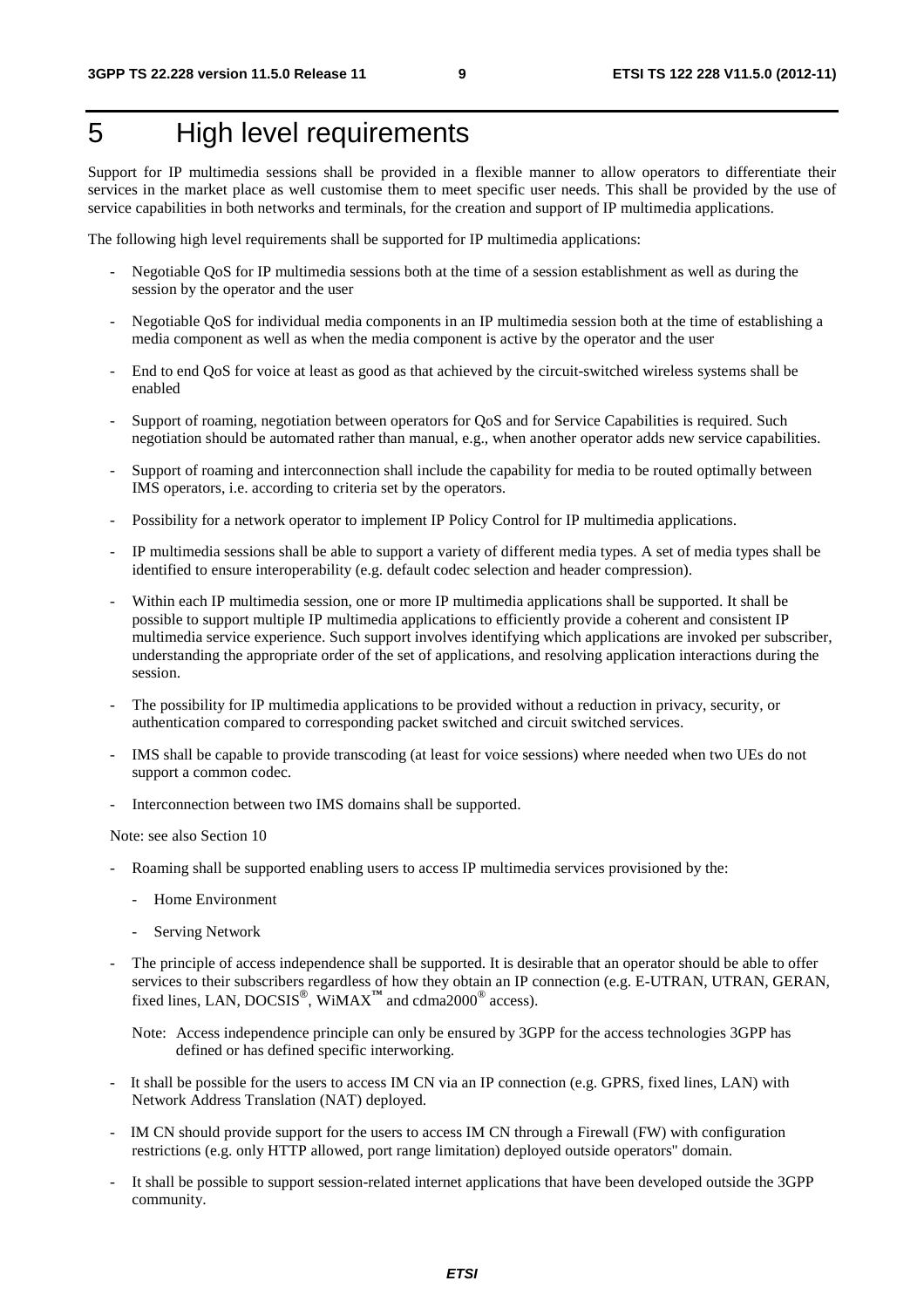- It shall be possible to limit the view of an operator"s network topology to authorised entities.
- It shall be possible to support the multiple UEs associated with a single IMS service subscription. It shall be possible to share one Public User Identity between multiple UEs. It shall also be possible to identify the individual UEs with separate Public User Identities. IMS shall be able to route sessions towards the identified UE(s), e.g. based on UE capability, User preference and/or Network preferences.
- It shall be possible for a service to identify and interact with a specific UE even when multiple UEs share the same single Public User Identity. A UE shall be capable to identify and interact with a specific UE even when multiple UEs share the same single Public User Identity, except when the UE supports only limited capabilities and thus is unable to become engaged in a service that requires such functionality. Examples include a telemetryonly capable UE that only supports the capabilities for point-to-point communication.
- The IMS shall be capable to access information about the state of a user's access connection, whether the user is roaming or not. According to operator policies this information may be provided to applications.
- The IMS shall be capable to access user location information, whether the user is roaming or not. According to operator policies this information may be provided to applications.
- Where required (e.g. by regulation) the IMS shall provide the capability for the user to indicate to the network that a communication is malicious.

Note: see also MCID in [20].

Where required (e.g. by regulation) the IMS shall provide the capability for the network, on behalf of the user, to reject incoming communications from users who have restricted the presentation of their originating identity.

Note: see also ACR in [20].

- The IMS shall support the capability of enabling early media for an IMS multimedia session. The capability for such early media shall be applied towards both calling and called user.
- Note: Early media refers to media (e.g., audio and video) that is exchanged before a particular session is accepted by the called user.

### 6 Standardised service capability approach

IP multimedia applications shall, as a principle, not be standardised, allowing operator specific variations. It shall be possible to enable rapid service creation and deployment using service capabilities.

It is important that commercially available IP multimedia applications are supported. In general compatibility shall be with these IP multimedia applications instead of building 3GPP-specific solutions.

The following options shall be available in the 3GPP standards to enable service delivery:

an architectural framework shall be created that enables maximum flexibility in the end user device and network servers, similar in concept to that used in the Internet.

This framework shall enable an operator to efficiently deploy IP multimedia applications in a network-agnostic manner without having to wait for these applications or additional enabling technology, to be standardised in 3GPP.

service capabilities (enhanced to control IP multimedia applications), which will allow IP multimedia applications to be deployed in a vendor independent manner

CAMEL [10], MExE [11], SAT [12] and OSA [13], should be improved to support IP multimedia applications, e.g. additions to APIs, service capability features, service capability servers, user profile etc.

- the IM CN Subsystem user related data to be stored in a standardised format and to be managed and accessed using standardised mechanisms of the 3GPP Generic User Profile (GUP) [16].
- mechanisms which allow the network or the application to understand the limitations of the mobile and thereby take appropriate actions.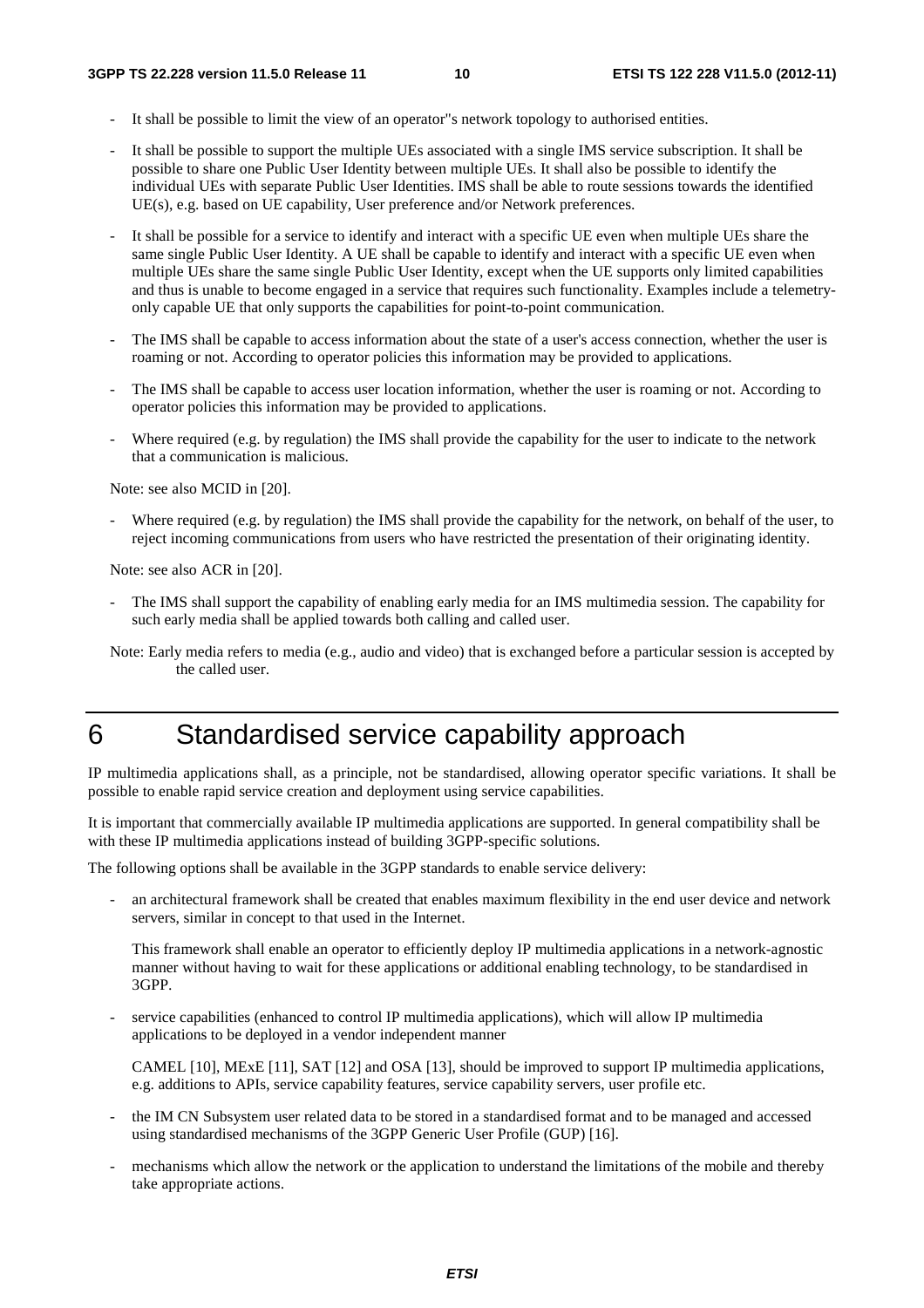Note: There is a concern that with a large variety of toolkits to create applications, service interworking between terminals and networks may be compromised and needs to be addressed.

### 7 User service requirements

IP multimedia sessions provide the ability for users to invoke IP multimedia applications to send and receive (where applicable) voice and data communications, even when roaming. This includes interworking with existing voice and data networks for both fixed (e.g. PSTN, ISDN, internet etc.) and mobile users.

The IM CN subsystem shall support interworking with existing fixed and mobile voice and IP data networks, including PSTN, ISDN, Mobile and Internet.

It shall be possible to have basic voice calls between IMS users and users in CS domain/PSTN-style networks. When an IM session originates or terminates in a CS telephony call, the experience of the CS telephony network user should not substantially differ from that of a call between two CS telephony network users in terms of aspects such as the delay to set-up communications and the total permissible delay in transporting speech between the end users. The IM CN subsystem does not necessarily have to support all services offered by the CS telephony network.

### 7.1 Identifying IP multimedia application subscriptions

There is no requirement to support standardised subscription mechanisms for IP multimedia applications.

IP multimedia applications may require to be provisioned and configured by users and operators. Since the source and variety of IP multimedia applications may not be standardised, the specific feature codes to provision, enable and configure IP multimedia applications may not be standardised either. .

Note: The standardised service capabilities, personalised Internet web pages and evolving IP mechanisms may be used to allow user (self) provisioning, configuration and enabling of IP multimedia applications.

### 7.2 Access to the IM CN subsystem

#### 7.2.0 General

IMS, complying with the principle of access independence, supports IP multimedia applications via IP multimedia sessions over a multitude of IP Connectivity Access Networks. These include e.g. E-UTRAN, UTRAN, GERAN, fixed line, I-WLAN, DOCSIS<sup>®</sup>, WiMAX<sup>™</sup> and cdma2000<sup>®</sup> access.

#### 7.2.1 Access control

The IM CN subsystem shall be able to verify at any time that the user is entitled to use the resources of the IM CN subsystem.

### 7.2.2 IMS Registration and De-registration

In order to be able to access services from the IM CN Subsystem a UE shall register on the IM CN Subsystem.

- A UE that supports IMS shall be able to register on the IM CN Subsystem.
- A UE may support automated IMS registration, e.g. when gaining access to the PS domain.
- It shall be possible for the network operator to request a UE to register on the IM CN Subsystem, provided that access to the PS domain is already available.
- Note: the mechanisms by which the network operator requests the UE to perform an IMS registration may be outside the scope of the IMS.
- A UE that supports IMS shall be able to de-register from the IM CN Subsystem.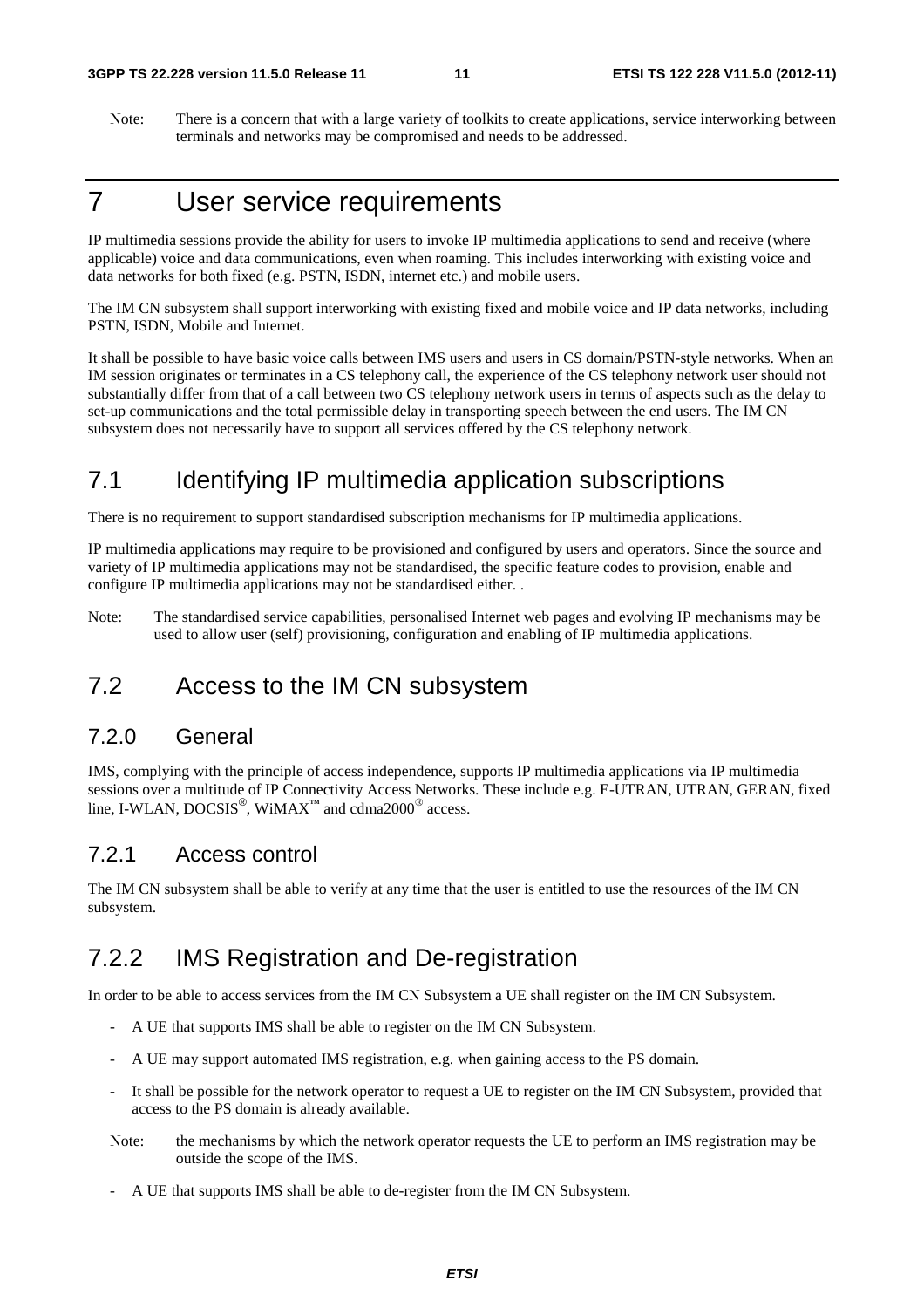The network operator shall be able to de-register a UE from the IM CN Subsystem.

### 7.3 Capability negotiation

The IMS shall provide the capability for IP multimedia applications (whether it is an application of a user or the network) to negotiate their capabilities to identify and select the available media components, QoS etc. of IP multimedia sessions. It shall be possible for the capability negotiation to take place on invocation, acceptance and during an IP multimedia session (e.g. following a change in UE capabilities, change in media types etc.). Capability negotiation may be initiated by the user, operator or an application on behalf of them.

In order to support the user's preferences for IP multimedia applications, the capability negotiation shall take into account the information in the user profile whenever applicable. This includes the capability to route the IP multimedia session to a specific UE, when multiple UEs share the same IMS service subscription.

### 7.4 Redirecting of IP Multimedia sessions

The IMS shall support the capability for the user, or the network on behalf of the user, to identify an alternative destination for an IP multimedia session or individual media of an IP multimedia session. Redirection to alternative destinations may be initiated by the sending party, receiving party or the network on their behalf. It shall be possible for redirection to be initiated at various stages of an IP Multimedia session. For example:

- Prior to the set up of an IP Multimedia session
- During the intial request for an IP Multimedia session
- During the establishment of an IP Multimedia session
- While the IP Multimedia session is ongoing

Redirection can be applied for all Multimedia sessions unconditionally or it can be caused by any of a set list of events or conditions. Typical causes could be:

- Identity of the caller
- Location or presence of the calling or called party
- If the called party is already in a session
- If the called party is unreachable or unavailable in some other way
- If the called party does not respond
- After a specified alerting interval
- User"s preference on routing for specific IP Multimedia session based on the capabilities of multiple UEs sharing the same IMS service subscription.
- Time of day.

There are other causes that could be applied that do not require standardisation.

### 7.5 Invoking an IP multimedia session

#### 7.5.0 General

The user shall be able to invoke one or more IP multimedia sessions. The user shall also be able to activate concurrent IP multimedia applications within each IP multimedia session.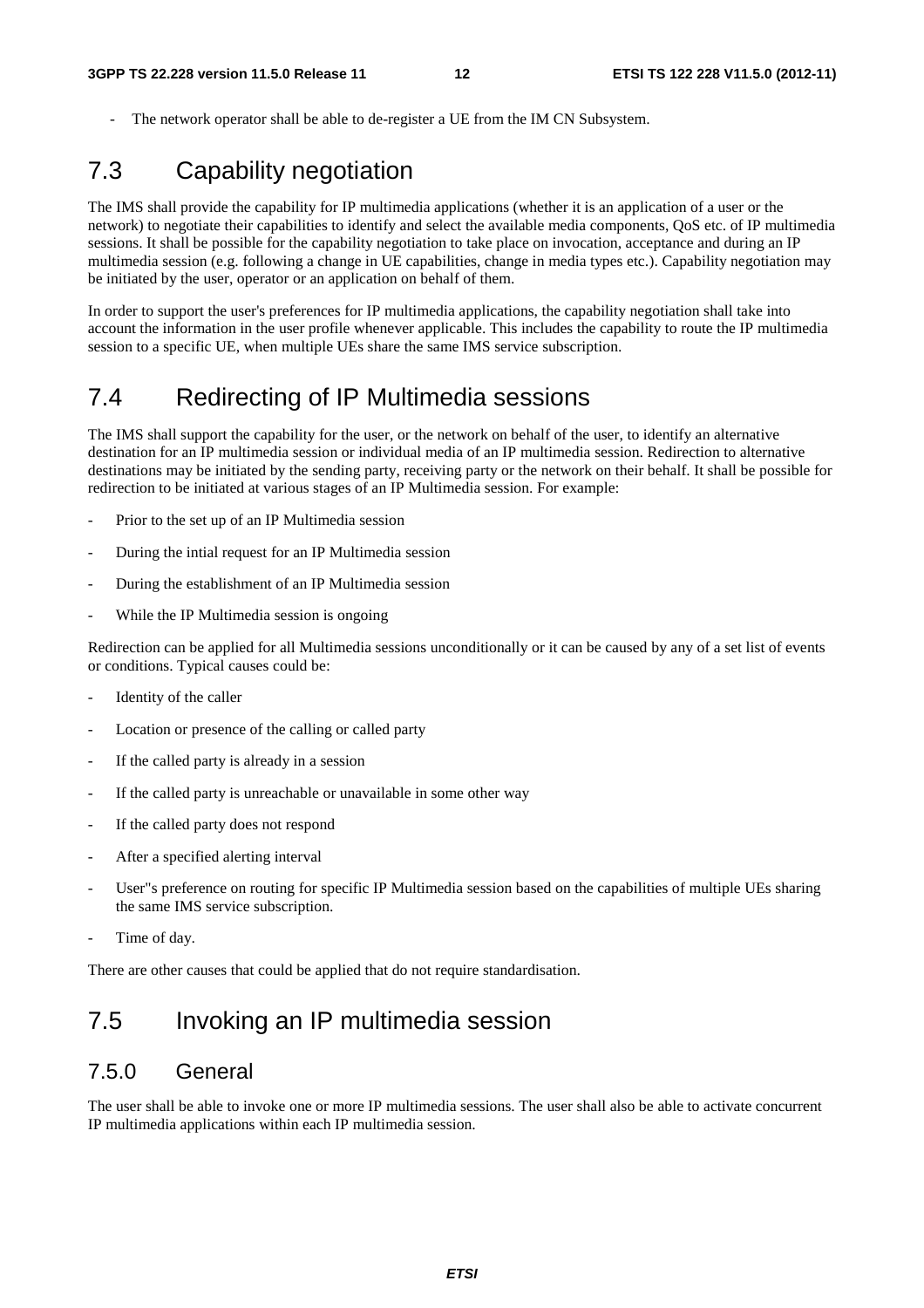#### 7.5.1 Identification and addressing

Subscribers within the IMS shall be identifiable in originating and terminating sessions by means of one or multiple Public User Identities. The Public User Identity shall:

- be able to be assigned to more than one Private User Identity;
- be administered by the network operator and not be changeable by the user; and
- be globally reachable.

The Private User Identity shall be able to be assigned to more than one Public User Identity.

Both telecommunication numbering and Internet addressing schemes shall be supported as Public User Identities.

The Public User Identity shall utilise either the SIP URI scheme (as defined in IETF RFC 3261 [9]) or the Tel URI scheme (as defined in IETF RFC 3966 [15]).

Both SIP URIs and Tel URIs can be used to convey E.164 [26] numbers;

The network operator shall be able to use in the Public User Identity either the same E.164 [26] number used for CS speech telephony (TS11 [1]) or a different E.164 number.

Both telecom and internet numbering and addressing schemes shall be supported as public identities. IP multimedia communication establishment (both originating and terminating) depending on originator shall be able to be based on E.164/TELURI (e.g. tel:+4412345678) [15]or SIP URI (sip:my.name@company.org) [9]. It shall be possible to assign several public identities for one subscription.

Whilst not required for routing between terminals within the IMS, it should be possible for the IMS network to:

- recognise and treat URIs, containing 'IM' or 'Pres' prefixes, received from other networks supporting such prefixes; and
- insert an 'IM', 'Pres' or 'mailto' prefix to an outgoing URI to enable routing to the correct addressee in external networks supporting such prefixes.

It shall be possible for the network operator to guarantee the authenticity of a Public User Identity presented for an incoming session to a user where the communication is wholly across trusted networks.

NOTE 4: This is equivalent to the calling line presentation services CLIP [25] in the telephony networks.

A terminating IMS entity may receive the original destination identity provided by the originating entity.

NOTE 5: This enables the address originally input by the subscriber to be available at the destination even when it has been translated e.g. from a free phone or premium rate service identifier.

#### 7.5.2 Negotiation at IM session invocation

It shall be possible for the capability negotiation to take place at the time of the IP multimedia session invocation. Refer to subclause 7.3 for further details on capability negotiation on IP multimedia session invocation.

#### 7.5.3 Emergency communications

The requirements for Emergency communications are contained in [5] for PLMN specified by 3GPP and in [19] for NGN broadband accesses.

#### 7.5.4 Information of a Called Party

A calling party (A) shall be able to request information regarding whether the called party (B) is a premium rate number or international number.

Based on the information, the calling party (A) could exercise the option of either continuing or terminating the call.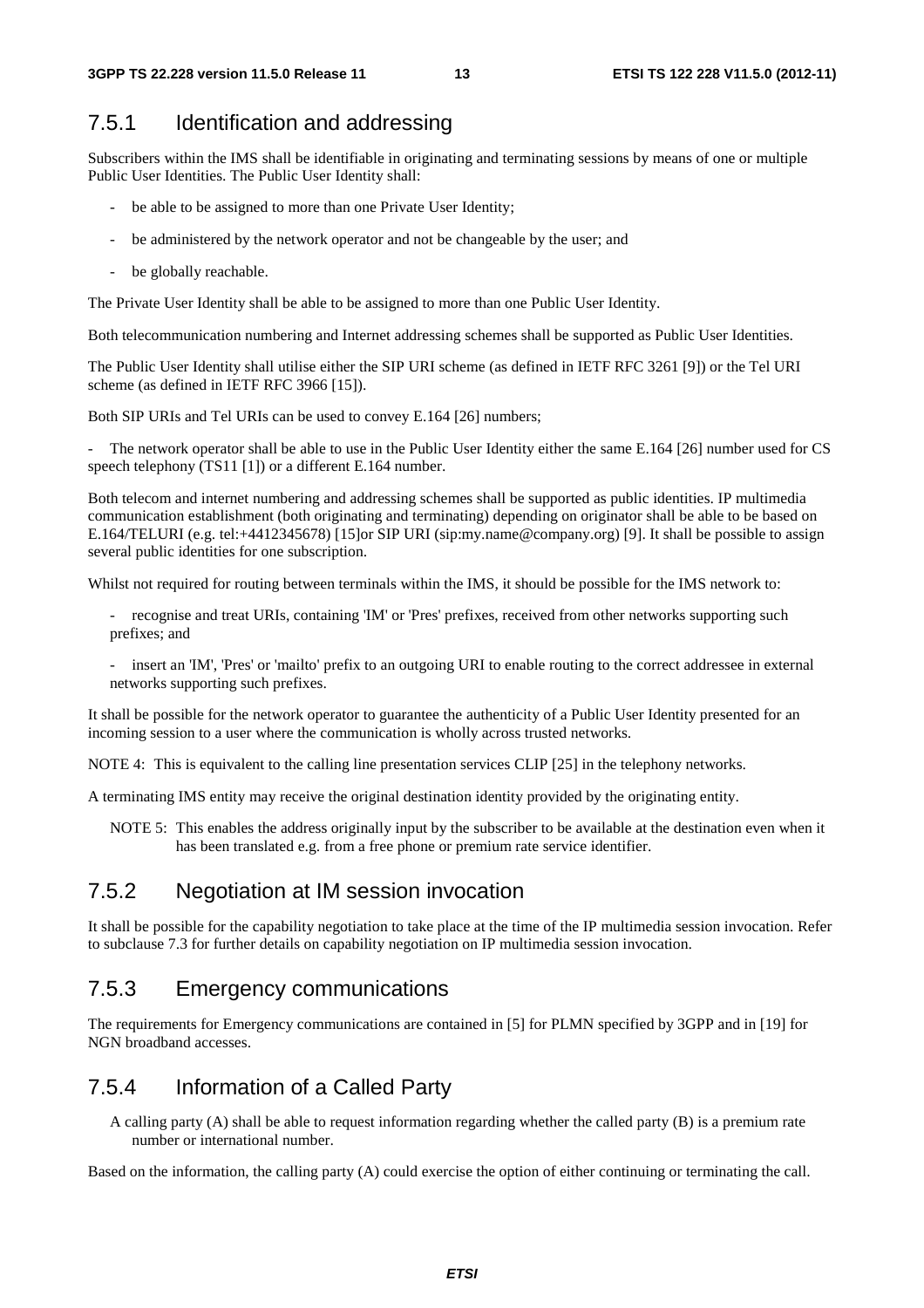The HPLMN of the calling party (A) shall be able to provide information to a calling party (A) regarding whether the called party (B) is a premium rate number or international number.

Based on the information provided, the calling party (A) could exercise the option of either continuing or terminating the call.

7.5.5 Void

### 7.6 Handling of an incoming session (by the terminating entity)

#### 7.6.1 Automatic re-routing

IMS shall provide the capability to handle communications rejected (e.g. due to unavailability of PSTN/ISDN resources) using re-routing.

#### 7.6.2 Presentation of session originator identity

The IMS shall present the identity of the session originator (see 7.5.1).The network shall suppress the presentation of the identity when requested by the session originator.

Operator policies (e.g. requirements for support of emergency communications) may over-ride the user request for suppression.

#### 7.6.3 Negotiation of an incoming session

Interaction with the user profile shall be supported, and additionally direct interaction with the user may be required. Refer to subclause 7.3 for further details on capability negotiation on an incoming IP multimedia session.

#### 7.6.4 Accepting or rejecting an incoming session

It shall be possible for the user to either accept, reject, ignore or re-direct an incoming IP multimedia session. Further, it shall also be possible for the user to accept only a subset of the offered media, not have any of the media offered to him at all etc.

#### 7.6.5 Handling of an incoming session addressed to an unallocated identity

In case of an incoming session addressed to an identity administered by the operator but not allocated to a user or a service, the IMS shall be able to reject, re-route or trigger service logic to that incoming session.

### 7.7 Handling of an ongoing session

#### 7.7.1 User modification of media in an ongoing session

The user shall be able to negotiate the addition or deletion of media components of IP multimedia applications during an IP multimedia session. Refer to subclause 7.3 for further details on capability negotiation during an IP multimedia session.

#### 7.7.2 Suspending and resuming of an ongoing session

It shall be possible for the user to suspend an IP multimedia session, and resume that IP multimedia session at a later time.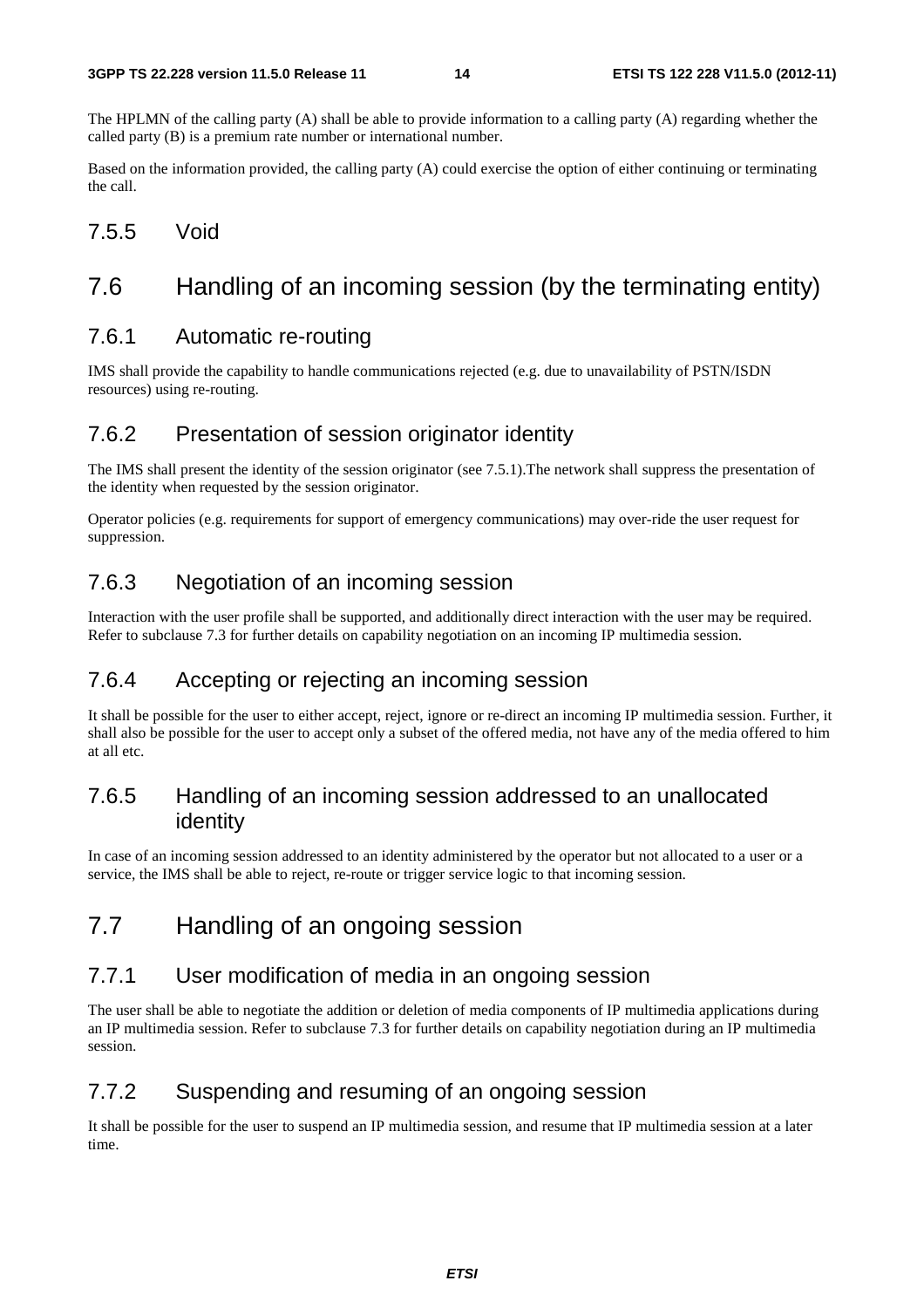#### 7.7.3 Presentation of identity of connected-to party of a session

It shall be possible to present to the originator of a session the identity of the party to which she is connected (see 7.5.1).

However, the connected-to party shall be able to request that her identity is not revealed to the originator of the session.

Operator policies (e.g. requirements for support of emergency communications) may over-ride the user request for suppression.

#### 7.8 Ending a session

The user shall be able to end an IP multimedia session at any time during the session. The network may end an IP multimedia session at any time during the session (e.g. in failure conditions).

### 7.9 Void

### 7.10 Handling of conferences

#### 7.10.1 General

Conferences allow users participating in the conference to communicate with all other participants simultaneously. A conference has a "conference focus", that controls the conference.

Note that a user, participating in the conference, depending on the conference policy may be allowed to communicate with the focus (e.g. to request invitation of another user into the conference).

#### 7.10.2 User requirements

The following minimum user requirements for conferences exist:

- A user shall be able to request the creation of a conference.
- A user shall be able to request to join an existing conference.
- A user participating in the conference shall be able to request modification of the conference (e.g. add/remove media, manipulation of data streams, add/remove participants) depending on the conference policy.
- A user participating in the conference shall be able to request termination of the conference, depending on the conference policy.
- A user participating in the conference shall be able to receive information from the conference focus (e.g. participants in conference, participants joining or leaving the conference)
- It shall be possible for a user to transfer the invited participants to other focus aware conference user(s) prior to leaving the conference if the user has invited participants to the conference.

#### 7.10.3 Network-based Conference Focus

For the case where the "conference focus" is based in the network, the following requirements apply:

- The home network shall be able to provide the "conference focus".
- The visited network shall be able to provide the "conference focus", controlled by the home network, and subject to roaming agreements.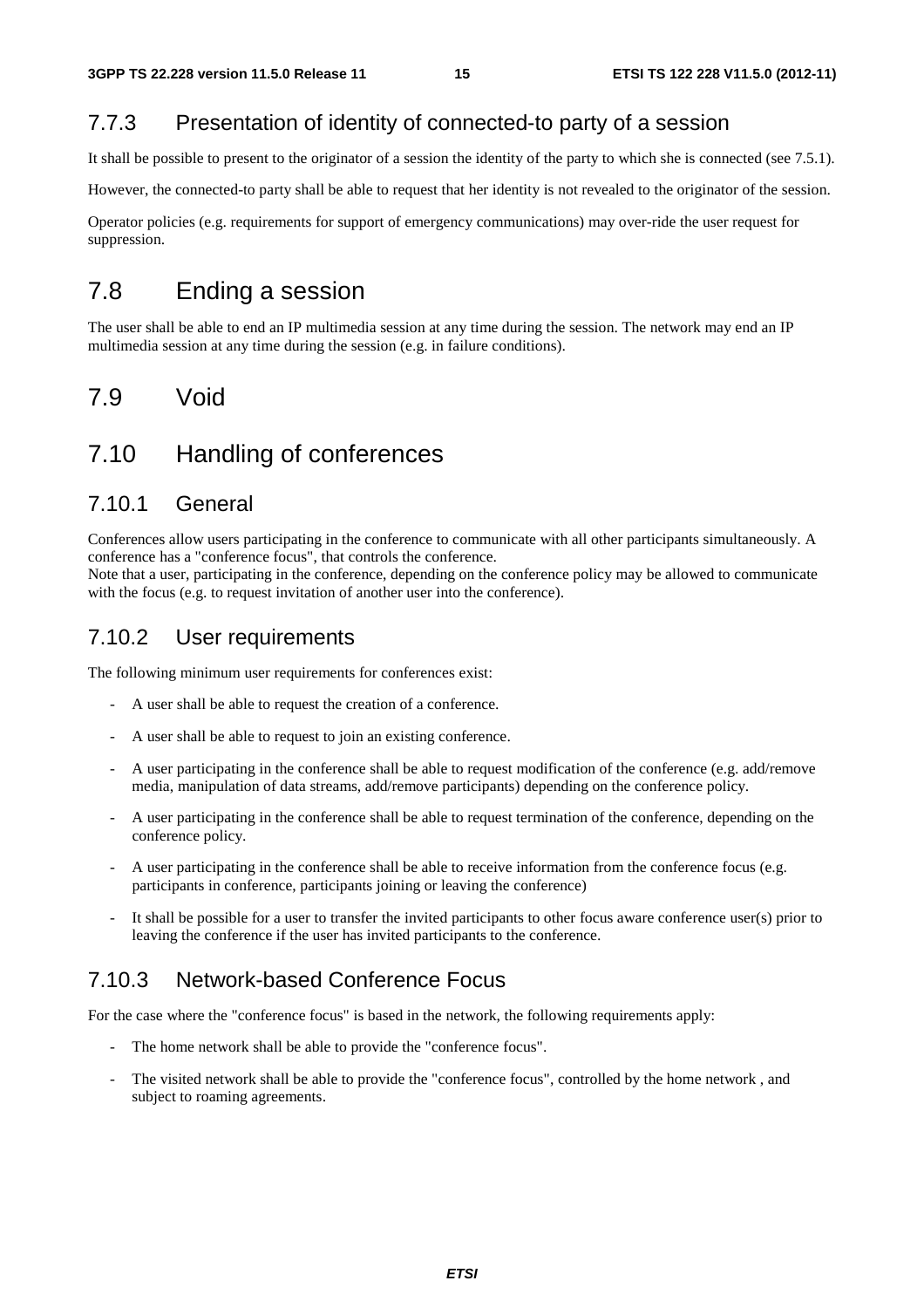### 7.11 Handling of multicast services

Multicast services allow IMS users and service providers to send multimedia to a group of IMS users simultaneously in an unidirectional way of communication. The underlying network may be able to support mechanisms that optimize the delivery of multimedia to the individual members of that group (e.g. MBMS [7])

- Note: an example for applicability of multicast services could be the IMS based 'Push to talk over Cellular' service, that is being standardised by OMA.
- An IMS application located on an application server in the network shall be able to request that multimedia is sent to a group of IMS users, which are specified by this request.
- Depending on the capabilities of the underlying network IMS shall be able to use optimized mechanisms of the network (e.g. multicast capabilities such as MBMS [7]) for the delivery of multimedia to the group of IMS users.

### 7.12 Support for Local Numbers in the IMS

A number or short code originating from a UE may correspond to a local number based on HPLMN/VPLMN's numbering plan, a service number in the HPLMN/VPLMN, or a private numbering plan.

A number or short code may have a local context indicator (LCI) added to it. The value of an LCI helps the HPLMN to route the call and, if necessary, route the call to the country/VPLMN/private network of origin. The LCI may include:

- access specific information consist of e.g. country code plus network code, country code plus area code, or an identification of a private numbering plan;
- the home domain;
- an indication that UE does not support processing of the dialled string; or
- any other value entered by the user.

If the HPLMN cannot interpret the number or short code based on the included LCI, the HPLMN may apply policies to translate local numbers to globally routable identity and to route the call.

The HPLMN shall analyse the received number and route the call as follows:

If the number or short code has an LCI, the HPLMN should interpret the short code to a globally routable URI or E.164 [26] number according to the value of the LCI, and then correctly route the call. If the HPLMN is unable to resolve or route the received number then an error message shall be returned to the originating UE.

### 7.13 User determined user busy

The network shall support the capability of a user to reject an incoming IMS session with an indication of "user busy". This indication may be used by the network as a trigger for certain services e.g. Call Forwarding on Busy. If the session rejection is propagated back to the originator, the "user busy" indication must be provided as the cause of the rejection.

The conditions for user determined "user busy" include:

- the session is offered to a single contact that rejects with a "user busy" indication; or
- the session is offered to multiple contacts with a single public identity, and one contact rejects with a "user busy" indication on behalf of the set of contacts; or
- the session is offered to multiple contacts; and
	- none of the contacts progress the session; and
	- one or more of the contacts rejects with a "user busy" indication.

Note: A contact is e.g. a terminal, a UE, or some other kind of equipment in the user premises.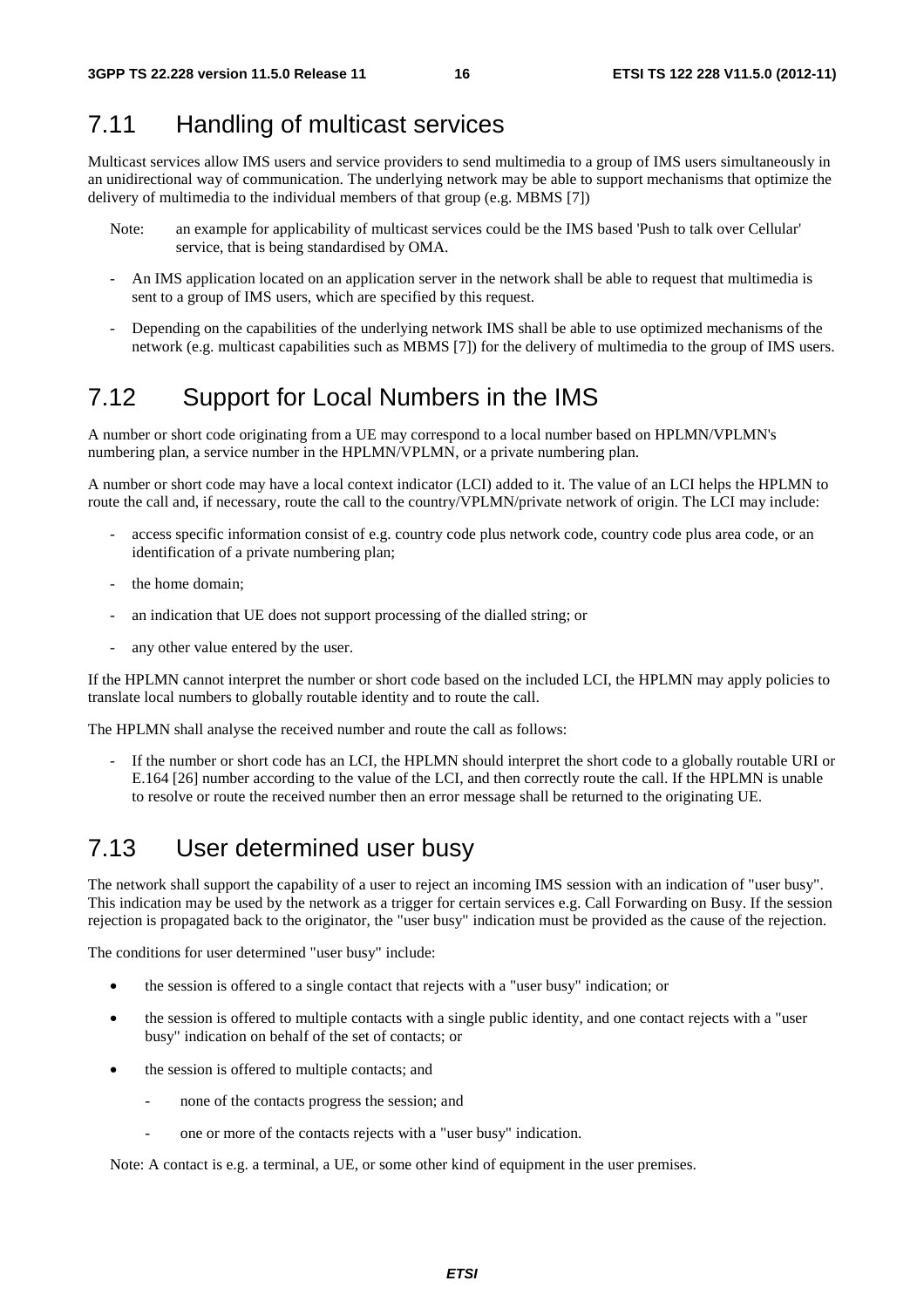#### 7.14 IMS Inter-UE Transfer

The IMS shall be able to provide IMS Inter-UE Transfer between:

- different UEs connected via the same IP-CAN,
- different UEs connected via different 3GPP IP-CANs,
- different UEs connected via a 3GPP IP-CAN and a non-3GPP IP-CAN (e.g. fixed line connectivity),
- different UEs connected via different non-3GPP IP-CANs.

In addition the IMS shall be able to provide IMS Inter-UE Transfer from UEs connected via an IP-CAN to ICS entities that provide interworking with UEs in the CS Domain.

Note 1: In this case it might not be possible to retrieve the session after it has been transferred.

Note 2: When interworking with the UEs in the CS domain, the available IUT features are limited by the UE"s capabilities.

The following requirements are applicable for IMS Inter-UE Transfer.

- The IMS shall support the capability to transfer/retrieve some or all of the media components to/from different IMS UEs belonging to the same or different user(s) while providing continuous service experience to these users. In order to provide continuous service experience to the user, the receiving IMS UE capabilities (e.g. display resolutions, codecs capabilities, and access network data rate, etc.) shall be taken into consideration and the transferred sessions adapted accordingly.
	- It shall be possible to provide continuous service experience when the session is transferred between IMS UEs of different capabilities.
- It shall be possible to transfer some or all media components to the target IMS UE(s) belonging to the same or different user(s) that are subscribed to the same operator. This can be initiated either directly from the controlling IMS UE or on request from the IMS UE where the media will be transferred.
- It shall be possible to replicate some or all media components to the target IMS UE(s) belonging to the same or different user(s) that are subscribed to the same operator. This can be initiated either directly from the controlling IMS UE or on request from the IMS UE where the media will be replicated.
- Replication / transfer of some or all media components to target IMS UE(s), belonging to the same or to different user(s) that are subscribed to the same operator, shall not be performed when the remote end (e.g. the source of the media) of the session restricts such operation.
- It shall be possible to transfer service control related to all media components to the target IMS UE that belongs to the same user and has subscription with the same operator. This can be initiated either directly from the controlling IMS UE or on request from the IMS UE where the control will be transferred.
- Note 3: Transfer of service control and transfer / replication of media components are independent of each other. This means the above requirements include the case where certain media components are transferred / replicated to the target IMS UE(s) whilst the related service control remains in the source IMS UE or is transferred to the target IMS UE, and the case where service control is transferred to the target IMS UE whilst the controlled media components remain in the source IMS UE.
- Inter-UE Transfer shall be subject to operator policy.
- It shall be possible to discover information on ongoing IMS sessions on different IMS UEs belonging to the IUT e.g. available IMS sessions, media components, controller/controllee capability.

IMS shall support the capability to add /delete media components across different UEs belonging to the same or different user(s) that are subscribed to the same operator, while providing continuous service experience to these users.

An IMS user shall be able to control media components of an IMS session between different UEs as following:

- Add new media components to different UEs at session setup and session modification.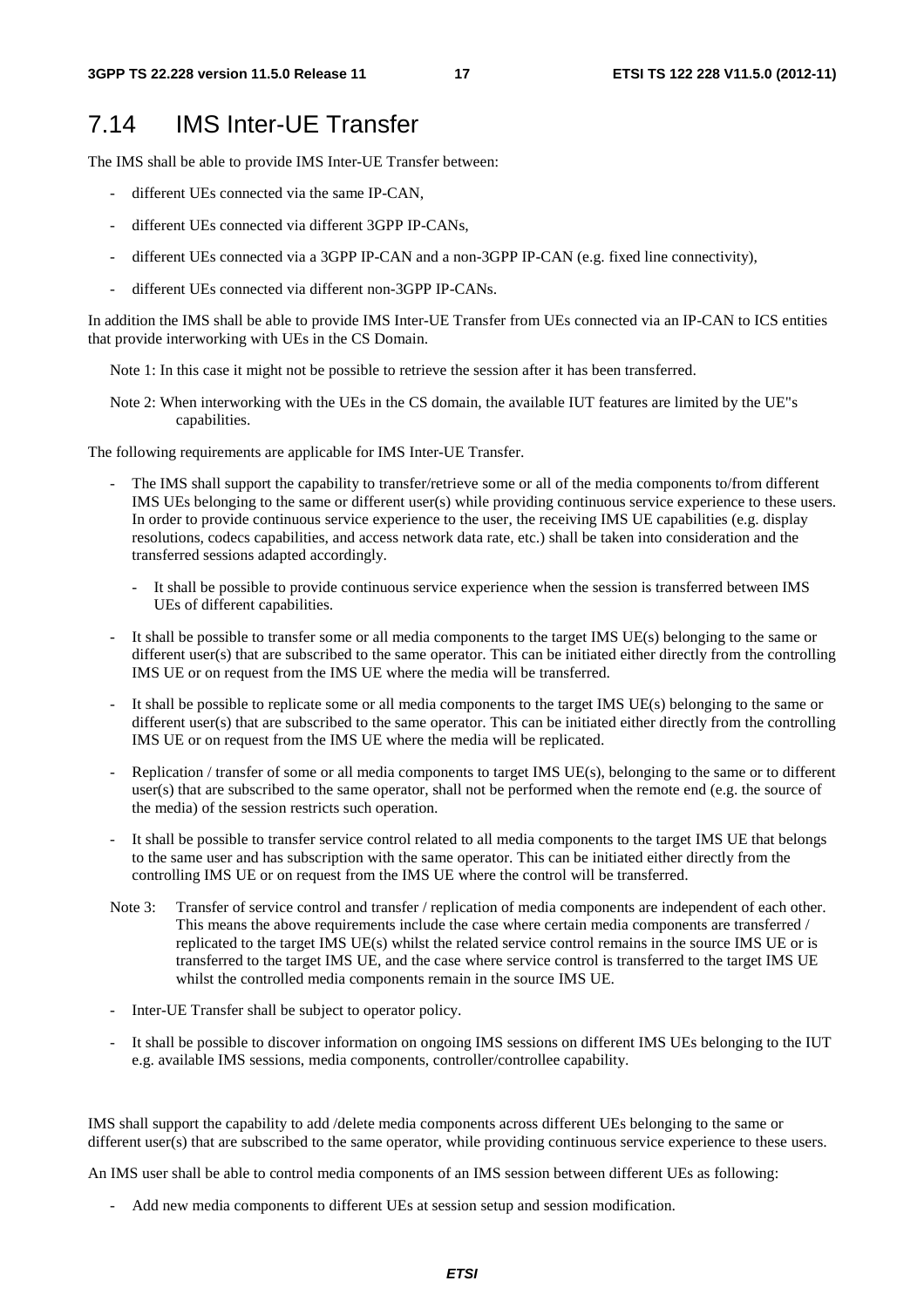Remove media components of an ongoing multimedia session from different UEs.

IMS shall support the capability to share control of media components among multiple UEs belonging to one or more users that are subscribed to the same operator. Shared control of media components may be exclusive (i.e. only one UE has the control at a time) or simultaneous (i.e. more than one UE has the control at the same time).

It shall be possible for the network to authorise shared control of media components among multiple IMS users.

It shall be possible for the IMS user controlling the session to allow one or more IMS users in the session to share control of media components.

Note 4: Inter-UE transfer use case as defined by IETF can be found in [23].

## 7.15 Prevention of Unsolicited Communication in IMS (PUCI)

#### 7.15.1 High level requirements

IMS should provide means to identify and act on unsolicited communication.

Solutions for prevention against unsolicited communication shall not have negative impact on the services provided by IMS.

PUCI should provide means for cooperation between operator"s networks.

IMS should provide means for a user to inform the network of an unsolicited communication.

### 7.15.2 Detection of Unsolicited Communication

Depending on Operator policies IMS should support capabilities that enable IMS to detect that an IMS session is unsolicited and classify as UC. These capabilities should apply to all IMS based services and apply to realtime (e.g. voice, video …) and to non-realtime (e.g. messaging …) IMS traffic.

IMS should support capabilities that enable a terminating party to report IMS sessions as UC.

The method of reporting UC may be dependent on the IMS service.

Reporting should be possible irrespective of whether an originiating party has withheld its identity (e.g. by referring to the last call).

### 7.15.3 Prevention of Unsolicited Communication to the terminating party

Depending on Operator policies IMS should support capabilities to indicate to a terminating party that an IMS session has been classified UC.

Depending on Operator policies IMS should support capabilities to protect a terminating party from IMS sessions that have been classified UC.

#### 7.15.4 Notification of UC to the originating party

Depending on Operator policies IMS should support capabilities that allow notifying an originiating party that a performed or attempted communication to the terminating party has been classified as UC.

### 7.15.5 Conveying information on UC to other networks

Depending on Operator policies IMS should support capabilities that enable the IMS of a network to convey information on detected UC in an IMS session to an other IMS on the path of that IMS session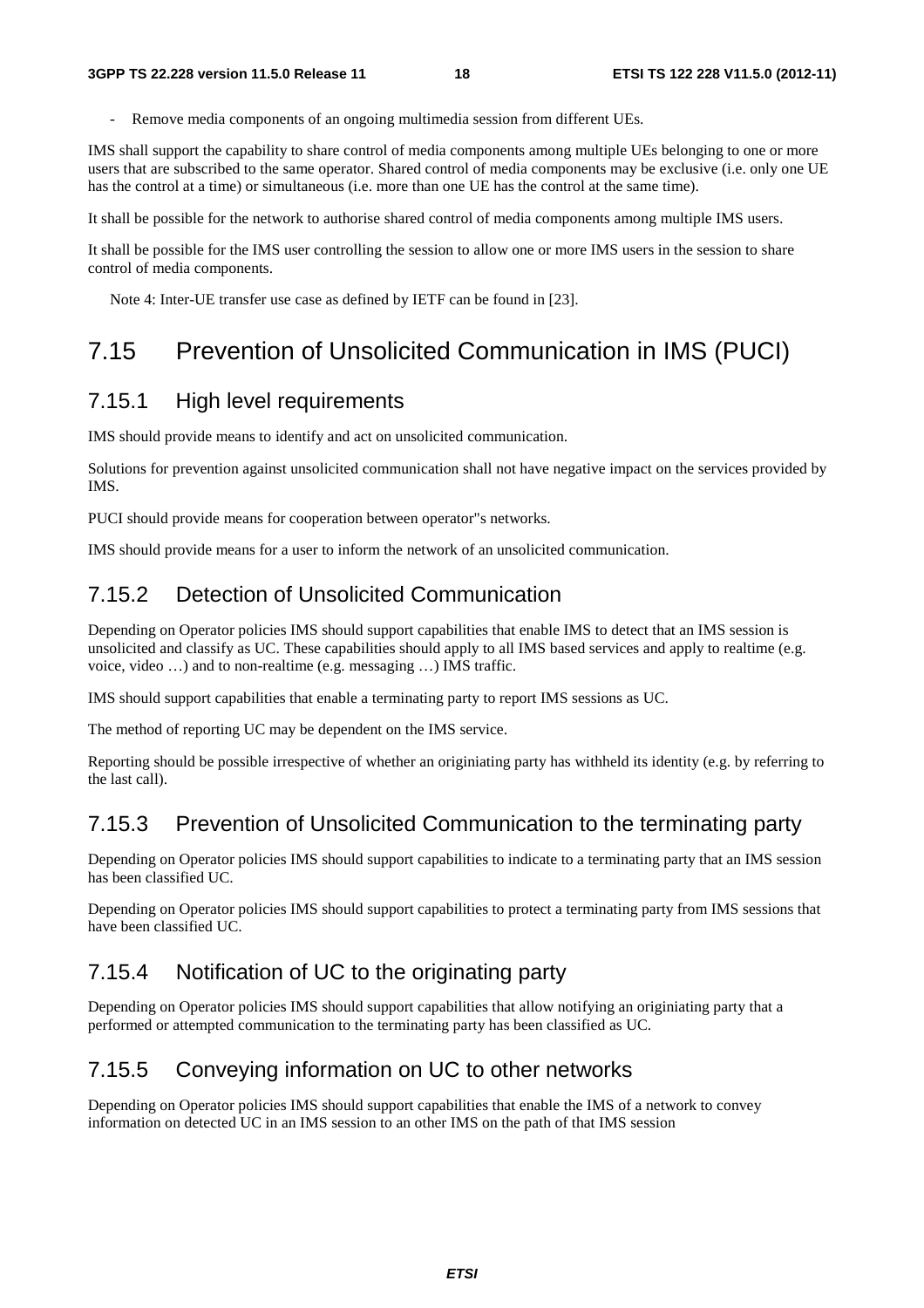## 8 Interworking requirements

### 8.1 General

The IMS shall support the capability for interoperability with the following:

- PLMN CS domain,
- PSTN/ISDN networks.
- Packet Cable network,
- Internet.
- Other non 3GPP networks providing IP Multimedia sessions.

The scope of this interoperability may result in a limited service capability.

## 8.2 Interworking with PLMN CS Domain

The IMS shall support conveyance of voice calls and multimedia services between IMS users and users in CS domain (within the limits set by the CS domain).

If more than one IMS party is involved in a communication with a PSTN party/parties, the communication between the IMS parties shall not be adversely impacted by the presence of a PSTN party.

Note: That this boundary may still be subject to regulatory requirements associated with communications with the PSTN including, but not limited to, lawful interception of voice calls and multimedia services, and number portability.

The boundary interworking shall be able to convey the information associated with the services listed below:

#### CLIP/CLIR;

Call Forwarding.

Also due to regulatory reasons the subscriber identity may be required to be conveyed via the IMS-CS/PSTN boundary to enable calling line identification services on both sides.

Support of:

Call barring,

Call waiting/hold,

MPTY,

on the boundary interface is for further study.

### 8.3 Interworking with PSTN/ISDN networks

#### 8.3.0 General

Interworking between IMS and PSTN/ISDN networks shall be supported. PSTN/ISDN networks in this context refer to legacy PSTN/ISDN and TISPAN NGNs supporting PSTN/ISDN Emulation.

Note: TISPAN NGN supporting PSTN/ISDN Emulation provide to the end-user the same experience as a legacy PSTN/ISDN and from a interconnection perspective the TISPAN NGN behaves like an IMS network.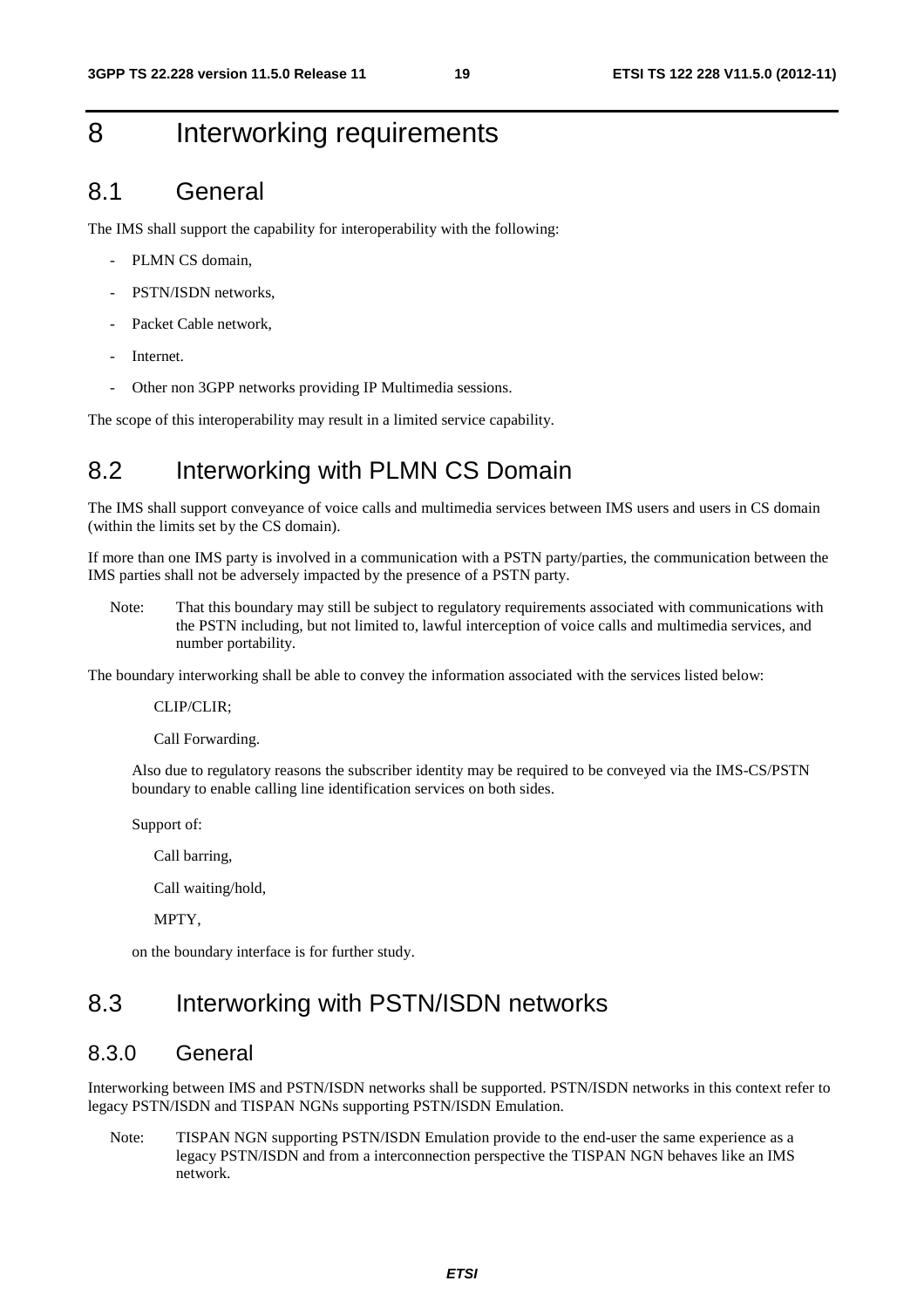As a network option and depending on inter-operator policies, the IMS shall support transit of traffic between PSTN/ISDN networks.

#### 8.3.1 Overlap Signalling

Support for overlap signalling in the IMS is an option limited to the interworking with PSTN/ISDN networks that use overlap signalling. Support of this option shall be based on inter-operator policies at the interconnection point. The IMS of operators not supporting overlap signalling shall not be affected.

In the absence of such inter-operator policies, networks interworking with IMS shall select appropriate signalling mechanisms to complete the call without any impact on IMS networks not supporting overlap signalling..

Note 1: PSTN/ISDN networks that convert overlap signalling to en-bloc, are considered to be networks that do not use overlap signalling.

In the cases where a PSTN/ISDN network, based on inter-operator policies, provides overlap signalling into the IMS, the following requirements shall be taken into account:

- For calls terminating in the IMS, conversion of overlap signalling to en-bloc shall take place within the IMS domain.
- Impact on the IMS shall be minimized.
- The service experience for the end-user shall be similar to the PSTN/ISDN.
- When the IMS network supports transit of traffic, transit of overlap signalling may be supported towards destination networks, if the policy permits overlap signalling towards those.
- Note 2: Overlap signalling support should not be linked to E.164 [26] numbering schemes.
- Note 3: Overlap signalling is not generated or terminated by an IMS UE it is only generated or terminated by devices within the PSTN/ISDN networks.

#### 8.3.2 Subaddressing (SUB)

Where public telecommunication numbers are used, the IMS may support the Subaddress (SUB) service that allows the called (served) user to expand his addressing capacity beyond the one given by the public telecommunication number.

Note: Subaddressing is required for interoperability with existing users.

Subaddressing is required when at least one of the users services are provided from an ISDN.

The IMS may support the interoperability of Subaddressing with the PSTN/ISDN networks and vice versa.

#### 8.3.3 User-to-User Signalling (UUS)

The IMS may support the User-to-User Signalling (UUS) service that enables a calling party to send and/or receive a limited amount of User-to-User-Information (UUI) to/from a called party in association with a communication.

Note: UUS is required for interoperability with existing users.

UUS is required when at least one of the users services are provided from an ISDN.

The IMS may support the interoperability of User-to-User Signalling services with the PSTN/ISDN networks and vice versa.

Only UUS service 1 with an implicit request is supported [17].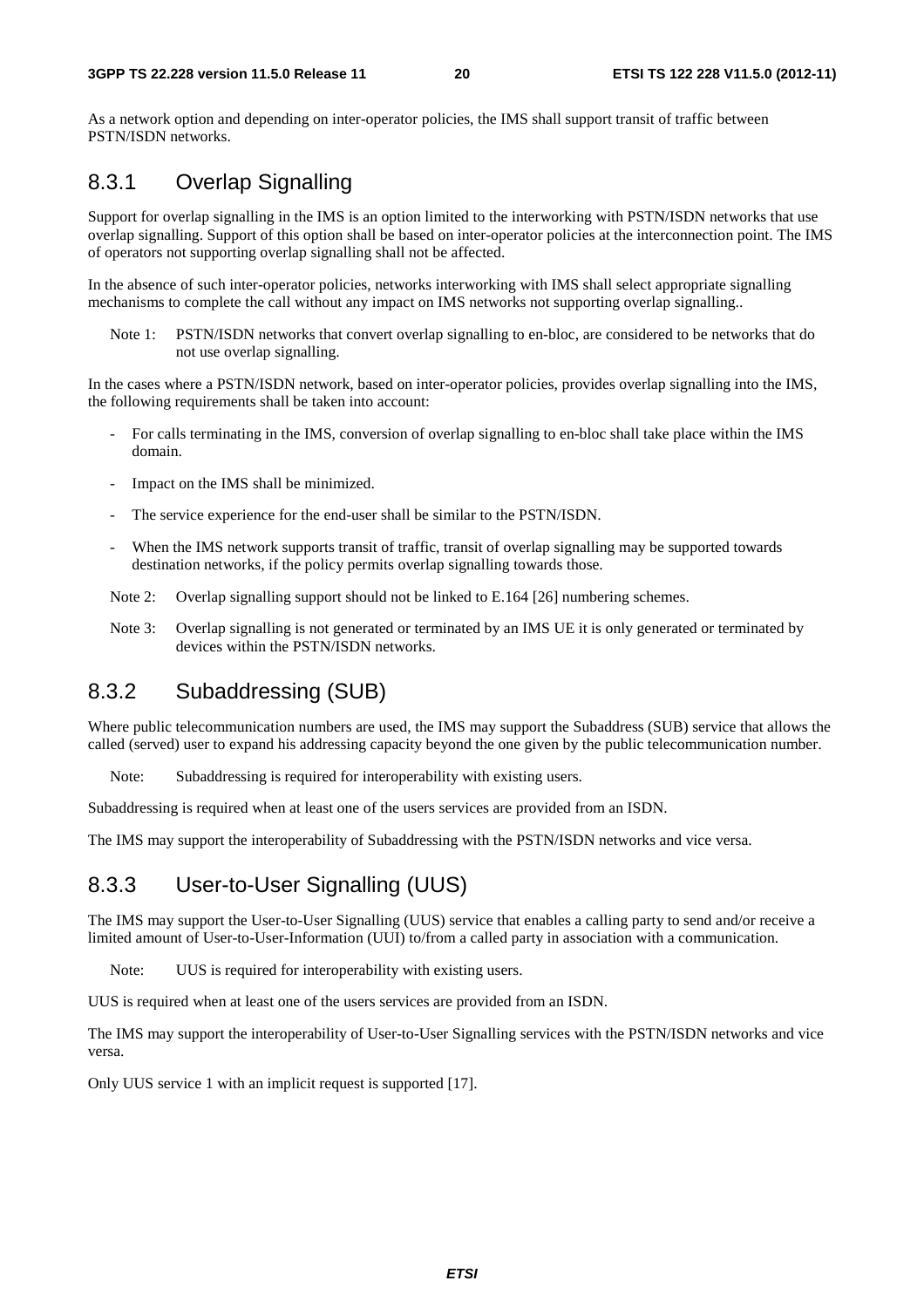#### 8.4 Void

### 8.5 Interworking with Packet Cable

The IMS shall support the capability for interoperability with Packet Cable networks. The scope of this interoperability may result in a limited service capability.

### 8.6 Interworking with Internet

The IMS shall support interworking with the Internet.

### 8.7 Voice Interworking with Enterprise IP-PBX

For voice IP-PBX-based services provided to a UE with the following conditions:

- the IP-PBX is connected to the mobile operator network as an IMS Application Server,
- the interconnection between mobile operator and Enterprise is via a QoS-enabled IP connection, and
- a UE that connects via the Enterprise has a subscription in the IMS domain;

the following requirements apply:

- The mobile operator"s IMS shall control the VoIP session for interworking with the Enterprise IP-PBX.
- VoIP session control shall always be returned to the mobile operator following interactions with the Enterprise IP-PBX.
- Interfaces between mobile operator and Enterprise shall be secured.
- A UE provisioned in the mobile operator"s IMS shall be able to receive services from an interconnected Enterprise IP-PBX.
- When transcoding is needed to establish a session between UEs that support wide band codecs, transcoding shall be between wide band codecs in accordance with agreements between the mobile operator and the Enterprise.
- When a session using wide band codecs is transferred from the IP-PBX to the IMS, the IMS shall maintain the ongoing session using wide band codecs in accordance with mobile operator and Enterprise policy, when the use of wide band codecs is enabled in the network.
- The mobile operator"s IMS shall provide VoIP service without a reduction in privacy, security, or authentication compared to corresponding service in the mobile operator macro network.
- The mobile operator"s IMS shall be able to receive information about the state of the UE access connection from the Enterprise.
- Subject to local regulatory requirements, the mobile operator"s IMS shall be able to receive the UE location information from the Enterprise.
- Subject to local regulatory requirements, the mobile operator"s IMS shall be able to receive indication of malicious communication from a user in the Enterprise.
- The mobile operator"s IMS shall be able to transfer UE VoIP sessions between UEs in the Enterprise, subject to mobile operator and Enterprise agreements.
- Subject to local regulatory requirements, user location information provided by the Enterprise shall be used by the mobile operator"s IMS for Emergency calls.
- The mobile operator shall be able to restrict which IP-PBX services are available to a UE.
- The mobile operator shall be able to charge for providing IP-PBX services to a UE.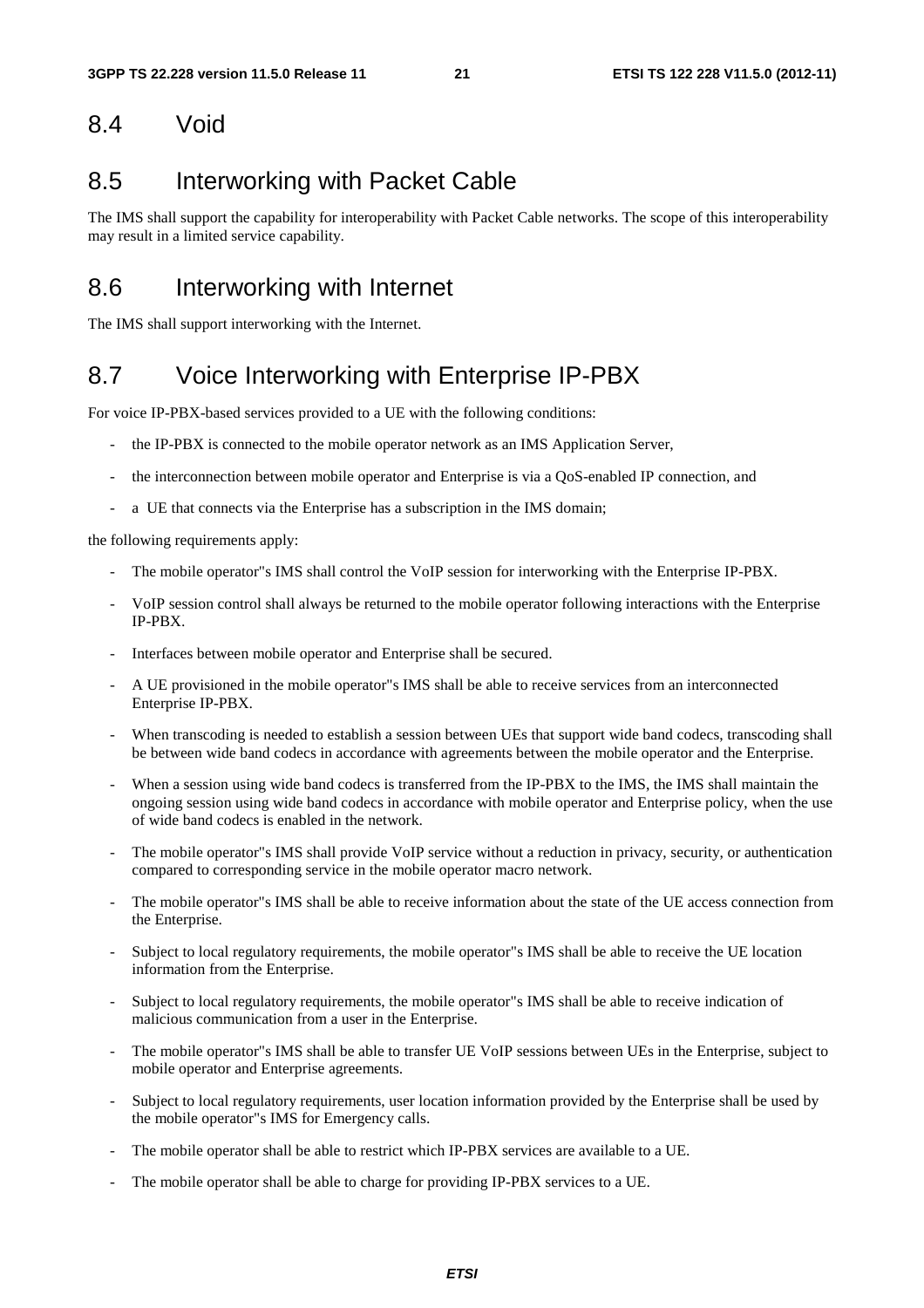- Continuity of services provided to a UE shall be supported when the UE moves between an Enterprise environment and a cellular environment.
- The mobile operator shall be able to control which entity takes precedence in case there is a conflict in terms of which entity provides a particular service (e.g. voice mail) to a UE.
- All configuration changes performed by the Enterprise that affect the interworking with the mobile operator shall be performed in agreement with the mobile operator.
- Interworking between the Enterprise IP-PBX and the mobile operator IMS shall comply with IMS Service Control Interface (Section 4.2.4 in [24]).
- Feature interaction between the existing mobile operator features and the Enterprise IP-PBX features is addressed through bilateral agreement and is beyond the scope of 3GPP.

## 9 IP Addressing

### 9.1 General

The Operator of an IMS infrastructure may base the implementation on IPv4 only, IPv6 only or both. The choice is an operator option.

The IMS may support UEs using IPv4 only, IPv6 only or both at an IP-based User-Network Interface. The choice is an operator option.

#### 9.2 IP addressing for cdma2000 access to IMS

The IMS may support UEs using simultaneous multiple IP addresses.

### 10 Interconnection requirements

#### 10.1 Introduction

IMS interconnect represents the interconnection of IMS functionality between 2 IMS networks over an underlying IP infrastructure.

A distinction can be made between:

- Direct IMS interconnect, and
- Indirect IMS interconnect.

Direct IMS interconnect is interconnection of IMS functionality between 2 IMS networks using a common IP interconnect network that is not SIP aware. In this case there is only one IMS-NNI (see Figure 10.1).



**Figure 10.1 Basic IMS interconnect with single IMS-NNI**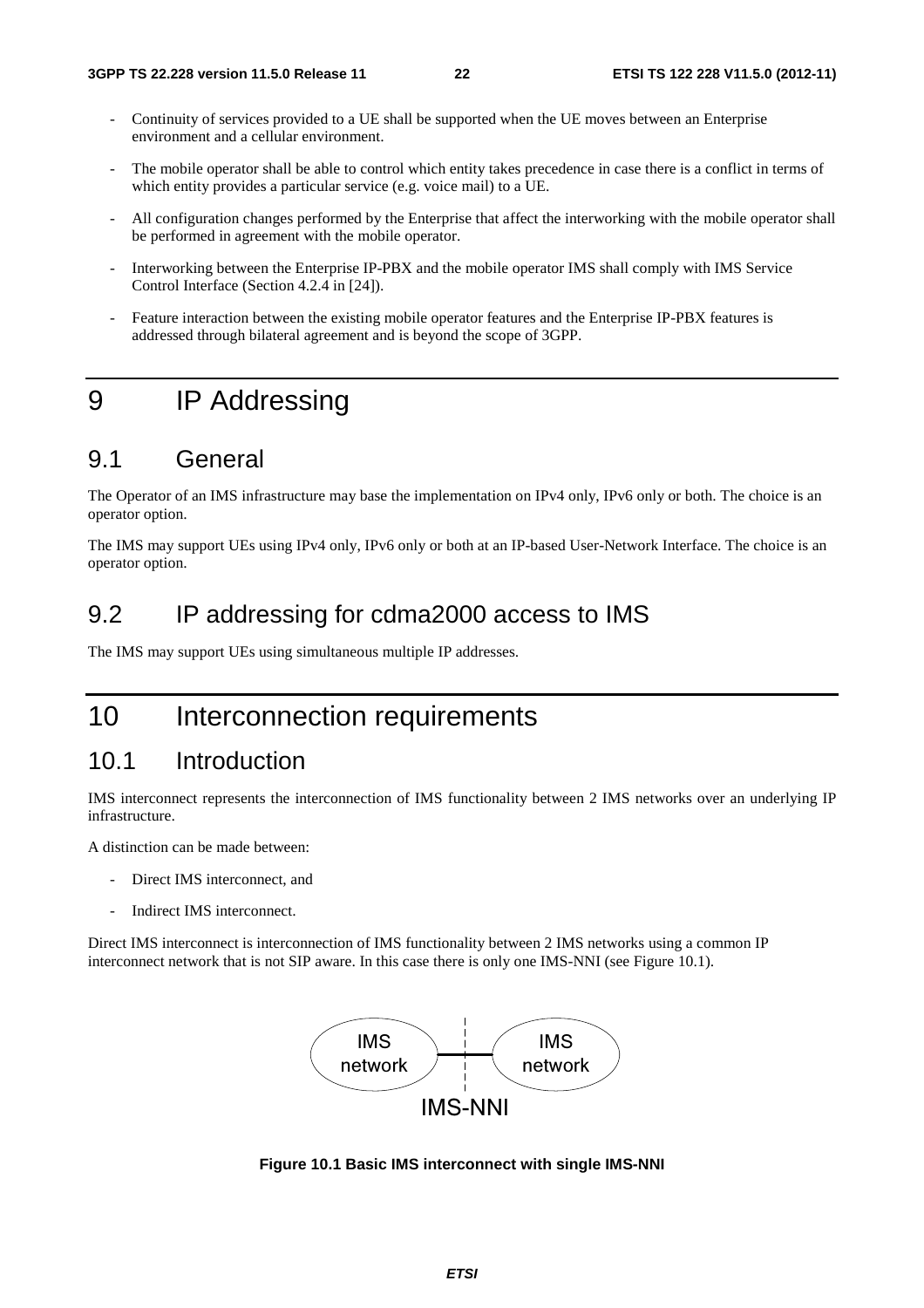Indirect IMS interconnect is interconnection of IMS functionality between 2 IMS networks using a common IP interconnect network that is SIP aware. In this case there are two or more IMS-NNIs (see Figure 10.2). One or more of the intermediate networks may also be IMS networks providing 'transit' functionality.



#### **Figure 10.2 Indirect IMS interconnect with multiple IMS-NNIs**

NOTE: An IMS NNI could also be applied between an IMS network and another SIP based network if that SIP based network conforms to IMS specifications on the interconnect interface.

An IMS network B delivers originating IMS services (e.g. least cost routing, service dependant routing, call barring, number translation, break-out) to a network A if the services are delivered for a session that arrives in the IMS network B over an IMS NNI from network A (Figure 10.3).



IMS-NNI

#### **Figure 10.3: delivery of originating IMS application services across an IMS-NNI**

An IMS network C delivers terminating IMS services (e.g. bulk rerouting, redundancy, profile based reachability, number translation) to a network D in case the services are delivered for a session that shall continue from the IMS network C over an IMS NNI to network D (Figure 10.4).





#### **Figure 10.4: delivery of terminating IMS application services across an IMS-NNI**

### 10.2 IP interconnect

The IP connection used for IMS IP interconnect shall be generic such that it can support all combinations of core network interconnection. E.g. the IP interconnection shall be shared between the IMS interconnection and the CS IP interconnection.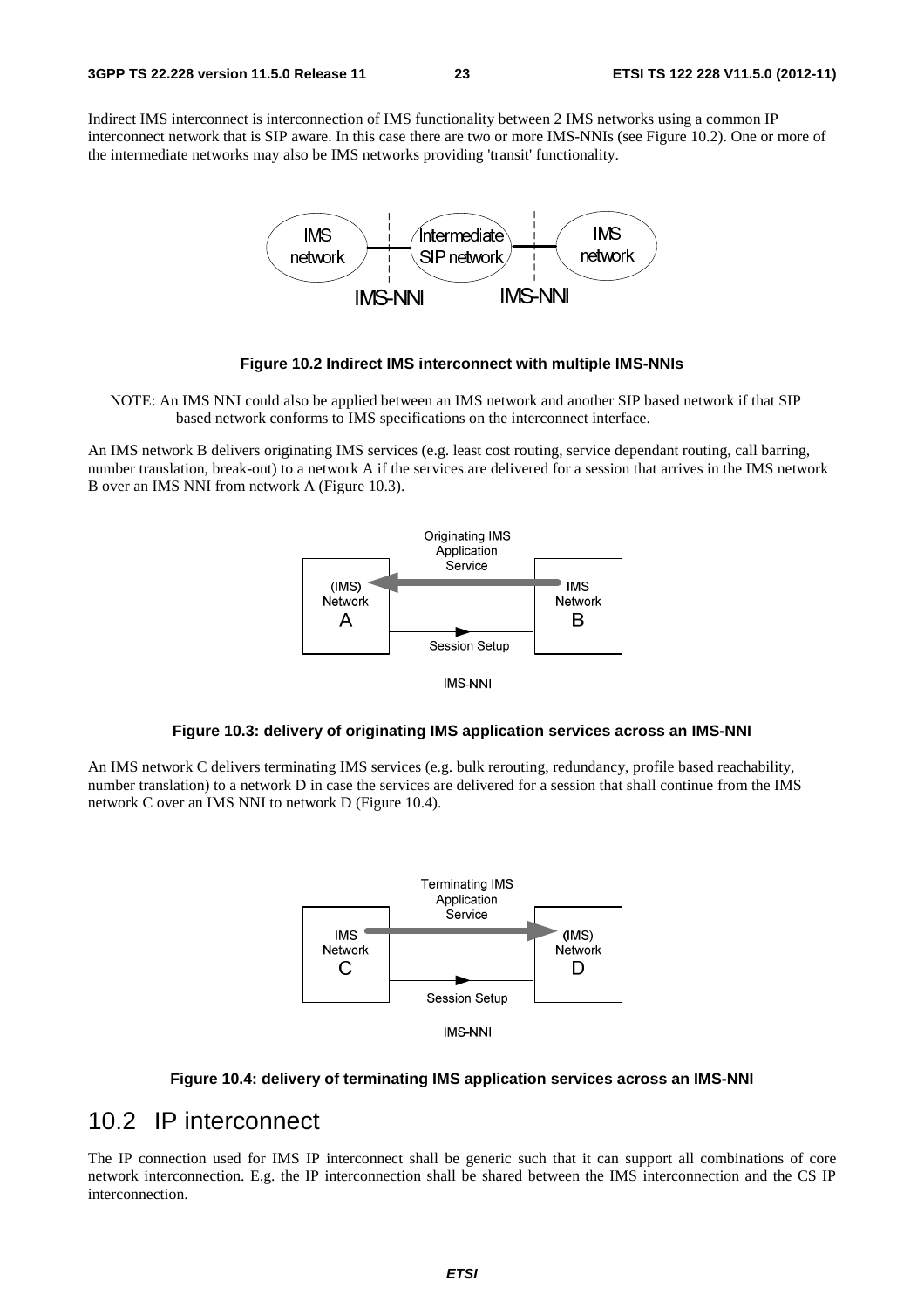#### **3GPP TS 22.228 version 11.5.0 Release 11 24 ETSI TS 122 228 V11.5.0 (2012-11)**

It shall be possible to handle the inter-connection of all services over this generic IP interface. The handling of security and charging shall also be generic for all IP inter-connect scenarios.

### 10.3 IMS network interconnect

The following requirements apply at the interconnection point (IMS NNI) between two different IMS networks or between an IMS network and a SIP based network that conforms to the IMS specification at the interconnect interface.

The IMS network and intermediate networks shall support the capability for service interoperability by means of service interworking requirements defined in section 8.

The IMS network and intermediate networks shall support the capability for service identification, when such information is available.

The IMS intermediate networks shall be able to apply operator defined policy at the interconnection point.

The IMS intermediate networks shall support the capability for control of the session resources when two different IMS networks are connected which have different IP addressing schemes.

The IMS network shall support both bilateral interconnection between two networks and multilateral interconnection (e.g. GSMA IPX [18]) provided by intermediate network(s).

The IMS network and intermediate networks shall support service aware interconnection.

Note: service awareness could be based on service identification, media parameters etc.

An IMS network shall be able to deliver IMS originating application services and terminating application services to other networks interconnected over the IMS NNI .

An IMS network shall be able to deliver IMS originating application services and/or terminating application services to users that are registered to another network.

The IMS network and intermediate networks shall support codec negotiation across one or multiple interconnects to minimise transcoding (and preferably eliminate it) to provide the highest quality service to the user.

If two UEs, belonging to two IMS networks, do not support a common codec for voice service session, the network and/or intermediate networks shall be capable to provide transcoding functionality at the interconnection point.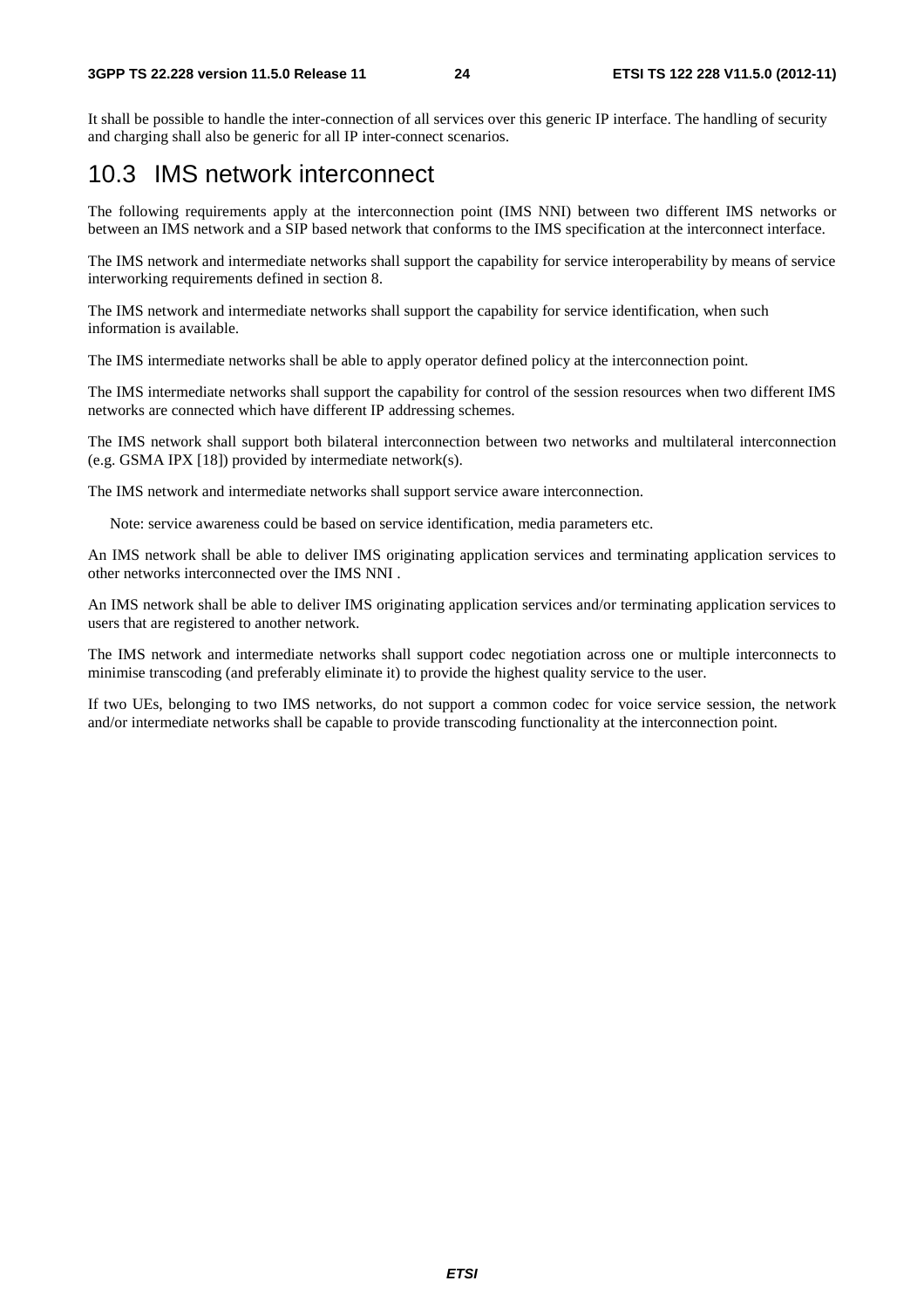## Annex A (informative): Example IP multimedia application scenarios

The following example scenarios describe the personalised handling of individual media in multimedia applications (note that this list is neither complete nor exhaustive):-

- 1) The user is in a voice communication, and receives an incoming IP video communication. The user decides not to accept the communication, but diverts the incoming video to a messaging system. Further, the user is given an indication that there is a video message in his mail box
- 2) The user is in a voice communication, and receives an incoming video communication. The user decides to accept the communication but wishes to switch between the two communications.
- 3) The user is idle in a network and not involved in a communication. The user modifies his user profile to divert all voice communications other than those from high priority, pre-identified callers (e.g. his boss). In this scenario all emails and text messages continue to be received regardless of the sender.
- 4) On receiving a communication, the calling party's identity is displayed (if not restricted) and user shall be able to decide whether to accept the communication, or divert to a messaging system. The user shall be able to request media handling of the communication (e.g. media splitting to different destinations, media conversion).
- 5) The user is busy in a communication when receiving an incoming communication, but responds to the originating party that he will respond later. The user may request that the originating party's details (if not restricted) are stored with a reminder in user's profile.
- 6) Hi-fi sound (nuances, character of voice)

Person(s): Marketing Manager, Rita

Situation: She is at a launch party for some customers in London. In the break she listens to her messages and one from another customer in Tokyo gets her attention. He just wants her to call, but doesn"t say if it is urgent or not.

Solution: Due to the excellent sound quality of the terminals involved and the messaging system, she picks up the faint irritation in his voice and decides to call him immediately. It was urgent and she could remedy the situation easily by emailing the information from her built in PDA storage. The customer was relieved as he was just going in to a very important meeting.

Benefit(s): Good sound quality gives more information to base judgements on, i.e. emulates real life meetings better.

7) Stereo sound (nuances, character of voice plus positions, sound-scapes)

Person(s): Purchase Officer, Gustavo

Situation: Participates in a conference to discuss purchase of a new kind of steel for the factory in Rio. As he is on the road he calls from his hotel room in Sydney. The conference is in the head office in Rio. The local department has invited the two final contenders to have them argue their cases. The two companies are positioned at the different ends of the table. One of the groups is presenting and mentions something about deliveries. A side remark is barely audible, 'we can"t deliver that quality and that quantity this year !' Who gave this remark?

Solution: The excellent sound quality together with the stereoscopic sound gives Gustavo the information he needed. It was the other group that gave the remark. The decision was made for him at that point. He gave the order to the presenting group right after they finished a very good presentation that told him everything he wanted to hear. The setup at the head office was done with two synchronized UEs at each end of the table. Benefit(s): Stereoscopic sound gives even more information than just hi-fi sound to base judgements on, i.e. emulates real life meetings better.

8) Conference/chat with "private rooms"

Person(s): A project team at an IT company: Rick, Diana, Ted, Sven and Liu They are based in different cities.

Situation: The project team has one of their weekly reporting meetings using their mobile communicators. In the middle of the meeting, Rick and Diana get lost in a lengthy arguing on some detailed design matters that bores the rest of the team. Ted, the moderator, finds that it is nevertheless necessary to give Rick and Diana some minutes to finish their discussion, so he decides to not interrupt them. At the same time Sven remembers that he need to remind Liu to send a report to him on the latest findings from her research work. Solution: The team use a conference/chat service with the new facility "private rooms". This allows Sven to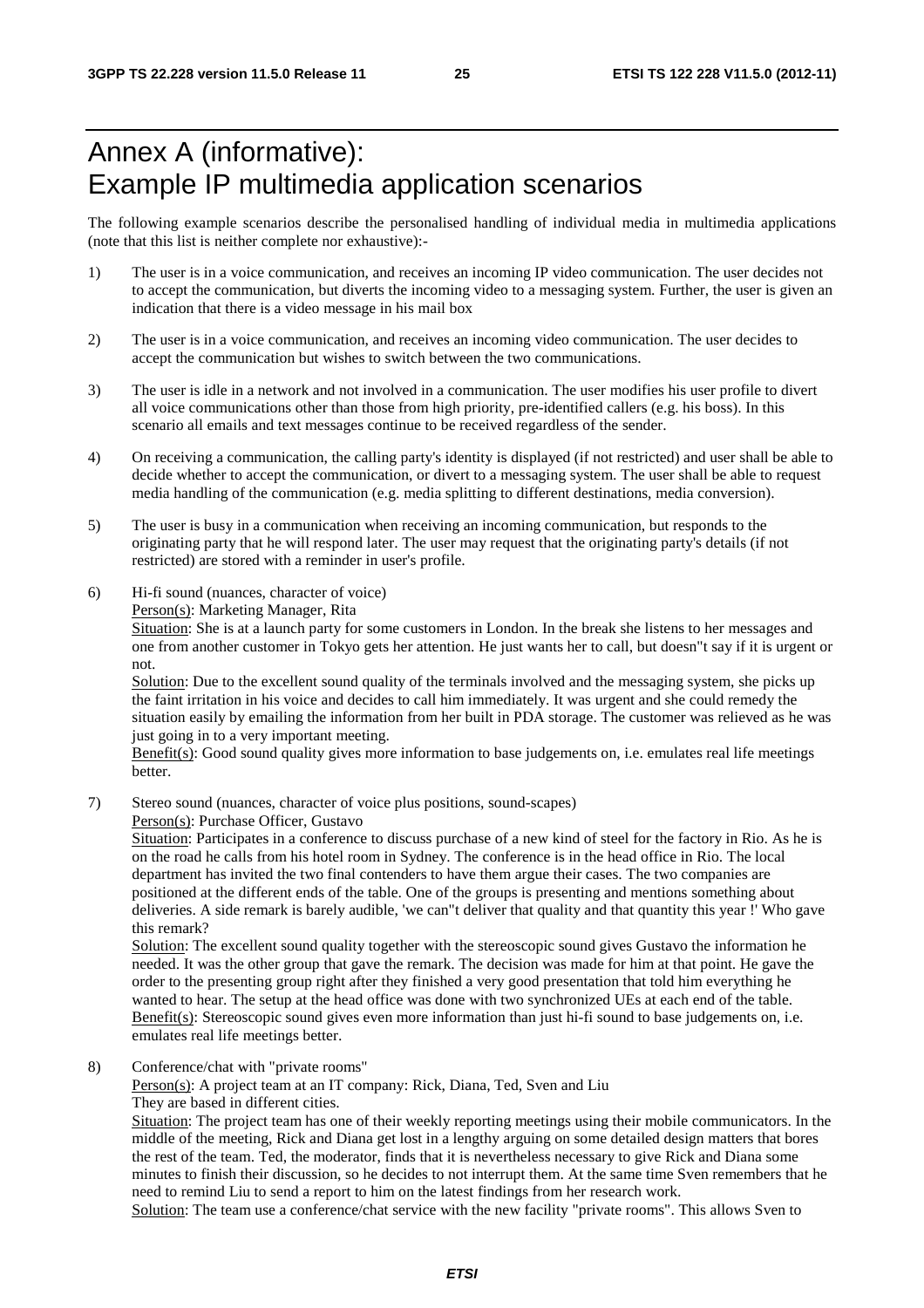direct a few words in privacy to Liu. Sven activates easily this feature by the GUI of his communicator. Liu is immediately notified by the GUI of her communicator that Sven is now talking privately with her (this is necessary to avoid embarrassing misunderstandings that could occur if Liu would answer Sven in the "common room" instead of in the new "private room" that Sven has created).

Since the voices of all conference members are synthetically mapped in a stereophonic projection, Liu is able to hear what Sven is saying, even though he speaks simultaneously with the other team members (the communicator will not automatically adjust the sound volume of the "common room", since it cannot know if

Liu is more interested in Sven's comments or in continuing to listen to the other team members).

Benefit(s): This service emulates virtual presence in a conference room in the best possible way without adding more visionary technologies like holographic projections, etc. The synthetic stereophonic sound projection provides good possibilities for a conference member to discriminate unwanted voices even if the meeting situation is informal and spontaneous and everyone are talking at the same time. The flexible possibilities to create one or more "private rooms" make it easy to make private comments to selected colleagues. The easy-touse and fast responding GUI makes the needed end-user effort to create a new "room" so low, that it feels natural to use the function even for exchanging just a few quick words.

Alternative use: Exchange the IT project team with a gang of teenagers that are planning what to do in the weekend. The service works perfectly well also in that scenario and provides the same benefits. Additional features: Easy GUI controlled addition of new participants (can be initiated by any of the participants), including addressing, notification/invitation, etc. (cf. "outgoing call" in PSTN). GUI notification of new incoming session invitations (cf. "incoming call" in PSTN) and possibility to choose action as desired (incorporate the "calling party" in the existing conference session, creating a new separate session, rejecting the invitation, diverting it to a messaging system, etc.) Whiteboarding and/or application sharing.

9) Multiplayer mobile gaming with voice channel

Person(s): Joe (age 15), Blenda (age 14), Fredric (age 15) and all their "cyber friends" in the Shoot-n-Shout v.14.0 community

Situation: In the legendary multiplayer game Shoot-n-Shout v.14.0 the most popular game mode is a team competition. The idea is simply to shoot down the members of the concurring teams. There are always a lot of active game sessions in CyberSpace. At a web/WAP service operated by the game application provider, interested potential players can choose a game session and also find other gamers to form a team with. There is a text chat service where potential team-mates can learn to know each other.

Joe, Blenda and Fredric meet on the web/WAP chat and decide to form a team to take up the fight in one of the Shoot-n-Shout sessions. They are preparing a game strategy in advance through the text chat service, but when they have started the battle it takes too long time to type text, so they the will need another way to communicate with each other.

Solution: The game application provider makes use of a conference/chat service with "private rooms" in order to provide a multi-player voice service to the players of Shoot-n-Shout. When a game starts there is one "common room" where all players can talk (or rather shout) to each other and one "private room" for each team. Players in a team can also dynamically create more "private rooms" if they only like to talk to one (or a few) of their friends. (See the conference/chat scenario for details.)

The volume (and stereophonic position) of the players voices when they are using the "common room" is controlled so that it matches the virtual surroundings in the game environment. As an example, players that are behind a wall will only be heard as a vague whisper in the distance.

Benefit(s): A voice channel will enhance the gaming experience for several popular network games.

10) Application sharing with voice commentary

Person(s): Marketing Manager, Rita and Media expert, Jones

Situation: The launch of a new campaign for some customers in London. Last minute feedback is that one of the customers is expecting the latest gadget to be included, even if its only a prototype. Rita knows it"s not included in the presentation and she has no information with her.

Solution: Rita calls Jones, the media guru they employed for design of their important presentations. He has the information and some pictorials. He sends them over into Rita"s PowerPoint application and they edit the new slide together as they discuss the textual information to be included.

Benefit(s): The process is extremely interactive and the session takes only 5 minutes thanks to the broadband connection and the fact that they don"t need to Ping-Pong the pictures and the text back and forth. (Emphasize mobile or fixed access as required). The customer is happy and a Letter of Intent is signed.

Comments: By adding voice and pictures in an interactive session we achieve both effectiveness and interaction, two desired components.

11) Emergency location with voice conversation, navigation and picture transfer Person(s): Ma Beth, her children and the pet dog Bobby Situation: The family is out driving in the country side and they take a turn on the slippery country road a bit too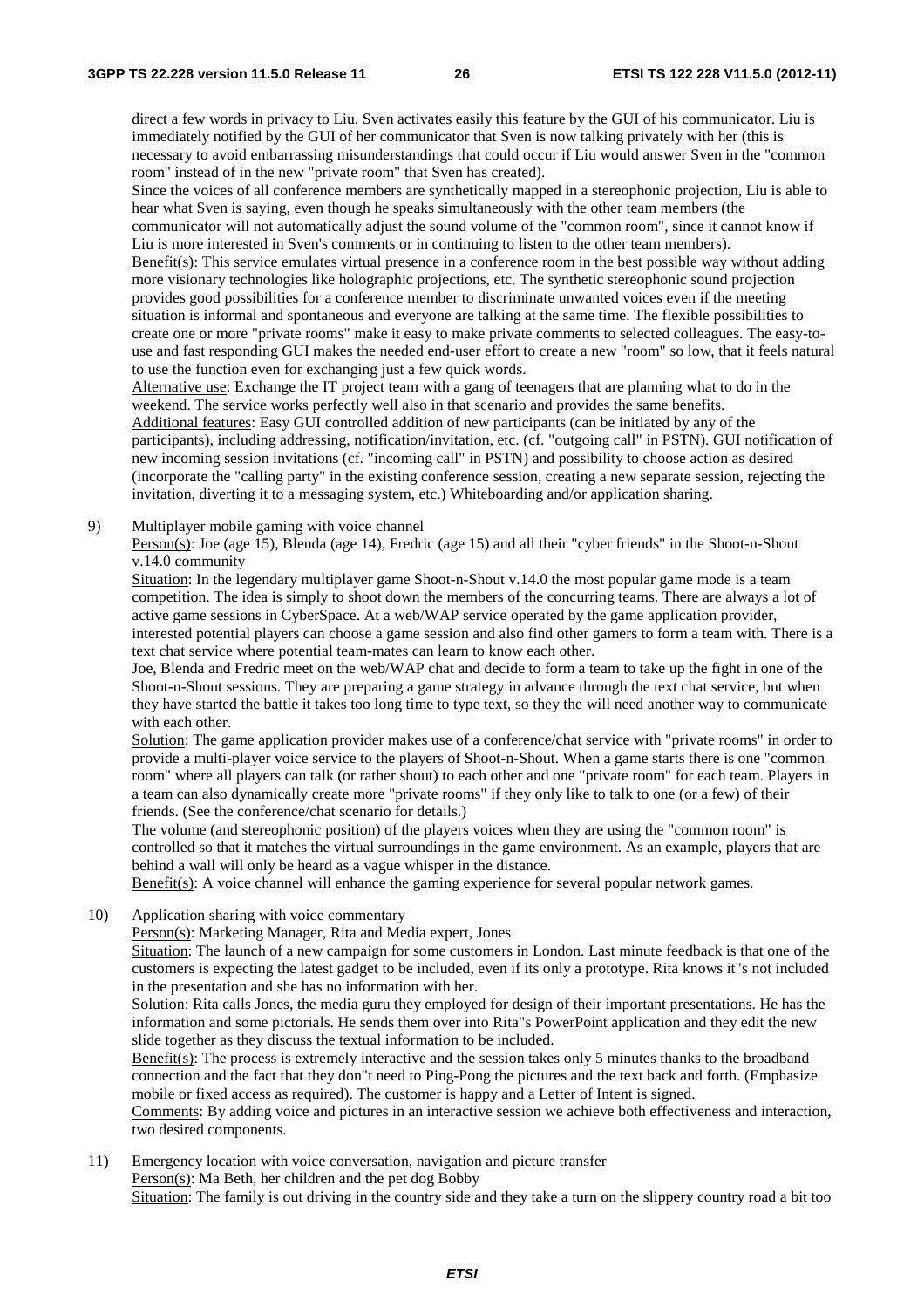fast. They slide down into the ditch. Bobby the dog in the back of the van gets a heavy box of books on top of his left paw. It may be broken, and you can tell it certainly hurts from the loud yelps that come out in a rushed stream. The rest of the family is ok. They were all buckled up.

Solution: Ma Beth reaches for her communicator as soon as she has recovered from the initial shock. She calls 112 (911 or similar). The answer comes after 23 seconds and the operator immediately confirms the identity and the location of the van. Ma Beth is a bit taken aback by this quick information and has to think for awhile, then confirms the location as possibly correct. She then states the problem and she gets connected to a vet that asks a few pertinent questions. She can show a close up picture of the dog"s left paw and the vet confirms a possible (95%) broken leg just above the paw. He gives a few quick instructions and sends her a map of the closest emergency animal hospital. The map shows her current position and soon displays the quickest way to get to the hospital. Well there, Bobby is taken care of and things are looking up. Even the kids are smiling now that the dog is calm and free from pains, and he looks so funny with his little cast.

Benefit(s): The initial call transfers emergency information to the operator automatically. This ensures minimum delay to correct action. The Communicator transfers the picture that gives enough information to make a very accurate and fast assessment of the situation. Then the map transfer and display on the terminal together with the current position gives clear information and directions for Ma Beth to drive and make the right turns at every corner. In her still half-shocked state she can drive to the hospital without hesitation about where to go. Very reassuring for all parties including the dog that gets fastest possible help.

Comments: The call is initially just a voice call but evolves with the best of positioning in emergency situations and navigational aid together with picture and graphics transfer.

12) The Real Virtual Theatre and Foyer Chat room – Fixed Network example

Person(s): Theatre going 'cultural' group with one member (Bob) in a hospital bed.

Situation: The group is watching the play and are utterly fascinated by the first act. When they come out into the foyer in the break they remember Bob. They really want to share this first act with him since they know Shakespeare"s Midsummer Night"s Dream is his favorite.

Solution: Bob uses the theatre"s online streaming service via the hospital network. (At only half the price of a theatre ticket!). The play displays in color and stereo surround sound on his bedside TV set. In the break his friends call him up from the theatre chat room. The chat room is equipped with 3D sound pick up and local display screens with streaming facilities. They set up the streaming from one of the screens to be synchronized with Bob"s bedside equipment. Their voices are also mixed into the sound streams as they talk. Bob now gets both the playbacks from the first act and his friends" voices in 3D surround sound. Bob"s voice is projected close to the screen as if he was standing leaning on the bench right there. His voice is very clear and full of emotions as he speaks to the various playbacks. Both parties can control the playbacks and watch their own selection in a second window on the screen.

Benefit(s): Bob can pick up every nuance in the lively discussion, including the whispered comments from Greta in the back. The group is almost feeling Bob"s presence because of the emotional clarity and distinct position of his voice. As both parties have control and visibility of the streaming sessions, it is very effective and very interactive.

Comments: Experiential services are sought after. This one can be a bit exclusive because of the equipment requirements, but the uses are many.

13) Mobile synchronized MM container

Person(s): The married couple Bill and Christine and their daughter Linda

Situation: Bill is on a business travel to Spain. He calls his wife Christine every night using his MMM terminal. Often Christine is answering at home using her Screenphone, but this particular evening Christine has arranged a baby-sitter for their children so she could go to a restaurant with some friend. When Bill is calling, she is sitting on the commuter train on her way home. Bill often show some pictures during his calls (both live pictures showing the environment where he is at the moment and pictures that he has been taking during the day with his separate digital camera).

Today, their talk starts off as a common voice conversation. After a while Bill likes to show Christine the lovely sunset view that he can see from his hotel room, so he make some snapshots with the built-in camera of his terminal and sends them in real-time mode to Christine. Christine likes to show one of them to their little daughter Linda when she comes home.

Solution: With a quick gesture on the touchscreen of Christine"s MMM terminal, she instantly moves the selected picture from the real-time session window to the 'multimedia container' icon. All the contents of the 'container' is automatically mirrored between the MMM terminal and her home server. In this way, Christine can easily pick up the picture from her Screenphone at home. If Linda is at sleep when Christine comes home, she can wait until tomorrow.

Benefit(s): The 'multimedia container' can be used for every type of MM content that one likes to have available both at home and at another location. This 'container paradigm' is very intuitive and stimulates the use of images,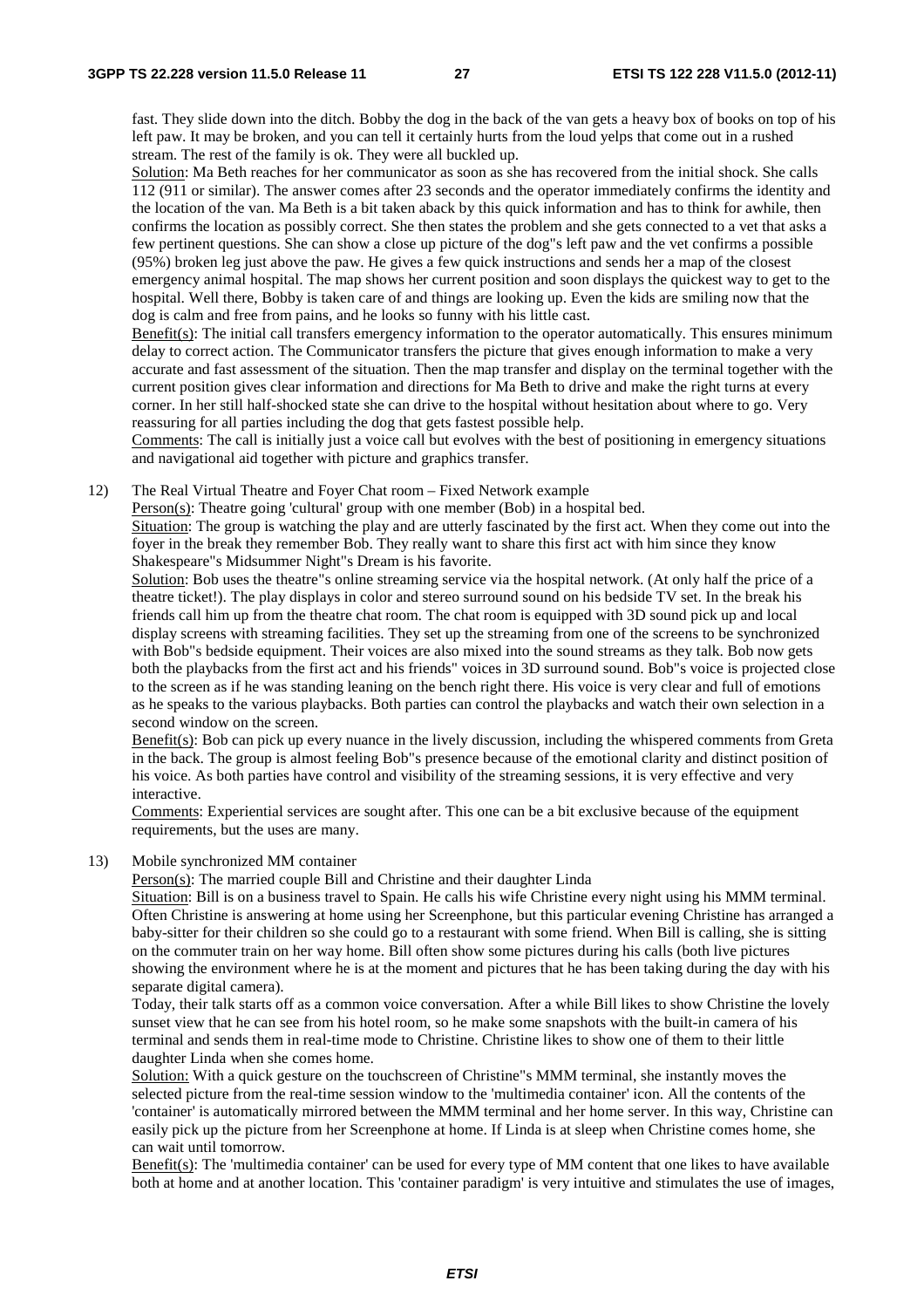video clips etc. for a multitude of purposes. The 'container' can be used both for transferring content from the MMM terminal to the home server (as in this scenario) and in the opposite direction.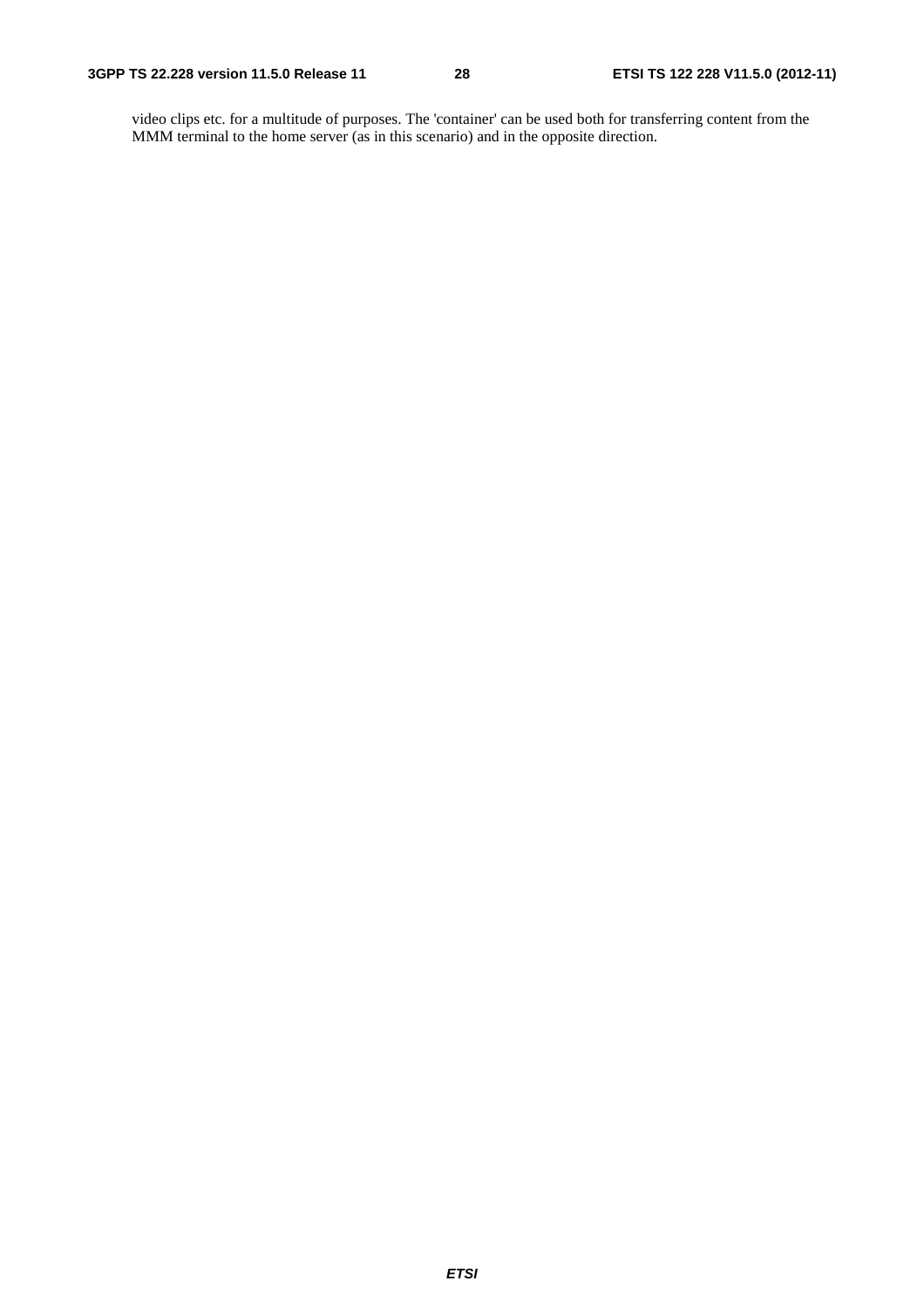## Annex B (Informative): Business models use cases

The IMS supports agreements between the access network operator and the network operator providing IMS services (IMS operator).

The IMS shall be able to offer services to users that are attached to access networks owned by another operator.

The service offering may be restricted by the capabilities of the access network and the agreement between the access network operator and the IMS operator.

The IMS shall support at least the following operator's domain relationships:

- a) Access network to IMS relationships
	- a.1) Access network and the IMS it connects to, belong to the same operator as shown in figure B.1.





a.2) Access network and the IMS it connects to, belong to different operators having an interconnection as shown in figure B.2.





b) IMS level relationships

b.1) The IMS (e.g. 3GPP or NGN) to which the access network connects and the Home IMS (e.g. NGN or 3GPP) which provides the IMS services belong to different operators as shown in figure B.3.





b.2) The IMS (e.g. 3GPP or NGN) to which the access network connects and the Home IMS (e.g. NGN or 3GPP) which provides the IMS services are the same as shown in figure B.4.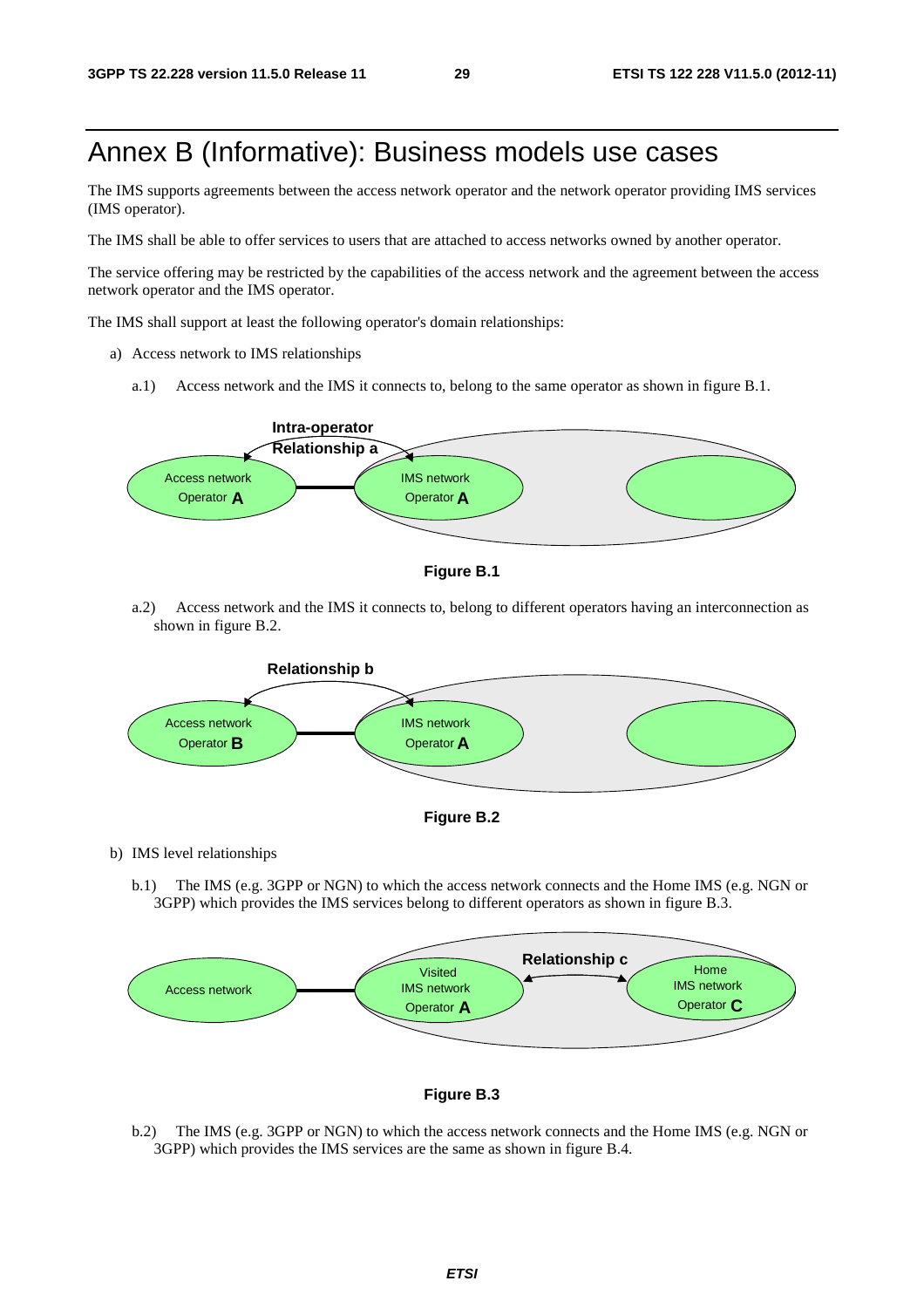



b.3) The IMS (e.g. 3GPP or NGN) to which the access network connects and the Home IMS (e.g. NGN or 3GPP) which provides the IMS services belong to the same operator as shown in figure B.5.





An IMS operator shall be capable of connecting to other network operators via:

- an interconnect model where agreements are established between two operators;
- an interconnect model where intermediate network(s) can provide interconnect on behalf of multiple operators (and may be based on an agreement between the operators and their intermediate network provider).

A single IMS operator shall be able to choose to support either of the interconnect models, or both of the interconnect models simultaneously.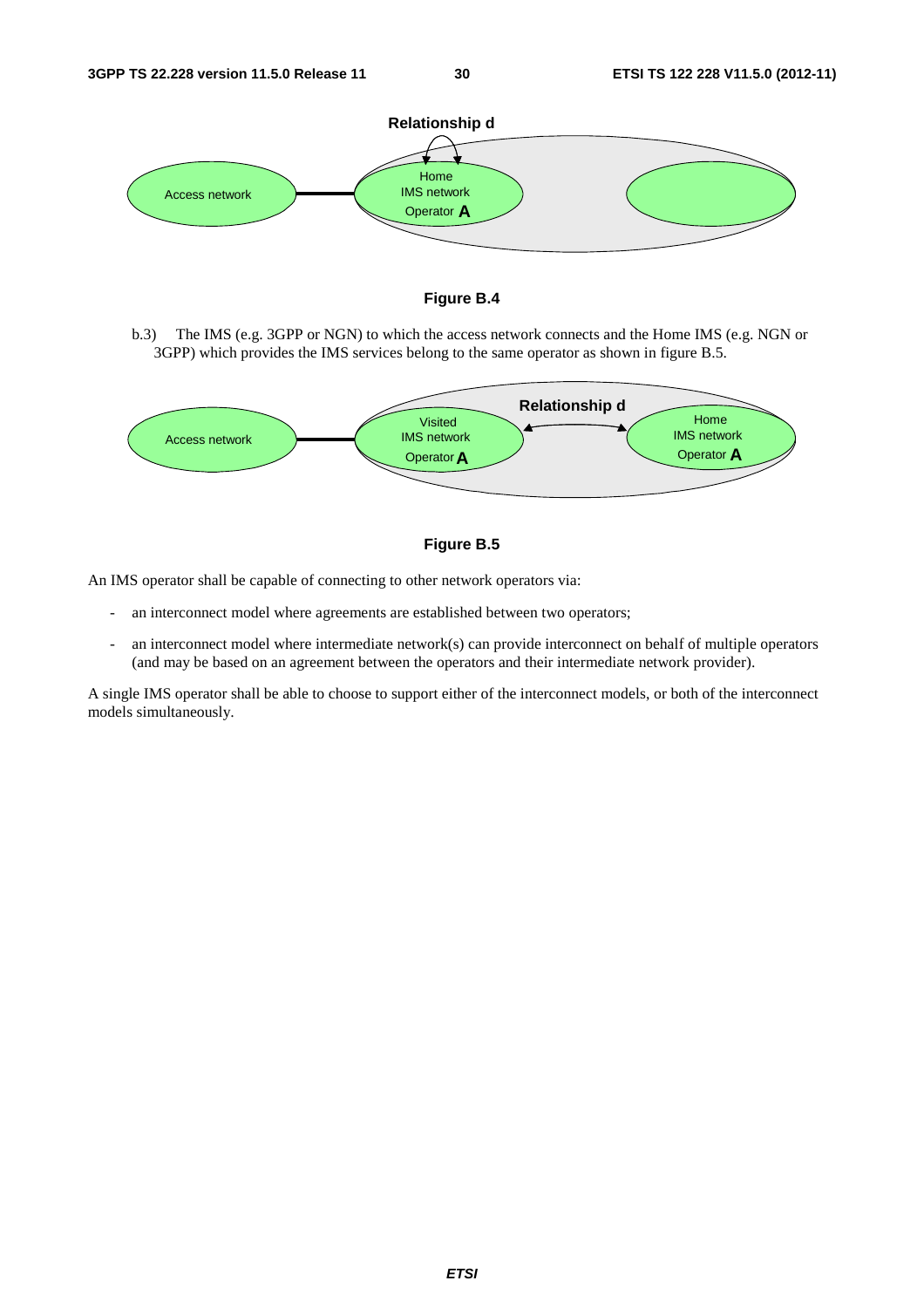## Annex C (Informative): Basic communication cases for IMS networks

A basic communication case can be described on a per IMS basis by stating the IMS entry point and an exit point for the communication as shown in figure C.1.

The following general types of entry/exit point can be identified:

- Access (for communication to from terminals);
- Interconnect to non-IMS network:
- Interconnect to other IMS:
- Internal network resource (e.g. a conference bridge for conferencing services).

As a general rule a network based on IMS shall support the following basic communication cases on a per network basis, as shown in Table C.1.

| <b>From</b>                                | To (exit point)       |                                     |                                    |                                            |  |  |  |  |  |  |
|--------------------------------------------|-----------------------|-------------------------------------|------------------------------------|--------------------------------------------|--|--|--|--|--|--|
| (entry point)                              | <b>Access Network</b> | Interconnect to other<br><b>IMS</b> | Interconnect to<br>non-IMS network | <b>Internal Network</b><br><b>Resource</b> |  |  |  |  |  |  |
| <b>Access Network</b>                      | Required              | Required                            | Required                           | Required                                   |  |  |  |  |  |  |
| Interconnect to other<br>IMS               | Required              |                                     |                                    | Required                                   |  |  |  |  |  |  |
| Interconnect to<br>non-IMS network         | Required              |                                     | Required                           | Required                                   |  |  |  |  |  |  |
| <b>Internal Network</b><br><b>Resource</b> | Required              |                                     |                                    |                                            |  |  |  |  |  |  |

#### **Table C.1**

It is not precluded that other, more complex communication cases may be provided by service level concatenation of basic communication cases, e.g. by means of call diversion services.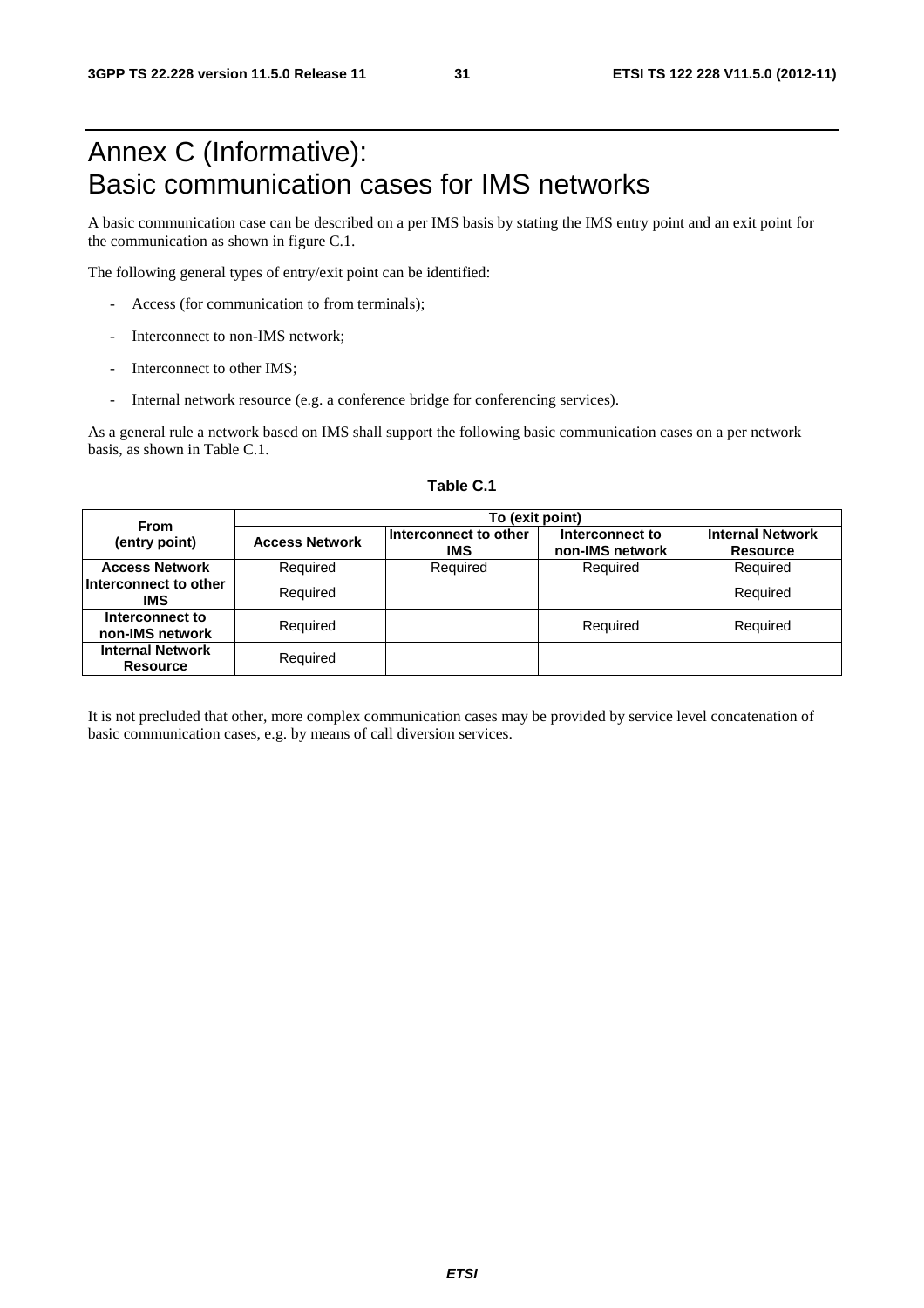

**Figure C.1: Graphical representation of supported basic communication cases**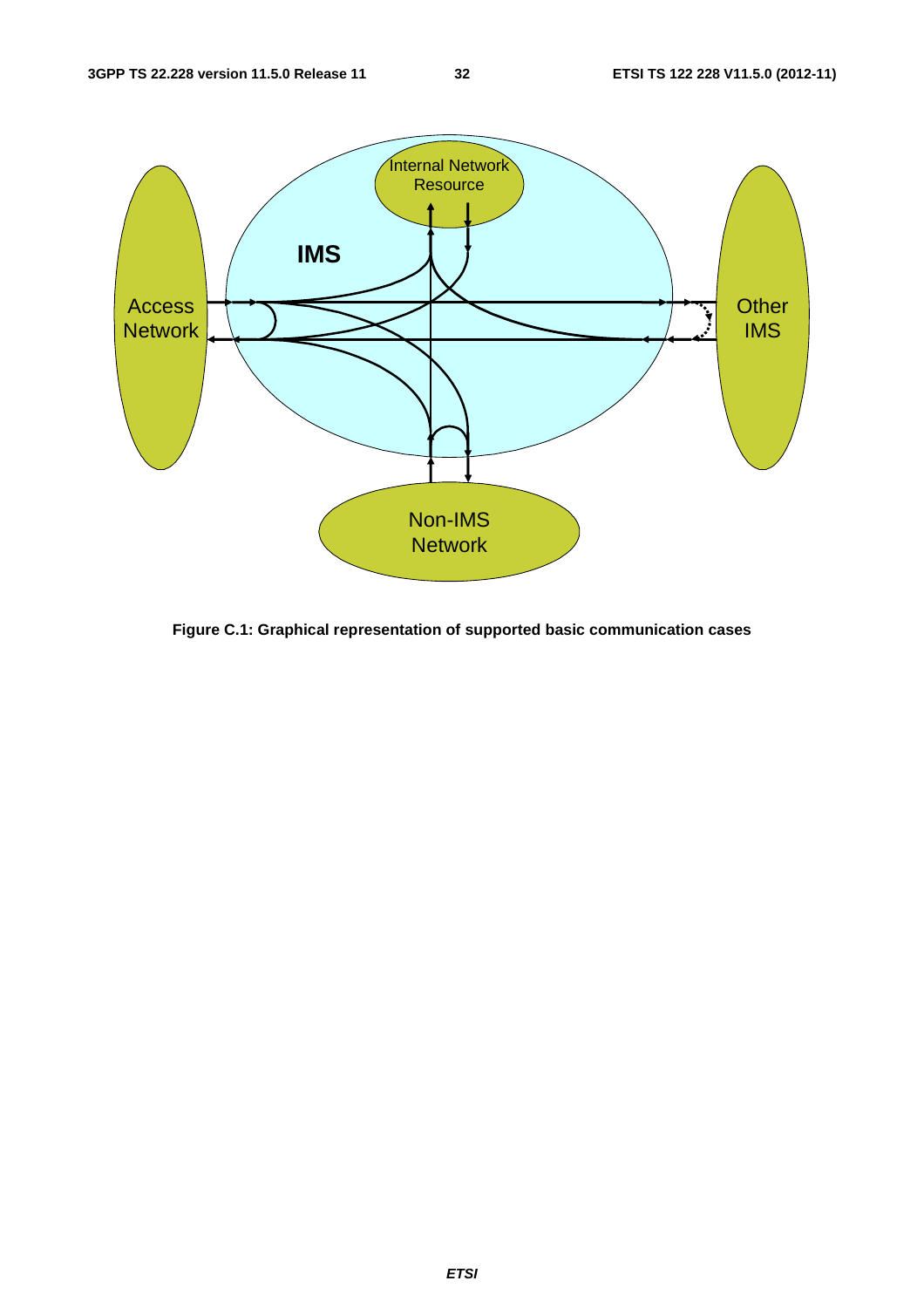## Annex D (normative): Access to IMS via non-3GPP access

This annex defines additional specific requirements for access to IMS via non-3GPP access.

These requirements shall not apply to terminals having a 3GPP access.

For non-3GPP-only terminals with neither ISIM nor USIM, the IMC may be used to access the IMS via a non-3GPP access technology. However, if ISIM [21] is present it shall be used to access IMS or if ISIM is not present but USIM [24] is present, USIM shall be used to access IMS.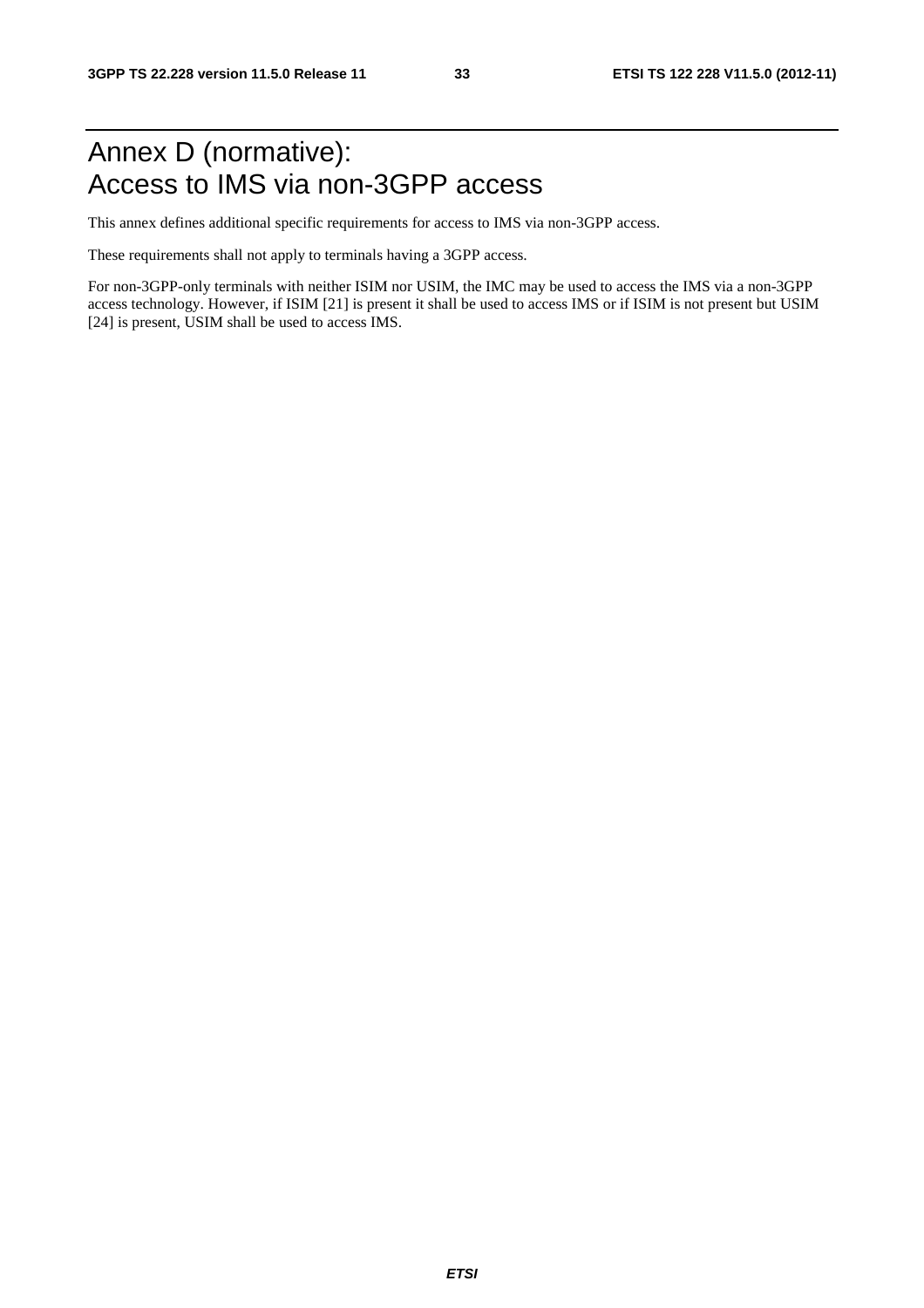## Annex E (informative): Example use cases for IMS Inter UE Transfer (i.e. transfer/replication/sharing)

Users of communication services will increasingly use different devices with different communication capabilities to meet their communication needs. Users may wish to initiate, transfer, manipulate, or otherwise maintain the simultaneous real time streaming of multimedia components (e.g. video, speech, audio) between multiple devices for a variety of reasons. For example, users may wish to control:

- the coordinated delivery of simultaneous multimedia streams to multiple devices owned by the same user (e.g. to take advantage of the different video and audio capabilities of the different devices: high definition television, surround sound stereo, home speaker phone, etc)
- shared multimedia content in real time across multiple devices owned by others (who may be in different locations)

This annex defines some of the use cases for IMS Inter UE Transfer (i.e. transfer/replication/sharing), examples of which are given below (note that this list is neither complete nor exhaustive):

1) Shared control of session across multiple IMS users

Jill calls Jane to share and discuss a video.

Jane and Jill"s controls are synchronized so they share the seamless video experience. Both UEs are capable of shared control.

Either Jill or Jane can pause the shared video to provide comments. Either of them can resume the video when they are ready to do so.

Jane and Jill need to be authorized by network after Jill allows Jane to share control.

#### 2) Transfer of service control

Jane is having a multi-media call (audio/video stream) on her mobile with Jill while coming home. After arriving at home, Jane transfers the video stream and service control to another device that belongs to her (e.g. a PC that is IMS capable and on which she is logged in), but keeps the audio on her mobile to keep the conversation private from the other people in the room.

#### 3) Media Replication

Jane is watching a video clip on her cell phone, which another family member (Jane"s Dad) starts to watch, so they are watching together and talking about it. Jane"s Dad wants to continue watching the video clip on another device (e.g. Jane's PC that is IMS capable and on which she is logged in), so he requests replication of the video component to Jane's PC.

4) Video replication

Steve, president of a wine-tasting club schedules a video documentary to start at an agreed time for all club members, so that they can watch it from their home and chat together about it while watching. In this case, all sessions are synchronized, and Steve is able to control the video playing: he can put the video on pause for all members in the same time.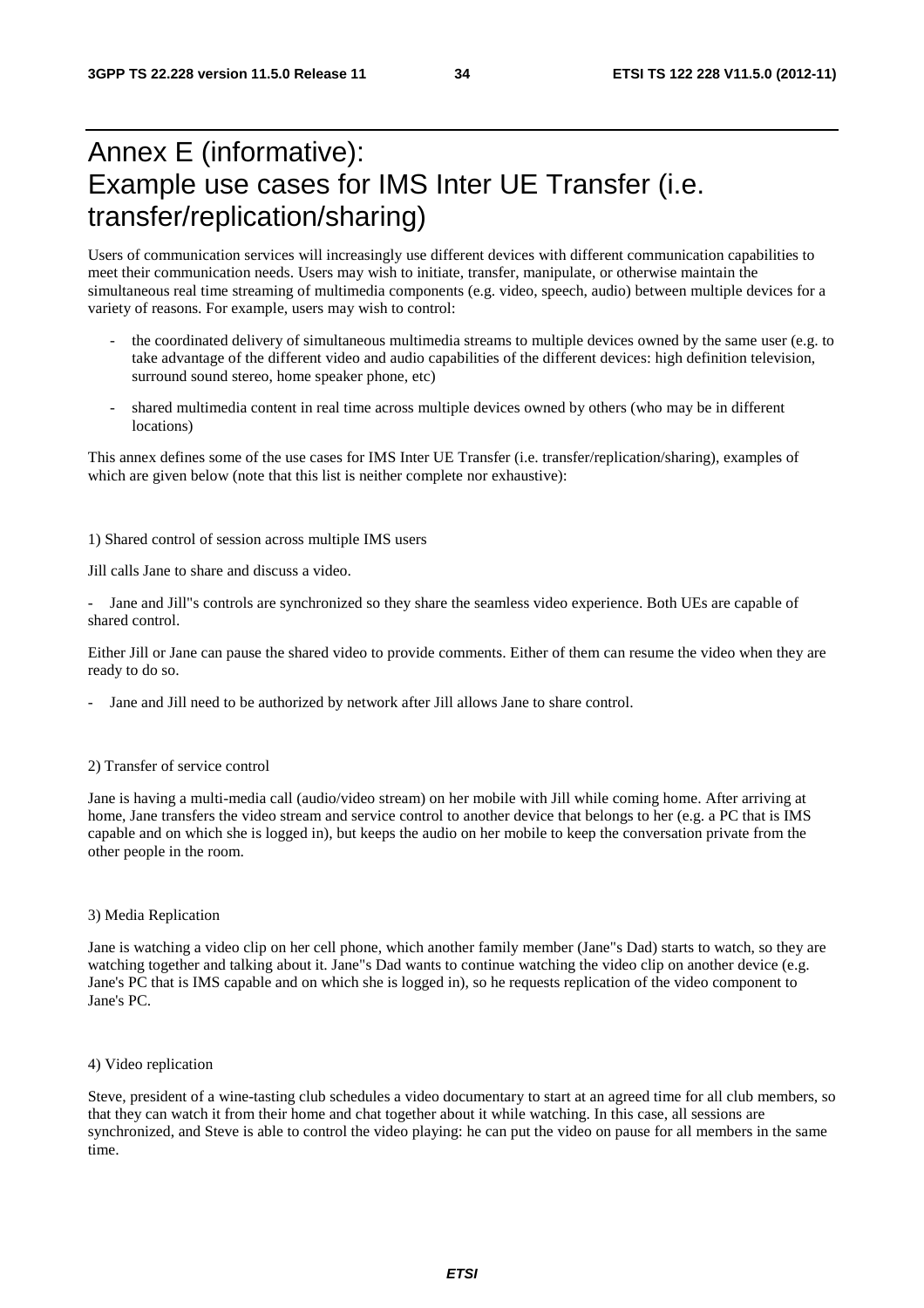## Annex F (Informative): Voice interworking with Enterprise IP-PBX reference model

The Reference Model provided in Figure F.1 is for the retail model in which the mobile operator manages and authenticates the 3GPP mobile device and authenticates the IP-PBX access to IMS services. The wholesale model, in which an Enterprise purchases 3GPP mobile devices and services in bulk, is not in scope.



**Figure F.1: Reference Model** 

Figure x.1 shows the relationship between the mobile operator and the Enterprise. The mobile operator network comprises the IMS network that connects to the PSTN and the SS7 network as well as Presence and Location information, for example. One or more 3GPP access networks are also provided by the mobile operator macro network.

The Enterprise network comprises fixed and/or wireless access networks (e.g. WLAN) and the IP-PBX. The wireless access networks can be either 3GPP access networks or non-3GPP access networks (e.g., WLAN) and the fixed access network can be any wired IP access in the Enterprise. The Enterprise network is connected to the mobile operator core network via a managed IP network using two kinds of connections:

- The Enterprise access network is connected to the mobile operator core network via managed IP network.
- The Enterprise IP-PBX is connected to the mobile operator IMS network via managed IP network.

Access and IMS authentication of the 3GPP mobile devices connected via the Enterprise access network are done via this managed IP network. IMS authentication of IP-PBX devices connected via the Enterprise access network may also be done via this network if such devices are provisioned in the mobile operator network. This enables IP-PBX services to be offered via the mobile operator IMS to the 3GPP mobile devices in the mobile operator network or Enterprise network and to the IP-PBX devices in the Enterprise network.

The Enterprise can leverage the business/roaming relationship of the mobile operator with other mobile operators. This enables 3GPP mobile devices to access both mobile operator and Enterprise applications from any Enterprise location so the Enterprise requires a business relationship with only a single mobile operator and not with multiple mobile operators. Therefore, no additional business models to support roaming are needed.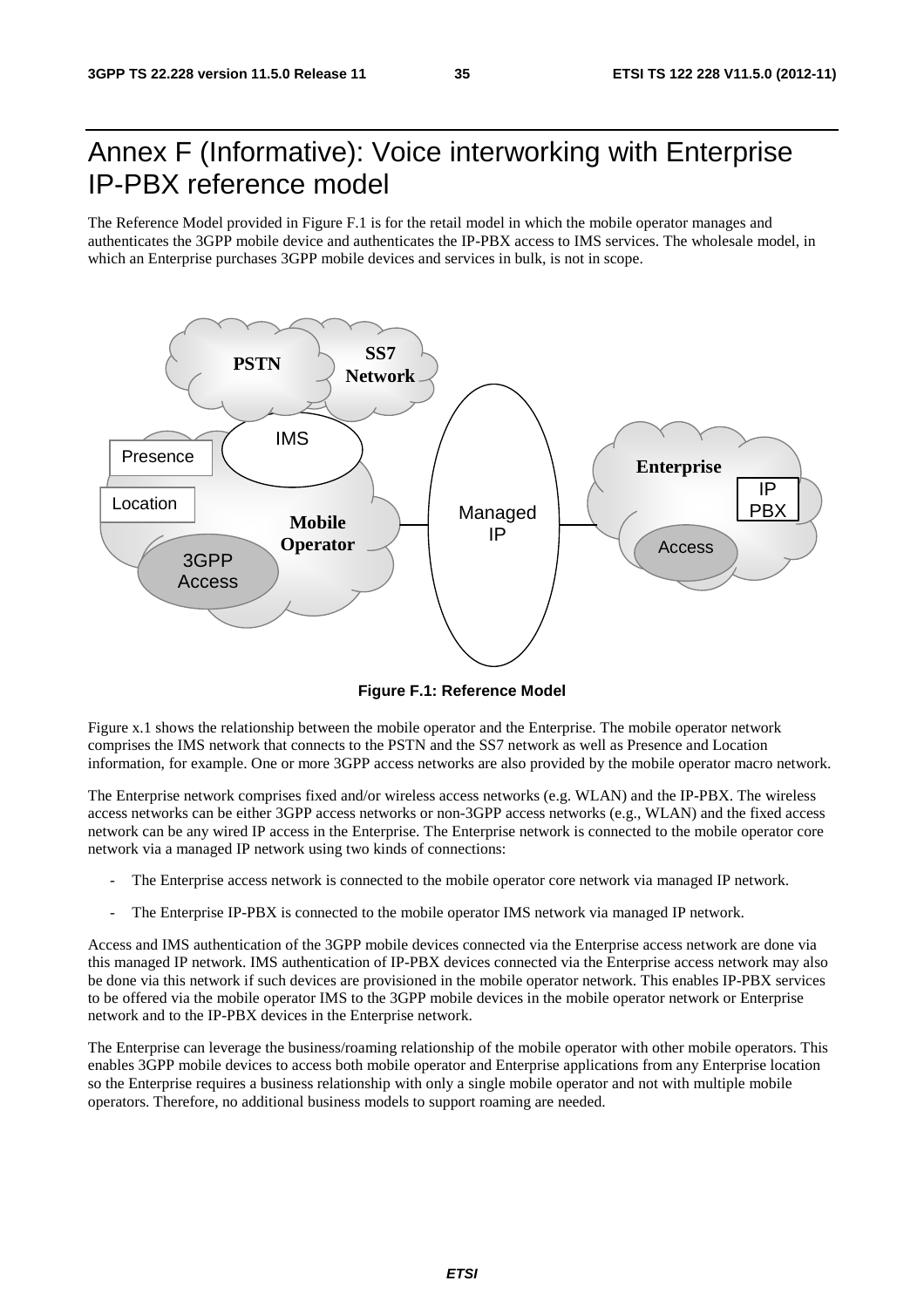## Annex G (informative): Change history

|                 |                     |                     |             |                  |                | <b>Change history</b> |                       |                                                                                                                                                             |                    |            |                          |
|-----------------|---------------------|---------------------|-------------|------------------|----------------|-----------------------|-----------------------|-------------------------------------------------------------------------------------------------------------------------------------------------------------|--------------------|------------|--------------------------|
| TSG SA# SA Doc. |                     | <b>SA1 Doc</b>      | <b>Spec</b> | <b>CR</b>        | Rev            | Re <sub>l</sub>       |                       | Cat Subject/Comment                                                                                                                                         | Old                | <b>New</b> | WI                       |
| $SP-12$         | SP-010246           | S1-010455           | 22.228      | 002              |                | Rel-5                 | $\overline{c}$        | CR 22.228 - Capability of the IM<br>CN Subsystem to present the<br>identity of connected-to party                                                           | 5.1.0              | 5.2.0      | IMS-CCR-<br>STAGE1       |
| $SP-12$         |                     | SP-010246 S1-010453 | 22.228      | 003              |                | Rel-5                 | C                     | CR to 22.228 on Redirection of<br>IP Multimedia Sessions                                                                                                    | 5.1.0              | 5.2.0      | IMS-CCR-<br>STAGE1       |
| $SP-13$         |                     | SP-010435 S1-010824 | 22.228      | 007              |                | Rel-5                 | D                     | Interworking with internet                                                                                                                                  | 5.2.0              | 5.3.0      | <b>IMS</b>               |
| $SP-13$         |                     | SP-010435 S1-010825 | 22.228      | 008              |                | Rel-5                 | C                     | Determination of terminal<br>capability                                                                                                                     | 5.2.0              | 5.3.0      | <b>IMS</b>               |
| SP-14           |                     | SP-010671 S1-011278 | 22.228      | 005              | 1              | Rel-5                 | F                     | Defintion of Local Services                                                                                                                                 | $\overline{5.3.0}$ | 5.4.0      | <b>IMS</b>               |
| $SP-15$         |                     | SP-020058 S1-020507 | 22.228      | 010              |                | Rel-5                 | $\overline{B}$        | CR 22.228 Rel. 5, IMS<br>Addressing                                                                                                                         | 5.4.0              | 5.5.0      | $\overline{\text{IMS}}$  |
| SP-15           | SP-020058 S1-020657 |                     | 22.228      | 011              |                | Rel-5                 | B                     | CR to 22.228 on ISIM                                                                                                                                        | 5.4.0              | 5.5.0      | <b>IMS</b>               |
| SP-15           | SP-020045 S1-020457 |                     | 22.228      | $\overline{012}$ |                | Rel-5                 | $\overline{F}$        | Editorial CR to correct terms and 5.4.0<br>references                                                                                                       |                    | 5.5.0      | <b>CORRECT</b>           |
| SP-15           | SP-020126           |                     | 22.228      | 013              |                | Rel-5                 | F                     | Correction of references to<br>obsolete SIP RFC 2543 IETF<br>specification                                                                                  | $\overline{5.4.0}$ | 5.5.0      | <b>IMS-CCR</b>           |
| SP-16           |                     | SP-020258 S1-021162 | 22.228      | 016              |                | Rel-6                 | D                     | Revised version of S1-<br>020846CR to 22,228 v5.5.0 on<br>Editorial for REL6                                                                                | 5.5.0              | 6.0.0      | <b>IMS</b>               |
| <b>SP-17</b>    | SP-020562 S1-021771 |                     | 22.228      | 017              |                | Rel-6                 | B                     | CR to 22.228 Rel 6 on IMS<br>interworking                                                                                                                   | 6.0.0              | 6.1.0      | IMS2                     |
| $SP-19$         |                     | SP-030028 S1-030182 | 22.228      | $\overline{018}$ |                | Rel-6                 | B                     | <b>GUP</b> for IMS subscription<br>management                                                                                                               | 6.1.0              | 6.2.0      | <b>GUP</b>               |
| SP-20           |                     | SP-030259 S1-030522 | 22.228      | 019              |                | Rel-6                 | B                     | Multiple UEs in IMS service<br>subscription                                                                                                                 | 6.2.0              | 6.3.0      | <b>IMS</b>               |
| SP-20           | SP-030259           | S1-030523           | 22.228      | 020              |                | Rel-6                 | B                     | Addition of requirements to IMS<br>to enable conference-like<br>services                                                                                    | 6.2.0              | 6.3.0      | $\overline{\text{IMS2}}$ |
| $SP-21$         | SP-030465 S1-030906 |                     | 22.228      | $\overline{021}$ |                | Rel-6                 | F                     | Clarification on the meaning of<br>Access Independence                                                                                                      | 6.3.0              | 6.4.0      | <b>IMS</b>               |
| $SP-22$         |                     | SP-030706 S1-031314 | 22.228      | $\overline{022}$ |                | Rel-6                 | $\overline{\text{c}}$ | Multi terminal requirement--<br>22.228                                                                                                                      | 6.4.0              | 6.5.0      | $\overline{\text{IMS}}$  |
| $SP-24$         | SP-040293 S1-040517 |                     | 22.228      | $\overline{023}$ |                | Rel-6                 | $\overline{F}$        | Deletion of duplicated scenarios<br>of Annex A                                                                                                              | 6.5.0              | 6.6.0      | $\overline{\text{IMS}}$  |
| $SP-24$         |                     | SP-040292 S1-040538 | 22.228      | 024              |                | Rel-6                 | F                     | <b>Editorial Correction of R5</b><br>reference                                                                                                              | 6.5.0              | 6.6.0      | IMS <sub>2</sub>         |
| SP-25           | SP-040511           | S1-040717           | 22.228      | 025              |                | Rel-7                 | B                     | Requirements for the handling of 6.6.0<br>SIP URIs with Presence or IM<br>prefixes                                                                          |                    | 7.0.0      | IMIMS2                   |
| $SP-27$         |                     | SP-050060 S1-050173 | 22.228      | 029              |                | Rel-7                 | Α                     | Tel-URI related reference<br>update                                                                                                                         | 7.0.0              | 7.1.0      | IMS <sub>2</sub>         |
| $SP-27$         | SP-050059           | S1-050253           | 22.228      | 030              |                | Rel-7                 | A                     | Removal of Reference to TS<br>22.121                                                                                                                        | 7.0.0              | 7.1.0      | TEI7                     |
| <b>SP-29</b>    |                     | SP-050511 S1-050778 | 22.228      | 0033             |                | Rel-7                 | $\overline{A}$        | Removal of Local Services                                                                                                                                   | 7.1.0              | 7.2.0      | MSS                      |
| SP-29           |                     | SP-050510 S1-050882 | 22.228      | 0034             |                | Rel-7                 | B                     | CR to 22.228 for allowing IMS to 7.1.0<br>use multicast capabilities of the<br>network                                                                      |                    | 7.2.0      | <b>MBMSE</b>             |
| SP-29           | SP-050531           | S1-050941           | 22.228      | 0035             |                | Rel-7                 | B                     | CR to 22.228 on CS-IMS<br>multimedia service interworking                                                                                                   | 7.1.0              | 7.2.0      | <b>MITe</b>              |
| SP-30           |                     | SP-050748 S1-051150 | 22.228      | 0035             |                | Rel-7                 | В                     | Ability for a service to address a<br>user on a unique UE in an IMS<br>system when multiple UEs are<br>registered with the same IMS<br>Public User Identity | 7.2.0              | 7.3.0      | GRUU -<br>32116          |
| SP-30           |                     | SP-050752 S1-051232 | 22.228      | 0036             |                | Rel-7                 | B                     | Clarify multiple applications per<br>service                                                                                                                | 7.2.0              | 7.3.0      | $\overline{1SB}$         |
| $SP-32$         |                     | SP-060317 S1-060560 | 22.228      | 0039             |                | Rel-7                 | F                     | Identification of communication<br>services, AI30-06                                                                                                        | 7.3.0              | 7.4.0      | ServID                   |
| SP-32           | SP-060432           |                     | 22.228      | 0041             | $\overline{c}$ | Rel-7                 | F                     | Support of Local Numbers in the 7.3.0<br>IMS.                                                                                                               |                    | 7.4.0      | TEI7                     |
| SP-32           | SP-060323 S1-060611 |                     | 22.228      | 0040             | $\blacksquare$ | Rel-8                 | В                     | Network requested IMS session<br>initiation                                                                                                                 | 7.3.0              | 8.0.0      | TEI8                     |
| SP-33           |                     | SP-060463 S1-060855 | 22.228      | 0043             |                | Rel-8                 | A                     | Support of local numbers in the<br>IMS - clarification and                                                                                                  | 8.0.0              | 8.1.0      | IMS <sub>2</sub>         |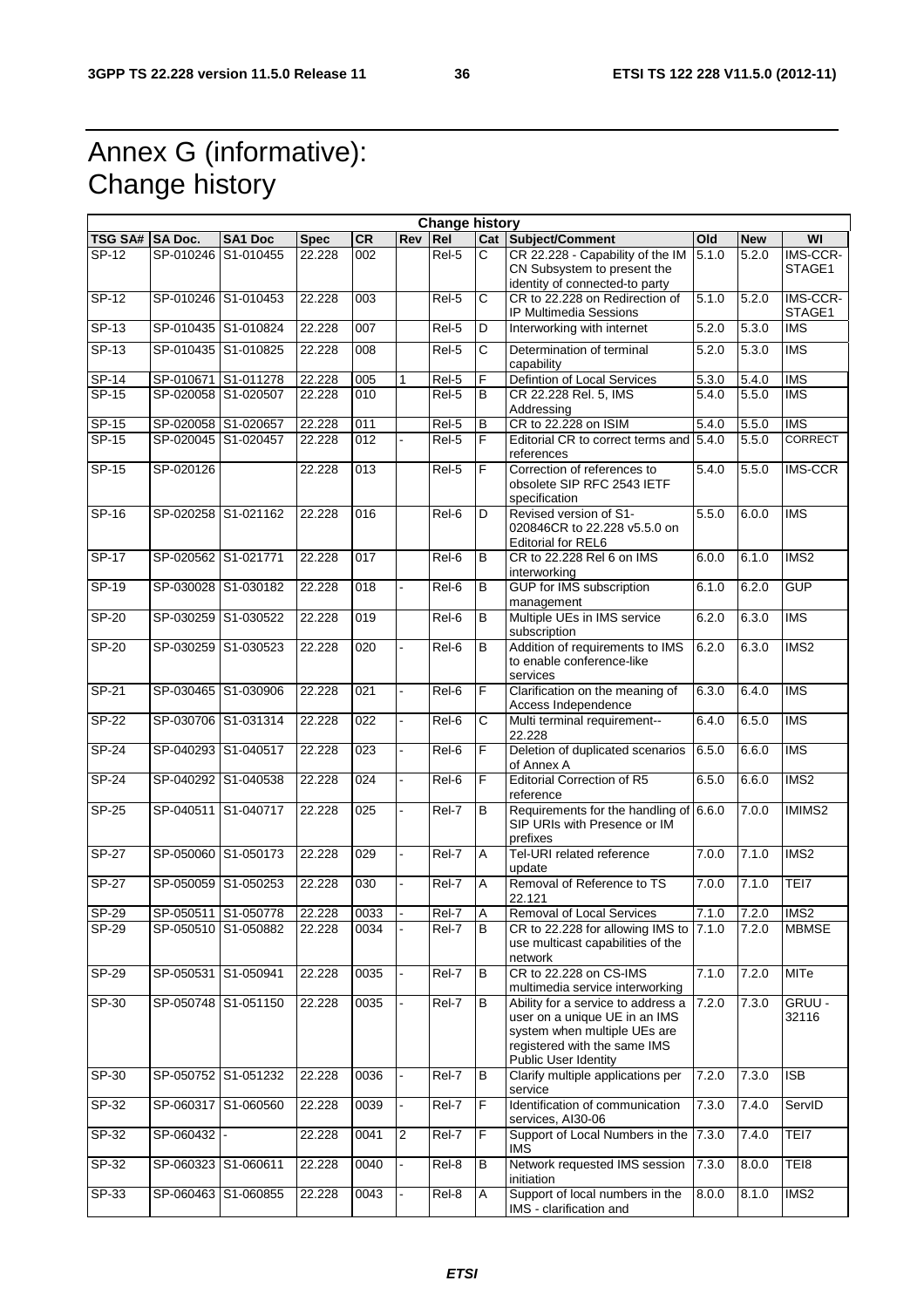|              |                     |                      |        |      |                |               |                | corrections                                                                                 |        |                     |                                          |
|--------------|---------------------|----------------------|--------|------|----------------|---------------|----------------|---------------------------------------------------------------------------------------------|--------|---------------------|------------------------------------------|
| SP-37        | SP-070657 S1-070991 |                      | 22.228 | 0047 | 2              | Rel-8         | A              | Identification of a specific UE<br>when multiple UEs share a<br>single Public User Identity | 8.1.0  | 8.2.0               | TEI8                                     |
| SP-37        |                     | SP-070658 S1-071294b | 22.228 | 0048 |                | Rel-8         | B              | <b>TISPAN Service and Capability</b><br>requirements for Common IMS                         | 8.1.0  | 8.2.0               | TISCAP-<br>R <sub>8</sub>                |
| SP-38        |                     | SP-070844 S1-071683  | 22.228 | 0054 | $\mathbf{1}$   | Rel-8         | F              | NAT support in Common IMS                                                                   | 8.2.0  | 8.3.0               | CIMS8-<br>TIS                            |
| SP-38        | SP-070844 S1-071684 |                      | 22.228 | 0056 | $\mathbf{1}$   | Rel-8         | D              | Corrections to definition of<br>"Access Independence"                                       | 8.2.0  | 8.3.0               | CIMS8-<br><b>TIS</b>                     |
| SP-38        | SP-070844 S1-071780 |                      | 22.228 | 0060 | $\mathbf{1}$   | Rel-8         | F              | Any IP version support                                                                      | 8.2.0  | 8.3.0               | CIMS8-<br><b>TIS</b>                     |
| $SP-38$      |                     | SP-070844 S1-071866  | 22.228 | 0063 | 1              | Rel-8         | F              | Corrections based on LS from<br>TISPAN and Action from SA<br>Plenary                        | 8.2.0  | 8.3.0               | CIMS8-<br>TIS                            |
| SP-38        | SP-070846 S1-071787 |                      | 22.228 | 0049 | $\mathbf{1}$   | Rel-8         | B              | User determined user busy                                                                   | 8.2.0  | 8.3.0               | CIMS8-<br><b>TIS</b>                     |
| SP-38        | SP-070862 S1-071924 |                      | 22.228 | 0053 | 1              | Rel-8         | C              | <b>Optimal Media Routing Support</b><br>for IMS Sessions                                    | 8.2.0  | 8.3.0               | <b>IPinterc</b>                          |
| SP-38        | SP-070862 S1-071926 |                      | 22.228 | 0059 | 2              | Rel-8         | B              | IMS Interconnection requirement 8.2.0                                                       |        | 8.3.0               | <b>IPINTERC</b>                          |
| $SP-39$      |                     | SP-080031 S1-080184  | 22.228 | 0062 | $\overline{4}$ | Rel-8         | F              | Enhancements on access to the                                                               | 8.3.0  | 8.4.0               | CIMS8-                                   |
|              |                     |                      |        |      |                |               |                | <b>IMS</b>                                                                                  |        |                     | <b>TIS</b>                               |
| $SP-39$      | SP-080031 S1-080167 |                      | 22.228 | 0064 | $\overline{2}$ | Rel-8         | D              | Removal of abbreviations and<br>definitions already included in<br>21.905                   | 8.3.0  | 8.4.0               | CIMS8-<br><b>TIS</b>                     |
| SP-39        | SP-080205           |                      | 22.228 | 0066 | 3              | Rel-8         | F              | Corrections to Interworking with<br>PSTN/ISDN networks                                      | 8.3.0  | 8.4.0               | CIMS8-<br><b>TIS</b>                     |
| $SP-39$      | SP-080040 S1-080238 |                      | 22.228 | 0067 | $\mathbf{1}$   | Rel-8         | B              | Additional requirements for IMS<br>interconnection                                          | 8.3.0  | 8.4.0               | <b>IPINTERC</b>                          |
| $SP-39$      |                     | SP-080031 S1-080183  | 22.228 | 0068 |                | Rel-8         | $\overline{C}$ | Emergency communication for<br>fixed NGN                                                    | 8.3.0  | 8.4.0               | CIMS8-<br>TIS                            |
| $SP-39$      | SP-080040 S1-080328 |                      | 22.228 | 0069 | 1              | Rel-8         | $\overline{B}$ | Clarification of requirements for<br>IMS interconnection                                    | 8.3.0  | 8.4.0               | <b>IPINTERC</b>                          |
| $SP-40$      | SP-080298 S1-080610 |                      | 22.228 | 0070 | $\overline{2}$ | $Rel-8$       | $\overline{B}$ | Service Requirements for<br>Common IMS                                                      | 8.4.0  | 8.5.0               | CIMS_3G<br>PP <sub>2</sub>               |
| $SP-42$      | SP-080775 S1-083215 |                      | 22.228 | 0048 | $\mathbf{1}$   | $Rel-8$       | $\overline{F}$ | Requirements for capability<br>enabling early media                                         | 8.5.0  | 8.6.0               | TE <sub>18</sub>                         |
| <b>SP-42</b> | SP-080769 S1-083442 |                      | 22.228 | 0075 | $\mathbf{1}$   | Rel-8         | B              | <b>IMS</b> Credentials requirements                                                         | 8.5.0  | 8.6.0               | $\overline{CIMS}\_3G$<br>PP <sub>2</sub> |
| SP-42        | SP-080775 S1-084052 |                      | 22.228 | 0077 |                | Rel-8         | F              | Correction of wrong reference                                                               | 8.5.0  | 8.6.0               | TEI8                                     |
| SP-42        | SP-080780 S1-084416 |                      | 22.228 | 0079 | 2              | Rel-9         | B              | IMS IDT - Inter UE Transfer -<br>Definitions                                                | 8.6.0  | 9.0.0               | <b>IDT</b>                               |
| $SP-42$      | SP-080780 S1-084215 |                      | 22.228 | 0080 | 2              | Rel-9         | B              | <b>IMS IDT Inter UE Transfer</b><br><b>Service Requirements</b>                             | 8.6.0  | 9.0.0               | IMS_SCC-<br>IDT                          |
| $SP-42$      | SP-080782 S1-084406 |                      | 22.228 | 0084 | 2              | Rel-9         | B              | Service requirements for<br>Prevention of Unsolicited<br>Communication in IMS (PUCI)        | 8.6.0  | 9.0.0               | <b>PUCI</b>                              |
| SP-43        | SP-090084 S1-090185 |                      | 22.228 | 0085 | $\mathbf{1}$   | Rel-9         | F              | <b>IMS IDT Inter UE Transfer</b><br><b>Service Requirements</b>                             | 9.0.0  | 9.1.0               | IMS_SCC-<br>IDT                          |
| $SP-43$      | SP-090084 S1-090341 |                      | 22.228 | 0088 | 1              | Rel-9         | B              | IUT between an IP CAN and<br>3GPP CS Domain                                                 | 9.0.0  | 9.1.0               | IMS_SCC<br>_IDT                          |
| SP-43        |                     | SP-090086 S1-090340  | 22.228 | 0087 | 3              | <b>Rel-10</b> | С              | Requirements for a focus aware<br>conference users before leaving<br>the conference         | 9.1.0  | 10.0.0              | <b>TEI10</b>                             |
| SP-45        |                     | SP-090652 S1-093373  | 22.228 | 0098 | 3              | <b>Rel-10</b> | B              | Use Cases for Transfer of<br>Control                                                        |        | 10.0.0 10.1.0       | elMS_SC<br>C-IDT                         |
| $S P - 45$   |                     | SP-090652 S1-093292  | 22.228 | 0099 | 3              | <b>Rel-10</b> | B              | Use Case for Shared Control of<br>session across Multiple IMS<br>users                      | 10.0.0 | 10.1.0              | elMS_SC<br>C-IDT                         |
| SP-45        |                     | SP-090652 S1-093375  | 22.228 | 0100 | 2              | <b>Rel-10</b> | B              | Use Case for Media Replication                                                              | 10.0.0 | 10.1.0              | elMS_SC<br>C-IDT                         |
| $SP-45$      |                     | SP-090652 S1-093378  | 22.228 | 0101 | 2              | Rel-10        | B              | Clarification of session setup /<br>modification requirements                               | 10.0.0 | 10.1.0              | eIMS_SC<br>C-IDT                         |
| SP-45        |                     | SP-090652 S1-093475  | 22.228 | 0102 | $\overline{c}$ | Rel-10        | $\, {\bf B}$   | Shared Control of media flows<br>across multiple UEs                                        | 10.0.0 | 10.1.0              | elMS_SC<br>C-IDT                         |
| SP-45        |                     | SP-090652 S1-093379  | 22.228 | 0103 | 3              | <b>Rel-10</b> | B              | Transfer of Control / Media<br>Replication requirements                                     |        | $10.0.0$ $10.1.0$   | elMS_SC<br>C-IDT                         |
| SP-45        | SP-090652 S1-093291 |                      | 22.228 | 0105 | $\overline{2}$ | <b>Rel-10</b> | $\, {\bf B}$   | Use Case for video replication                                                              | 10.0.0 | 10.1.0              | elMS_SC<br>C-IDT                         |
| SP-45        | SP-090660 S1-093284 |                      | 22.228 | 0109 | 3              | <b>Rel-10</b> | C              | Add the feature of completing<br>dialed number to global form                               | 10.0.0 | 10.1.0              | <b>TEI10</b>                             |
| SP-45        |                     | SP-090483 S1-093296  | 22.228 | 0113 | 3              | <b>Rel-10</b> | B              | Receiving the original<br>destination identity                                              |        | 10.0.0 10.1.0 TEI10 |                                          |
| SP-46        | SP-090846 S1-094129 |                      | 22.228 | 0122 |                | $Rel-10$ B    |                | Add support for the mailto                                                                  |        | 10.1.0 10.2.0 TEI10 |                                          |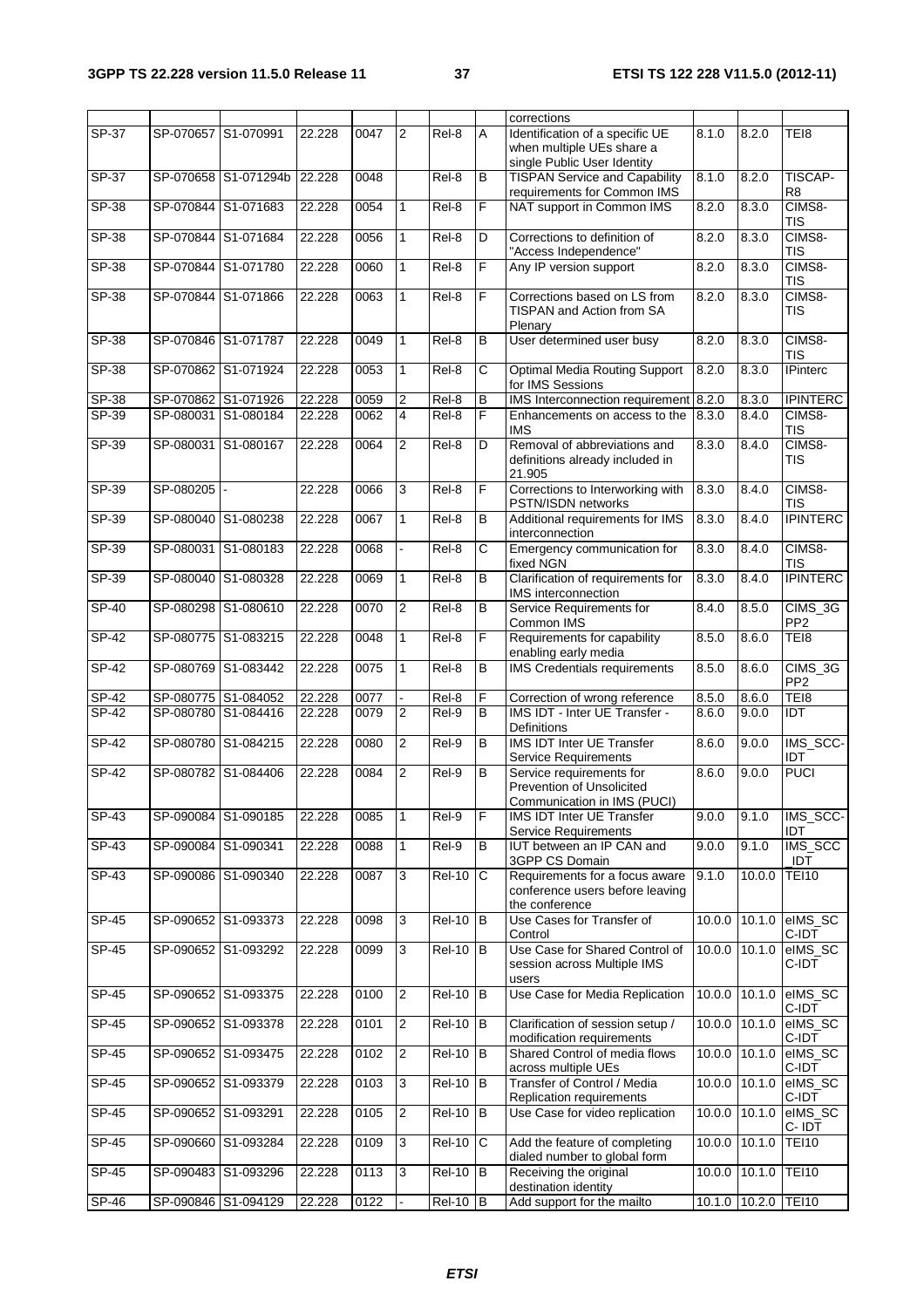|            |                     |        |      |                |                     |                | scheme to IMS                                                                                                   |                |                     |                  |
|------------|---------------------|--------|------|----------------|---------------------|----------------|-----------------------------------------------------------------------------------------------------------------|----------------|---------------------|------------------|
| $SP-46$    | SP-090846 S1-094481 | 22.228 | 0119 | $\mathbf{1}$   | $Rel-10$            |                | Announcement towards the<br>terminating user                                                                    | 10.1.0         | 10.2.0              | <b>TEI10</b>     |
| $SP-46$    | SP-090846 S1-094282 | 22.228 | 0121 | $\overline{2}$ | $Rel-10$ B          |                | <b>IMS-Unallocated identity</b><br>handling                                                                     | 10.1.0         | 10.2.0              | <b>TEI10</b>     |
| $SP-46$    | SP-090846 S1-094280 | 22.228 | 0120 | $\overline{2}$ | $ReI-10$ B          |                | Request information of a called<br>party                                                                        |                | 10.1.0 10.2.0       | <b>TEI10</b>     |
| $SP-46$    | SP-090847 S1-094279 | 22.228 | 0116 | 3              | $Rel-10$            |                | Clarification to IUT service<br>control requirement                                                             | 10.1.0         | 10.2.0              | IMS_SC_<br>eIDT  |
| SP-46      | SP-090847 S1-094285 | 22.228 | 0124 | $\overline{2}$ | $ReI-10$ F          |                | Inclusion of an IETF reference<br>for IUT                                                                       | 10.1.0         | 10.2.0              | eIMS_SC<br>C-IDT |
| SP-49      | SP-100575 S1-102053 | 22.228 | 0131 |                | $Rel-10$ $A$        |                | Removal of references to 3GPP<br><b>OSA</b>                                                                     |                | 10.2.0 10.3.0 TEI10 |                  |
| SP-49      | SP-100577 S1-102387 | 22.228 | 0127 | 1              | Rel-10   F          |                | Alignment of Transfer of Control<br>requirements                                                                | 10.2.0 10.3.0  |                     | IMS_SC_<br>leIDT |
| SP-49      | SP-100581 S1-102407 | 22.228 | 0132 | $\overline{2}$ | <b>Rel-11</b>       | IB.            | IMS application services across<br><b>IMS-NNI</b>                                                               | 10.2.0 11.0.0  |                     | <b>IPXS</b>      |
| $SP-50$    | SP-100803 S1-103009 | 22.228 | 0133 |                | <b>Rel-11</b>       | Iв             | Conferencing Support in a<br><b>VPLMN</b>                                                                       | 11.0.0         | 11.1.0              | <b>OSCAR</b>     |
| $SP-50$    | SP-100799 S1-103200 | 22.228 | 0135 | $\overline{2}$ | <b>Rel-11</b>       | B              | Additions to IMS application<br>services across IMS-NNI                                                         | 11.0.0 111.1.0 |                     | <b>IPXS</b>      |
| SP-50      |                     |        |      |                |                     |                | Problem with figures 10.3 and<br>10.4 (introduced by CR0135r2<br>above) solved                                  | 11.1.0         | $\overline{11.1.1}$ | <b>IPXS</b>      |
| SP-51      | SP-110164 S1-110074 | 22.228 | 0139 |                | $Rel-11$ D          |                | Editorial change to figure 10.3<br>and 10.4 Clause 10.1                                                         |                | 11.1.1 11.2.0 IPXS  |                  |
| SP-51      | SP-110172 S1-110428 | 22.228 | 0141 | 2              | $Rel-11$ $B$        |                | <b>IUT Privacy considerations</b><br>associated with remote end user<br>and restricting copyrighted<br>content. |                | 11.1.1 11.2.0 TEI11 |                  |
| SP-52      | SP-110375 S1-111390 | 22.228 | 0145 | $\mathbf{1}$   | $\overline{Rel-11}$ | <b>IB</b>      | New annex for VINE reference<br>model                                                                           | 11.2.0 11.3.0  |                     | <b>VINE</b>      |
| $SP-52$    | SP-110375 S1-111396 | 22.228 | 0144 | $\overline{4}$ | $ReI-11$ B          |                | Voice Interworking with<br>Enterprise IP-PBX (VINE)<br>Requirements                                             | 11.2.0         | 11.3.0              | <b>VINE</b>      |
| $SP-52$    | SP-110376 S1-111354 | 22.228 | 0143 | $\overline{2}$ | $Rel-11$            | B              | FW traversal support in<br>Common IMS                                                                           | 11.2.0         | 11.3.0              | <b>TEI11</b>     |
| $SP-52$    | SP-110379 S1-111346 | 22.228 | 0126 | 3              | $Rel-11$            | B              | <b>IMS Network-Independent</b><br><b>Public User Identities</b>                                                 | 11.2.0 11.3.0  |                     | <b>INIPUI</b>    |
| $S P - 53$ | SP-110581 S1-112192 | 22.228 | 0142 | $\overline{2}$ | <b>Rel-11</b>       | $\overline{B}$ | Information of called party for<br><b>INIPUI</b>                                                                | 11.3.0         | 11.4.0              | <b>INPUI</b>     |
| $SP-53$    | SP-110582 S1-112026 | 22.228 | 0149 |                | $Rel-11$ $F$        |                | Re-introduction of an approved<br>high level requirement                                                        | 11.3.0         | 11.4.0              | <b>TEI11</b>     |
| SP-53      | SP-110632 S1-112373 | 22.228 | 0147 | $\overline{2}$ | $\overline{Rel-11}$ | F              | Clarification of UE for VINE                                                                                    | 11.3.0 11.4.0  |                     | <b>VINE</b>      |
| SP-56      | SP-120285 S1-121414 | 22.220 | 0154 | $\overline{2}$ | <b>Rel-11</b>       | $\overline{A}$ | Clarification on emergency calls<br>from CSG cell by non-CSG<br>member                                          |                | 11.4.0 11.5.0 TEI9  |                  |
|            |                     |        |      |                |                     |                |                                                                                                                 |                |                     |                  |